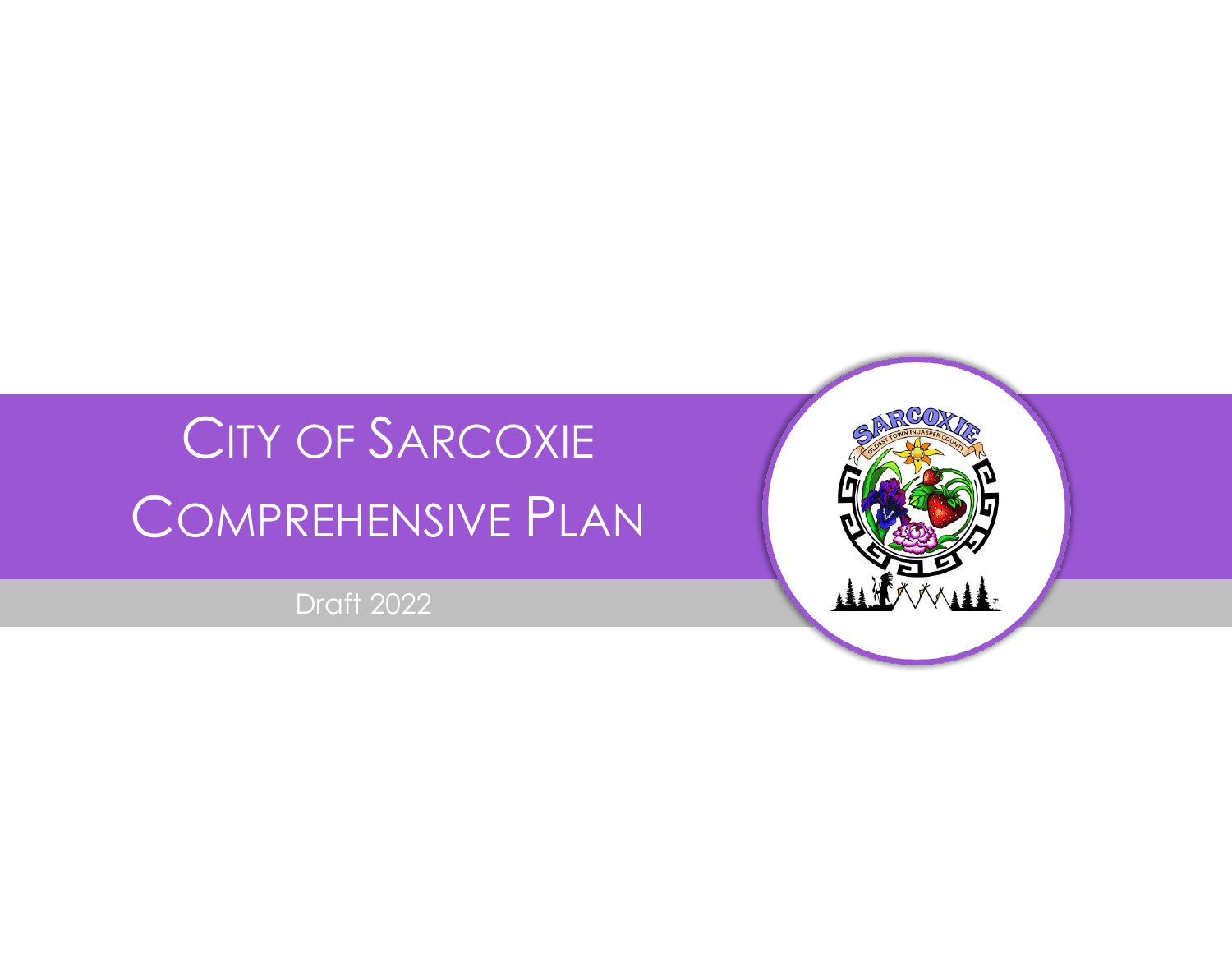

# **Table of Contents**

| $Comorphons: \Omega$ |  |
|----------------------|--|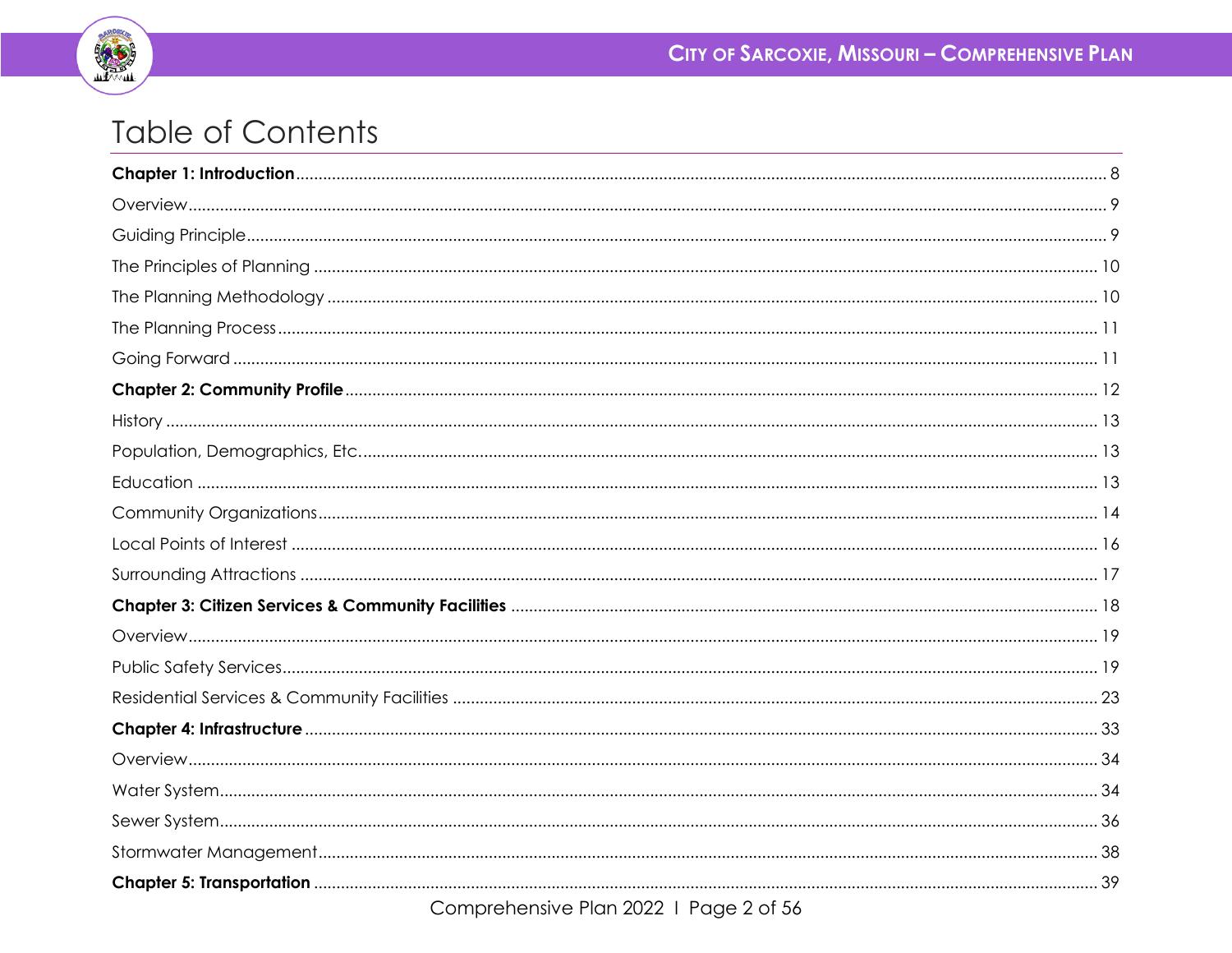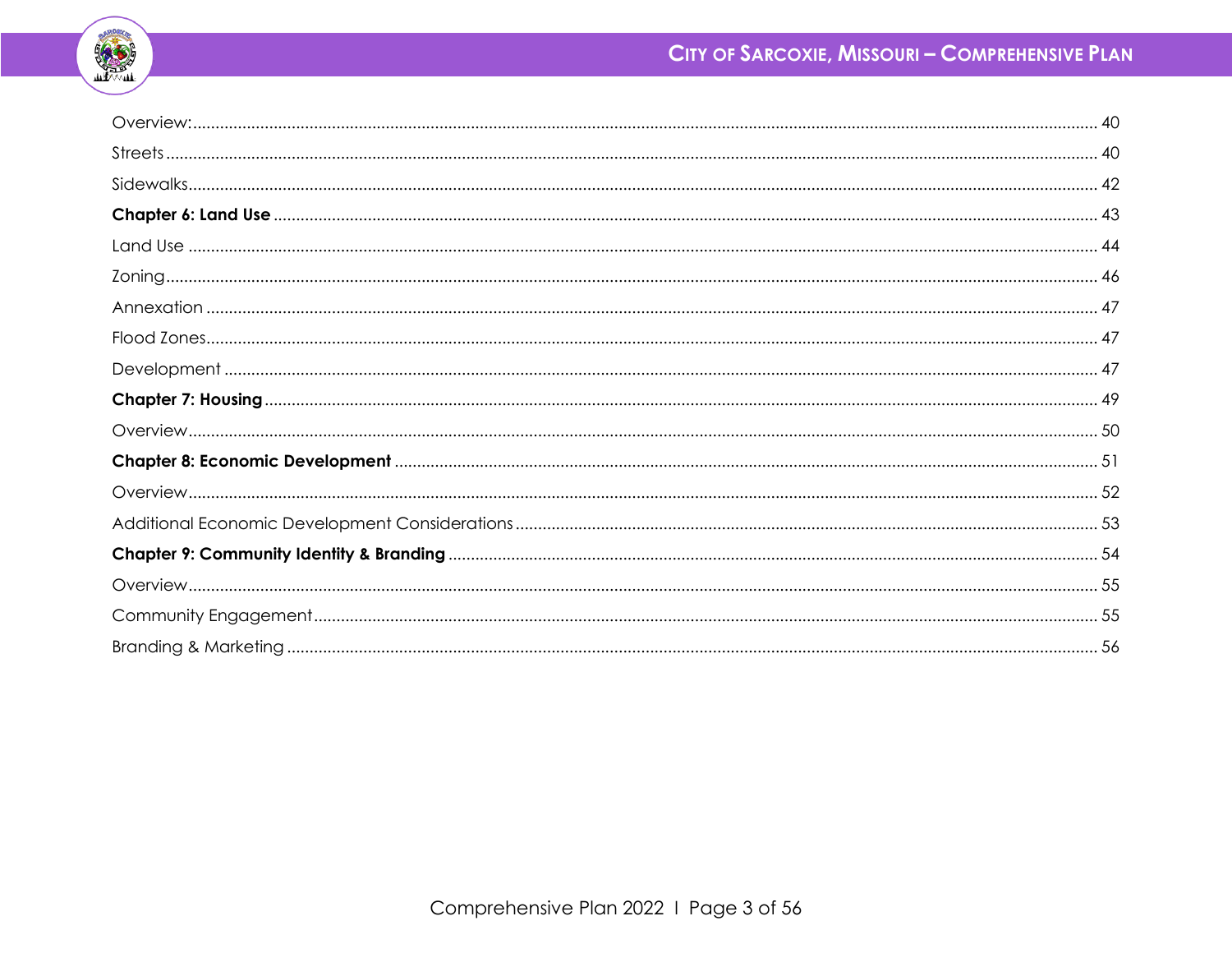

# Page Intentionally Left Blank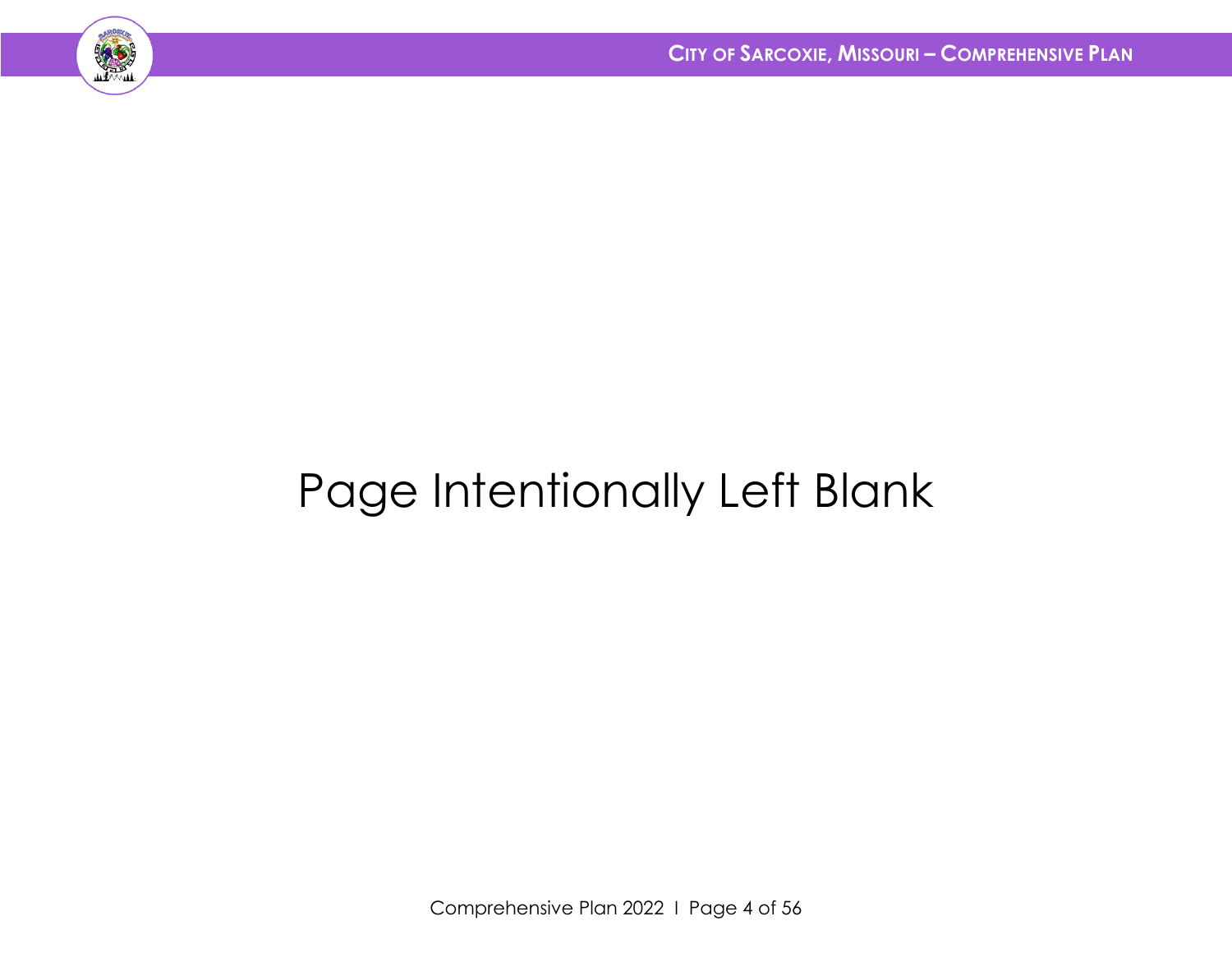

# Hold For Letter From Mayor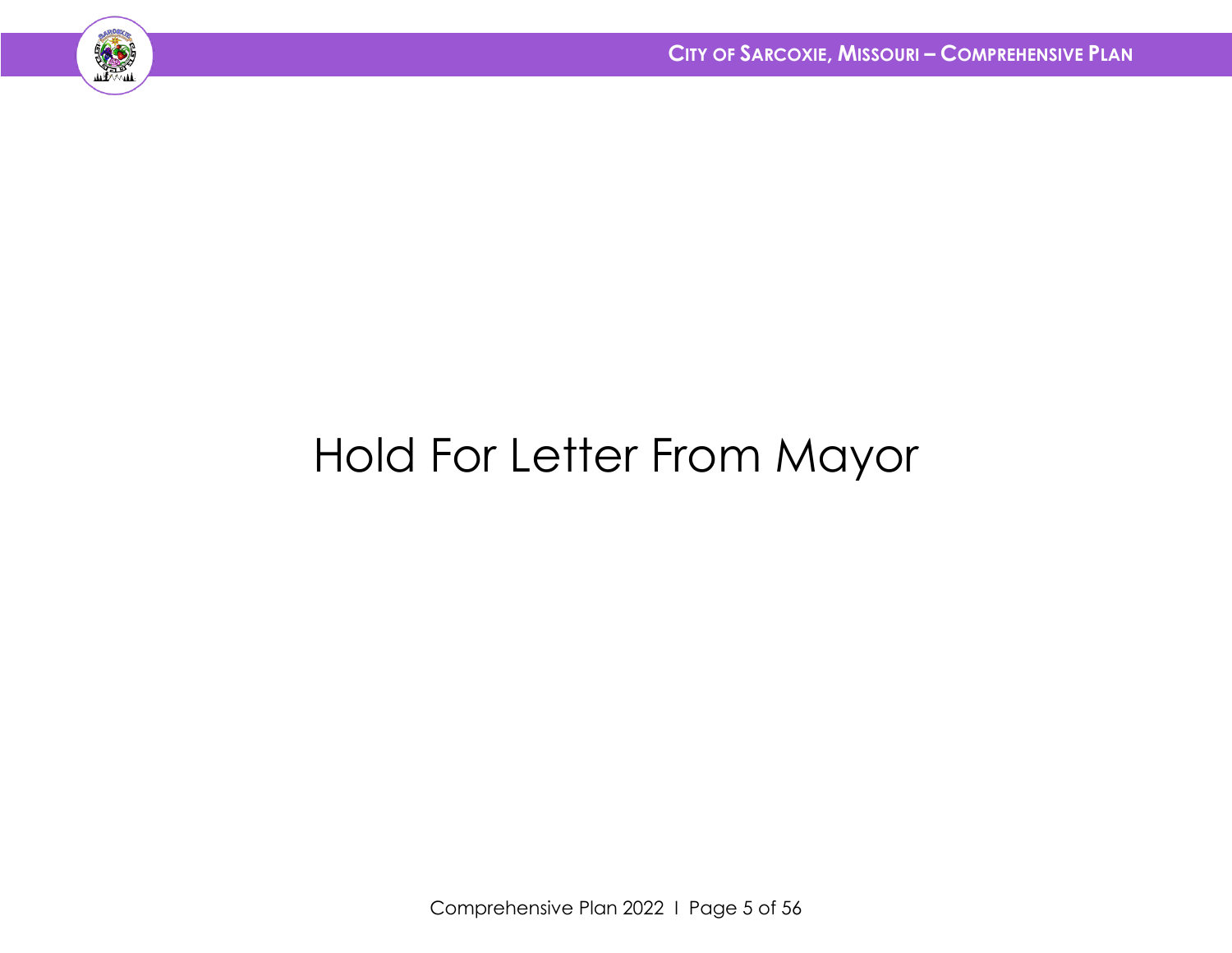

# Hold For Core Team Recommendation

Comprehensive Plan 2022 I Page 6 of 56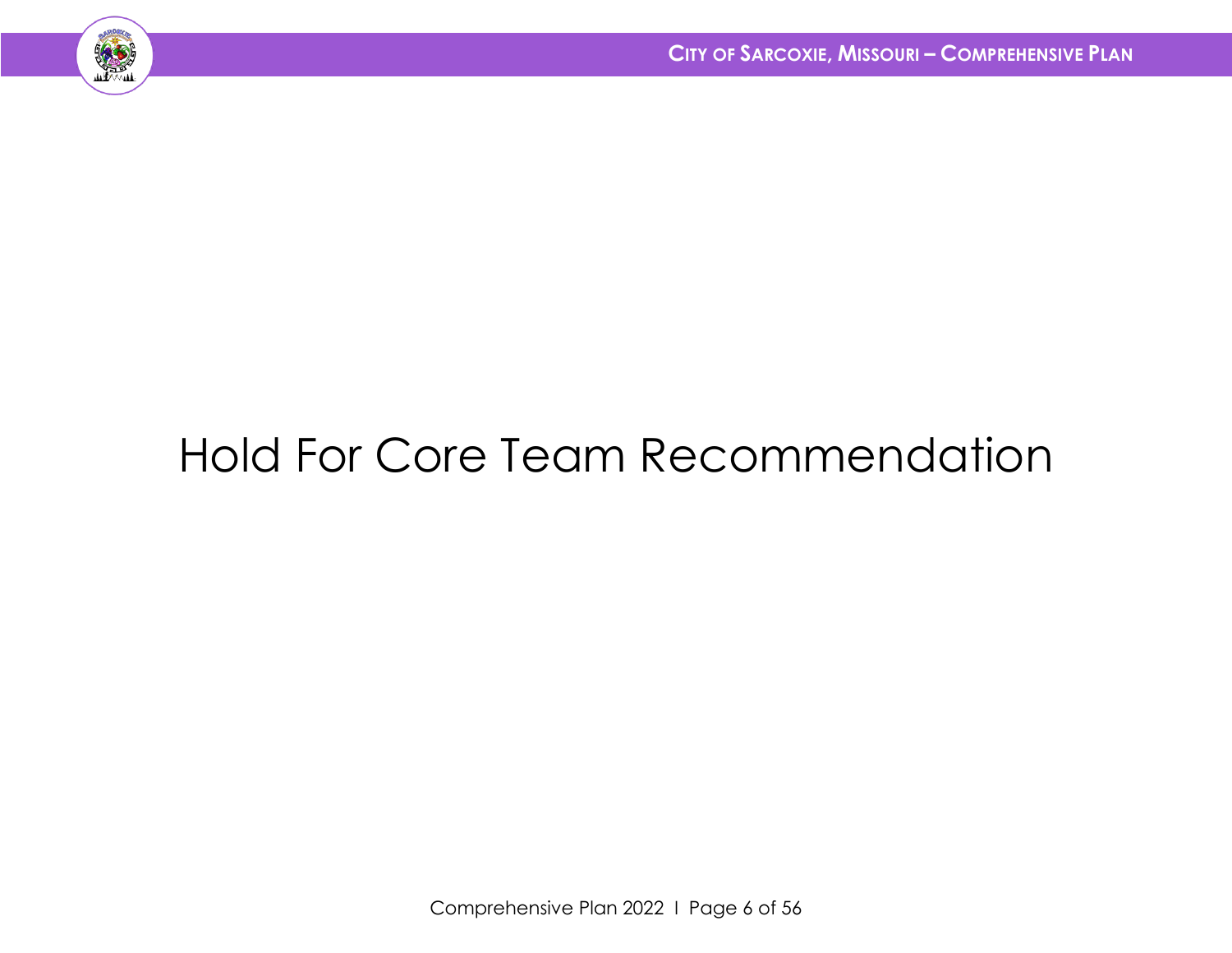

# Hold For City Council Adoption Resolution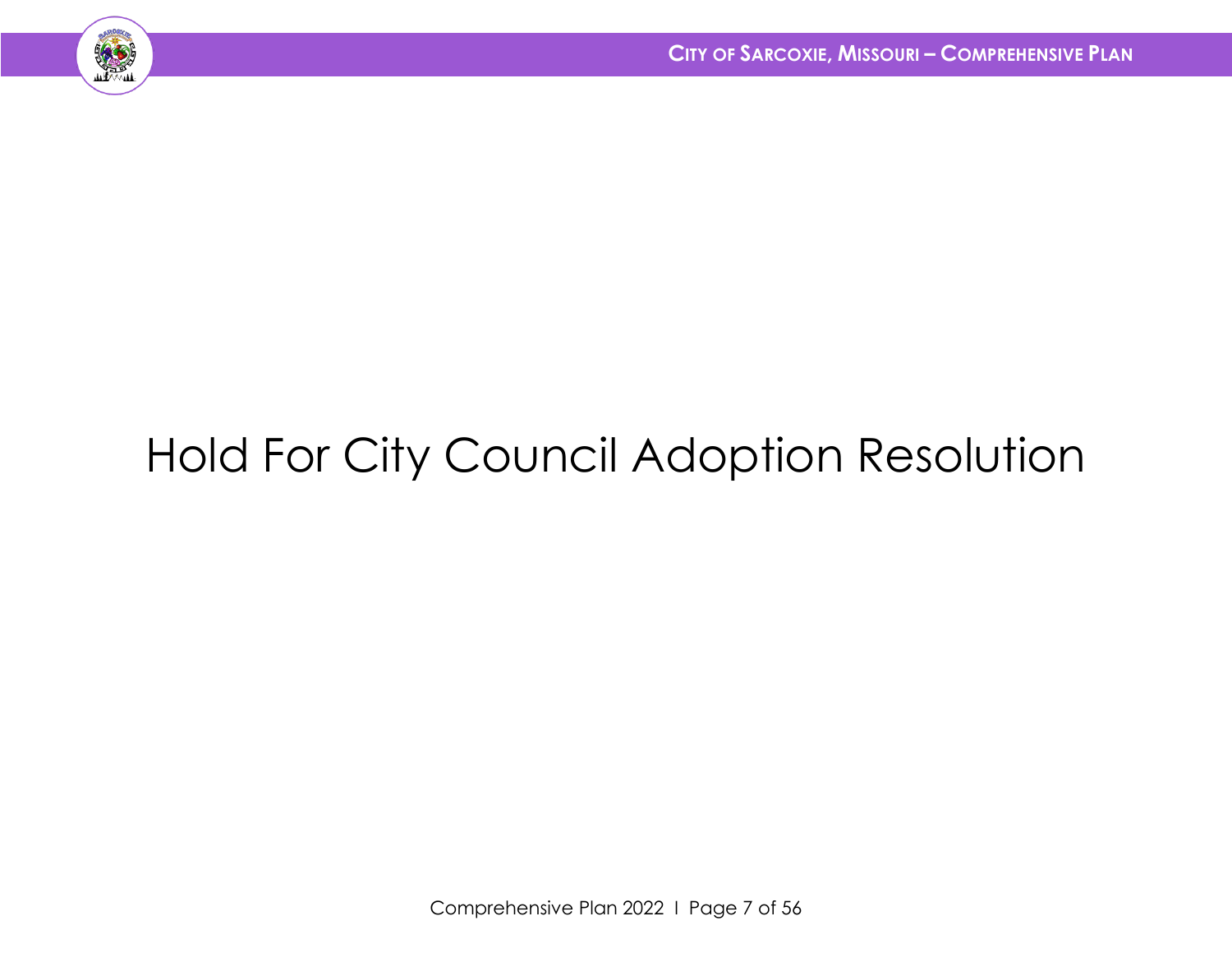

# <span id="page-7-0"></span>Chapter 1: Introduction

Comprehensive Plan 2022 I Page 8 of 56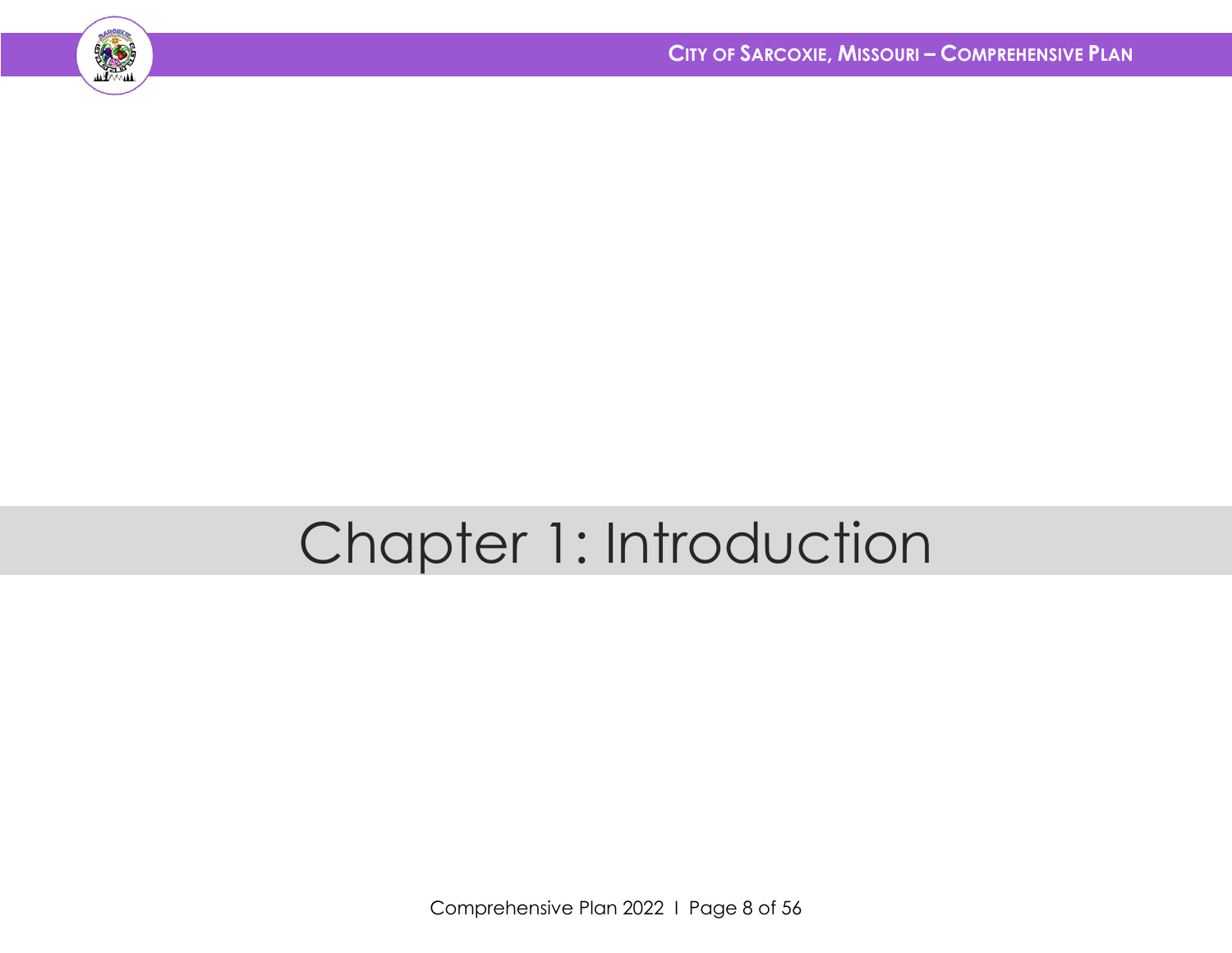

# <span id="page-8-0"></span>**Overview**

A Comprehensive Plan is a guidance document created by members of the community with a forward-looking vision of the city. It describes where a community is now and where it wants to be in ten years with respect to such attributes as growth, land use, and development. The City of Sarcoxie prepared its first comprehensive plan in 2008. With all of the improvements already realized from this original plan, it is appropriate to revisit such goals in order to continue to improve. To assist with this process, the City contracted with the Harry S Truman Coordinating Council (HSTCC).

The State of Missouri lays out specific laws on comprehensive plans and their impact on zoning regulations. Section 89.040 of Missouri Statue requires that zoning regulations "shall be made in accordance with a comprehensive plan". A comprehensive plan is not legally binding, but rather a document used to uphold decisions made by the municipality for community guidance and growth. Development and policy decisions should be consistent to the adopted plan, for it was developed with the citizens' input.

This comprehensive plan will provide a detailed guide for the City's future based on community input, collaborating with the City's administration, and analysis and research conducted by HSTCC. It will look at the many parts of the community, how the community functions, and its role in the region. It is intended to provide a rational basis for making local land use decisions and to serve as a blueprint for community-wide efforts to achieve its vision.

# <span id="page-8-1"></span>Guiding Principle

Sarcoxie's vision is not just defined by the goals outlined within this plan, or what is done to achieve them. Instead, at the root of every goal, project, and decision is a guiding principle to make Sarcoxie the best hometown possible. While this principle is hard to quantify, there are key attributes that resonate with the public and civic leaders. Such components include living in a small town with exceptional opportunities and activities for all generations, quick and local access to multiple amenities and services that larger cities offer, an active school district with the opportunity for personal achievement, and an inviting and safe place to call home.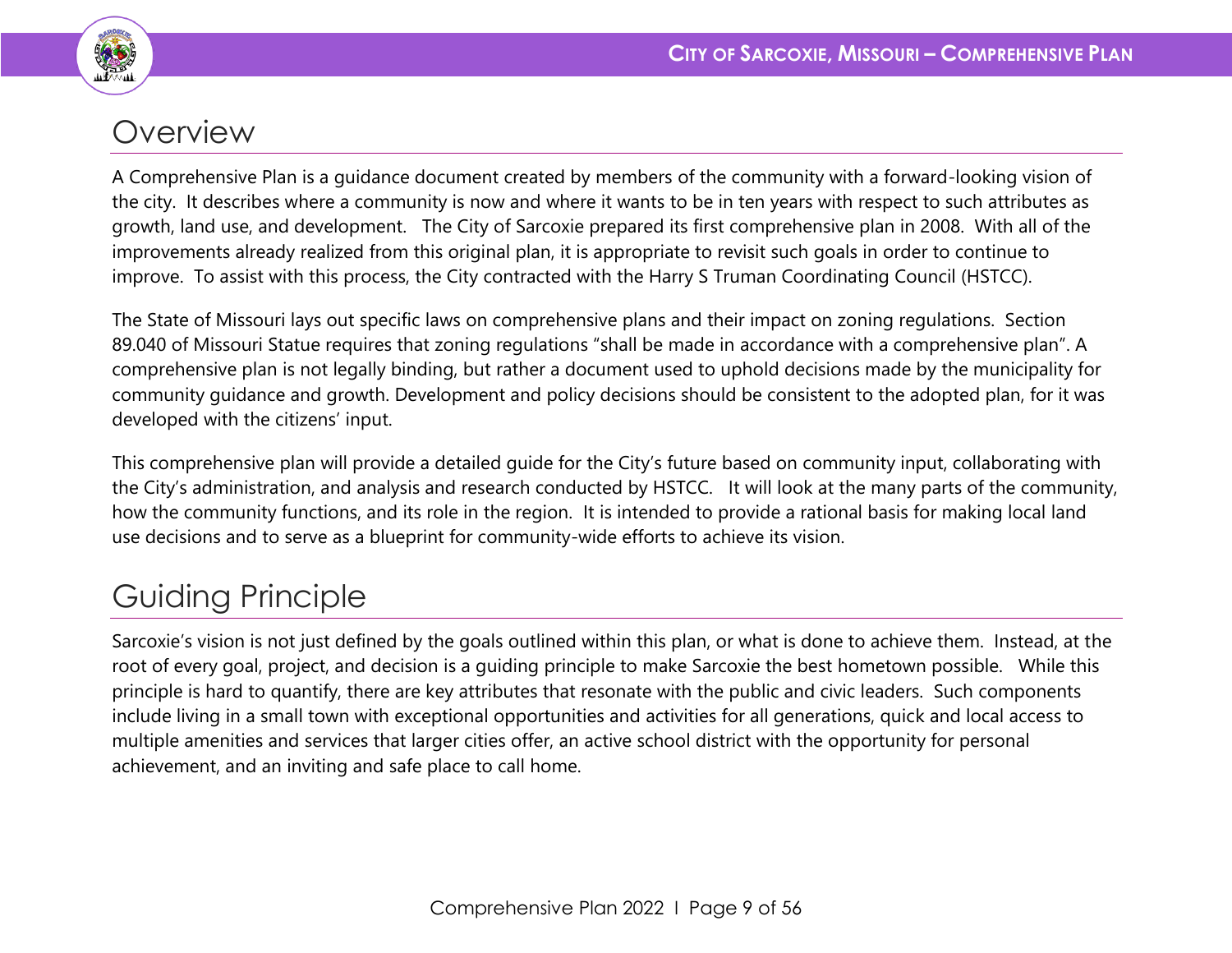

# <span id="page-9-0"></span>The Principles of Planning

Planning refers to the process of deciding what to do and how to do it. Planners are the professionals who facilitate decision-making. Planners do not make decisions themselves; rather, they support decision-makers (managers, public officials, citizens) by coordinating information and activities. Their role is to create a logical, systematic decision-making process that results in the best actions.

Planners translate theoretical goals into specific actions.Planning is an art and a science. It requires judgment, sensitivity, and creativity.

A principle of good planning is that individual, short- term decisions should support strategic, long-term goals. This requires comprehensive evaluation and negotiation to help people accept solutions that may seem difficult and costly in the short-term.

Effective planning requires correctly defining problems and asking critical questions. A planning process should not be limited to the first solution proposed or the concerns of only people who attend meetings.

A Planner's role is to help a community determine its own preferences and develop appropriate responses. For example, planners might point out that smart growth can help achieve a community's economic, social, and environmental objectives; it is up to the community to decide whether these benefits justify smart growth policies.

# <span id="page-9-1"></span>The Planning Methodology

Good planning requires a methodical process that clearly defines the steps that lead to optimal solutions. This process should reflect the following principles:

- *Comprehensive* all significant options and impacts areconsidered.
- *Efficient* the process should not waste time or money.
- *Inclusive* people affected by the plan have opportunities to be involved.
- *Informative* results are understood by stakeholders(people affected by a decision).
- *Integrated* individual, short term decisions should support strategic, long-term goals.
- *Logical* each step leads to the next.
- *Transparent* everybody involved understands how the process operates.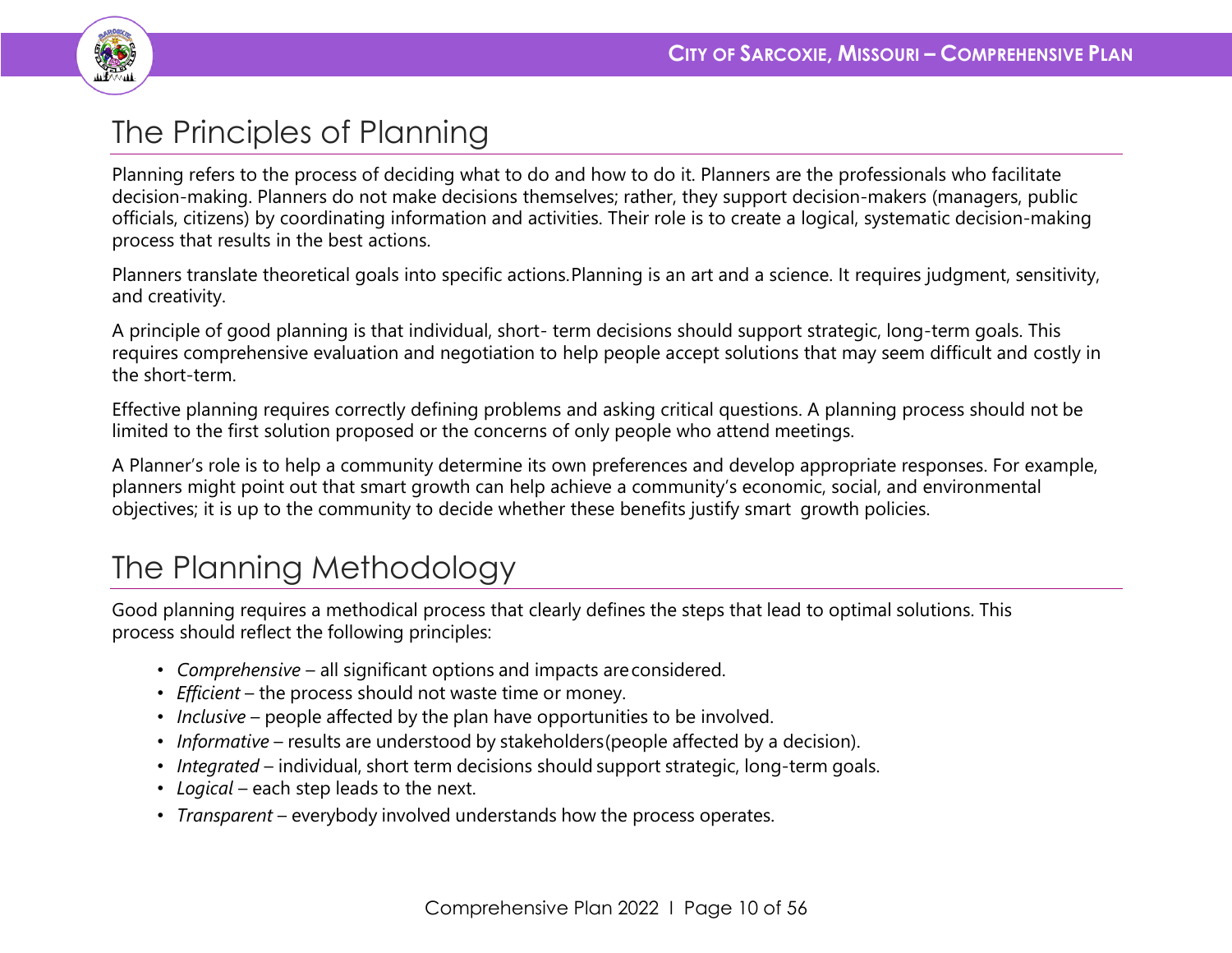

# <span id="page-10-0"></span>The Planning Process

Over the course of several months, the Harry S Truman Coordinating Council (HSTCC) worked with the mayor and the city's Core Team. The Core Team is an appointed team of highly involved volunteers that work with elected officials to pursue long term goals for the betterment of Sarcoxie. HSTCC and the Core Team were charged with updating the original plan and seeking community input into the refreshed goals, objectives and strategies outlined in this plan.

This planning process involved multiple meetings involving community members, elected officials, and the Core Team. The first community planning meeting was held on June 21st, 2021. It's purpose was to introduce comprehensive planning, and conduct a SWOT analysis with local community stakeholders and business leaders. The second meeting held on November 30th, 2021 was to build a future land use map and finalize goals, objectives, and strategies. An open house was held on June 14<sup>th</sup>, 2022 with public figures, citizens, and City staff were present to provide input on the proposed future land use map and goals and objectives.

## <span id="page-10-1"></span>Going Forward

As part of this visioning and planning process, each section was reviewed as where are we now (Reality) and what we would like it to be like in 2032 (Vision). In some sections this will be as easy of describing the noticeable differences from 2022 to 2032 and include both quantitative and qualitative goals. From these visions, shorter term "action plans" will be created every even numbered year with the intent of achieving the vision in ten years.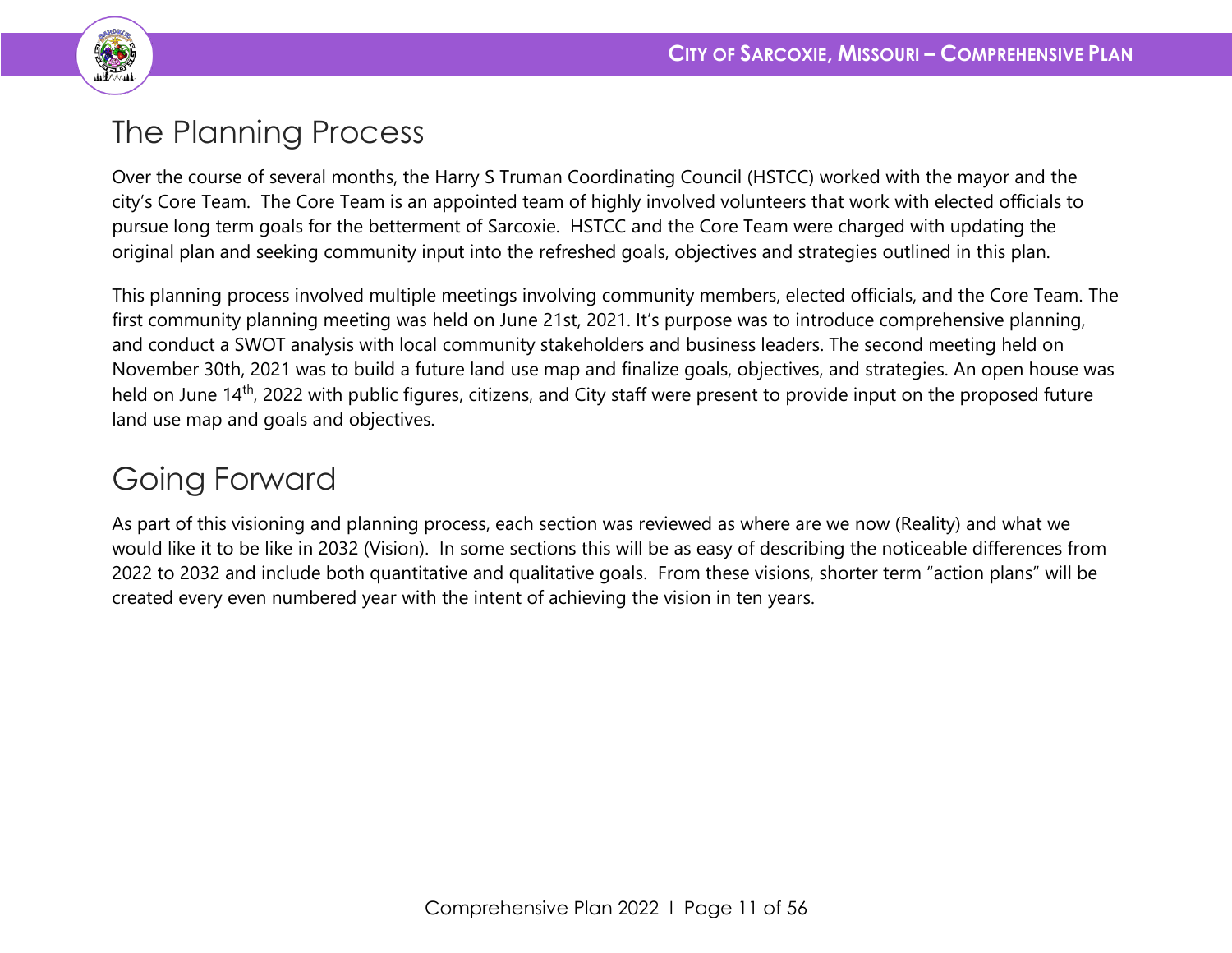

# <span id="page-11-0"></span>Chapter 2: Community Profile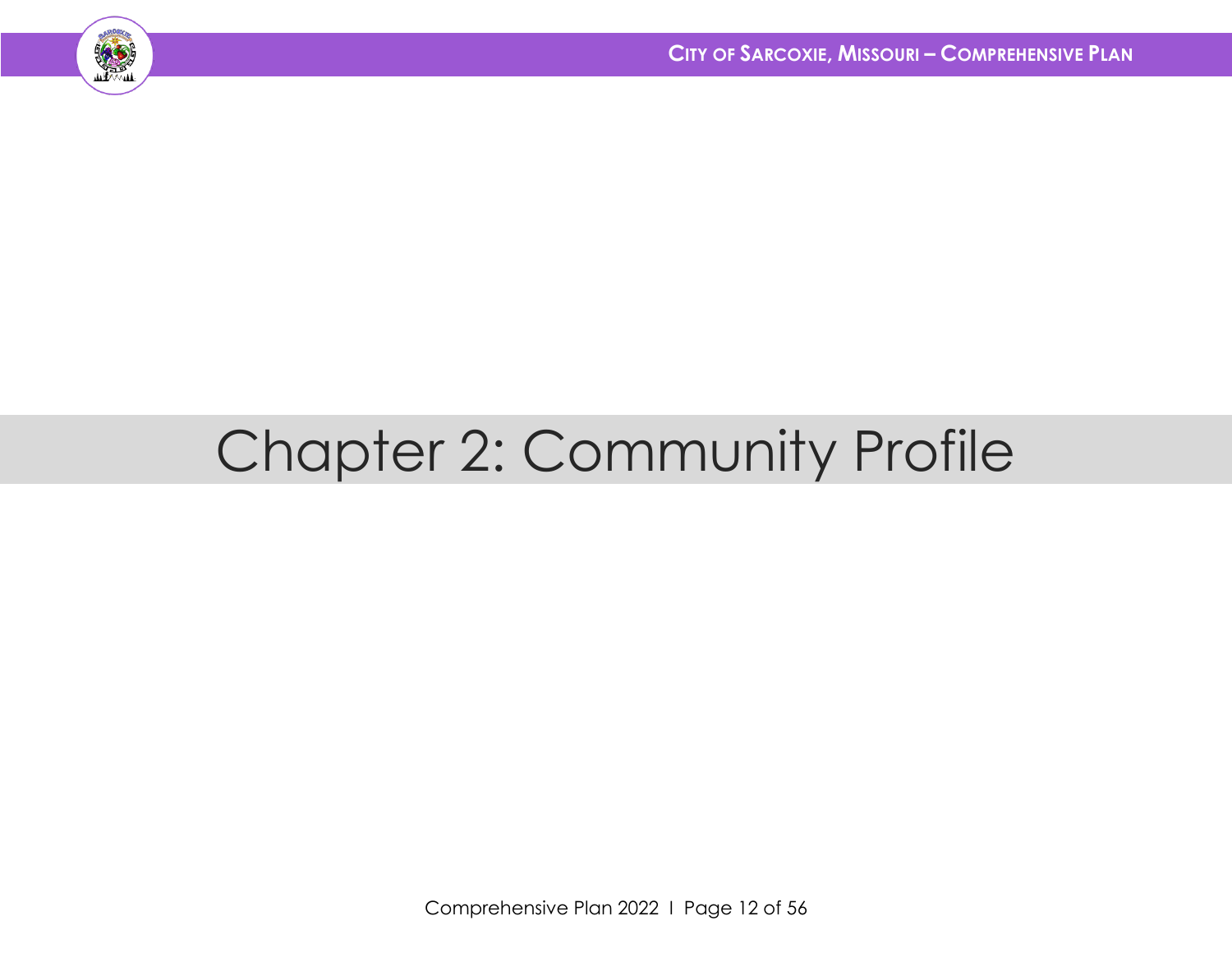

# <span id="page-12-0"></span>**History**

The City of Sarcoxie, Missouri, also known as the "oldest town in Jasper County", is located just off I-44 between Joplin and Springfield. The historic town of Sarcoxie has a population of 1406 citizens. Exit 29 on I-44 takes travelers through the Historic Business District, which once was Hwy 166, the main means of travel to and from surrounding towns before I-44 was completed in 1965. The highway has been moved slightly but still carries travelers to the edge of Sarcoxie's Nationally Designated Historic Business District.

In the late 1800s, Sarcoxie was known as the "strawberry capital of the world" and to this day is still the "peony capital of the world". Surrounding strawberry farmers formed the once known Sarcoxie Horticultural Association, and at one time had around 200 members. Migrant pickers from southern states would make the journey to Sarcoxie looking for seasonal work. During this time, Sarcoxie developed its own form of currency to pay the pickers. A local bank issued these strawberry tokens each holding a different value based on the number of berries collected. The strawberry success reached its peak at the turn of the century but steadily declined before World War II and never returned to its level of harvest.

After almost two centuries, Sarcoxie continues to move forward but never loses sight of its past and influential members. The citizens continue to show their community pride during annual social and sporting events. For a small city, this community has a big heart

# <span id="page-12-1"></span>Population, Demographics, Etc.

<span id="page-12-2"></span>(To be included in final comprehensive planning draft)

# **Education**

#### PRIMARY EDUCATION

The Sarcoxie R-ll School District has two separate campuses. The Wildwood Elementary School provides education from Kindergarten through Grade 5. The Middle/High School campus provides education from 6th to 8th grade, and 9th to 12th grade respectively. The school's latest enrollment information consists of 718 students with 443 in the middle and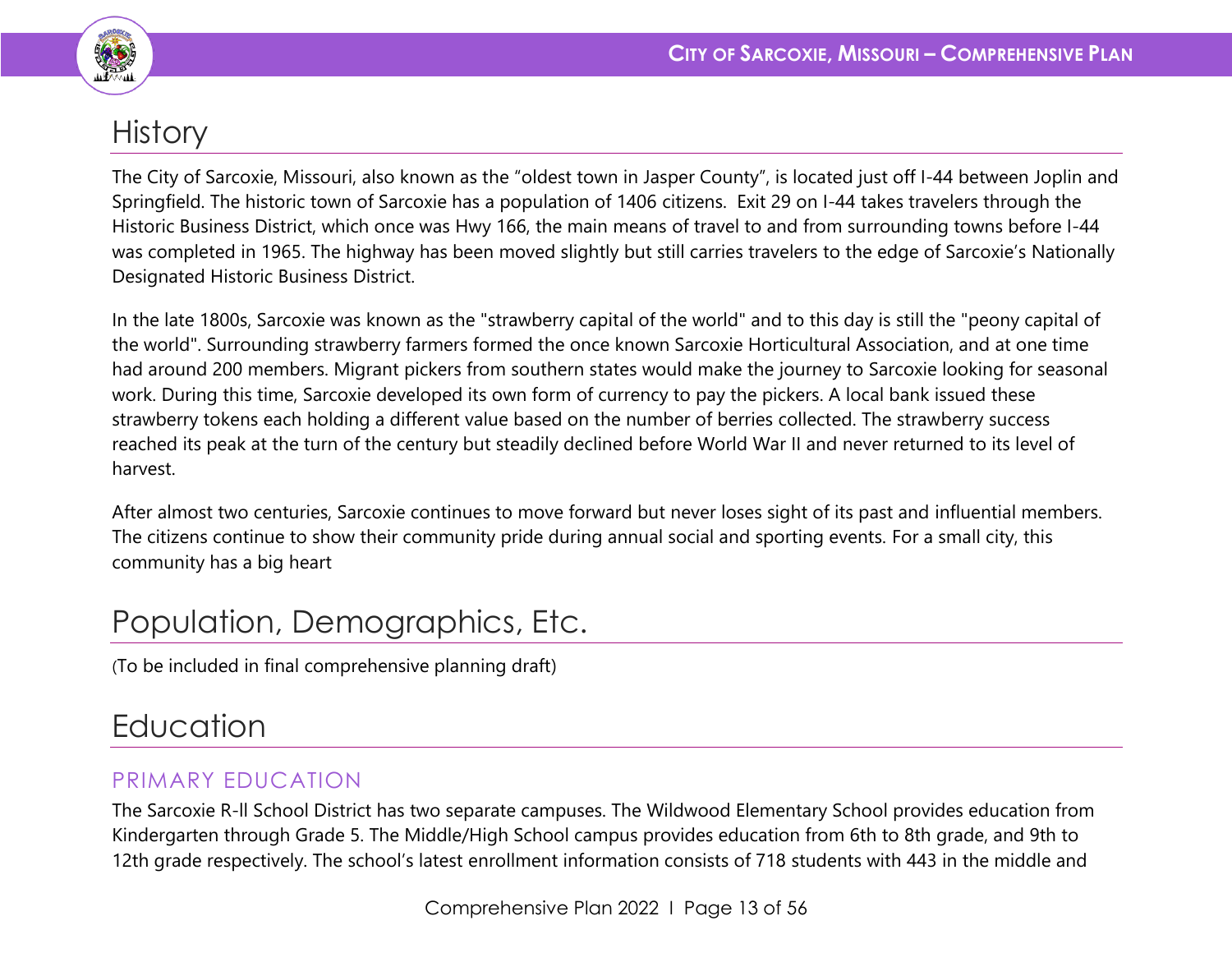

high school and 275 in the Wildwood Elementary School. Classroom sizes are smaller than other surrounding schools with a 16:1 student per classroom teacher ratio. Class sizes average 59 students which gives great latitude for students to excel in sports and extra-circular activities.

The elementary school is centrally located in the city on 11th Street between Clarence Street and Wildwood Lane. The middle and high school is located on the west side of the city along 17th Street between Center Street and Linda Lane. Additionally, the school district has an alternative school located across from 17<sup>th</sup> Street and Miner Street.

The school district participates in MSHSAA athletics and provides activities including football, basketball, volleyball, archery, softball, baseball, track, cross country track and golf for the grades 7 through 12. The school district also offers a wide selection of extra—curricular activities for its students.

### COLLEGES AND UNIVERSITIES

Sarcoxie graduates that wish to continue their education have many options within about 50 miles. Some examples include:

- Missouri Southern State University **Southern State University** Joplin, MO
- Missouri State University Springfield, MO
- Crowder College Neosho, MO
- example and College Contract Contract College Service Contract College Joplin, MO

# <span id="page-13-0"></span>Community Organizations

### SARCOXIE YOUTH SPORTS

Sarcoxie has a Youth Sports Association which provides a selection of activities including T-ball, baseball, softball, flag football, full contact football, volleyball, cheer and basketball. Their mission is to promote youth sports in the southwest Missouri area in support of the development of leadership, character, sportsmanship, tolerance, discipline, and athleticism and to nurture youth fitness, volunteerism, and a lifelong love of sports. This organization works in association with the school district and city to secure access to ball fields and gymnasiums to assure a rewarding experience.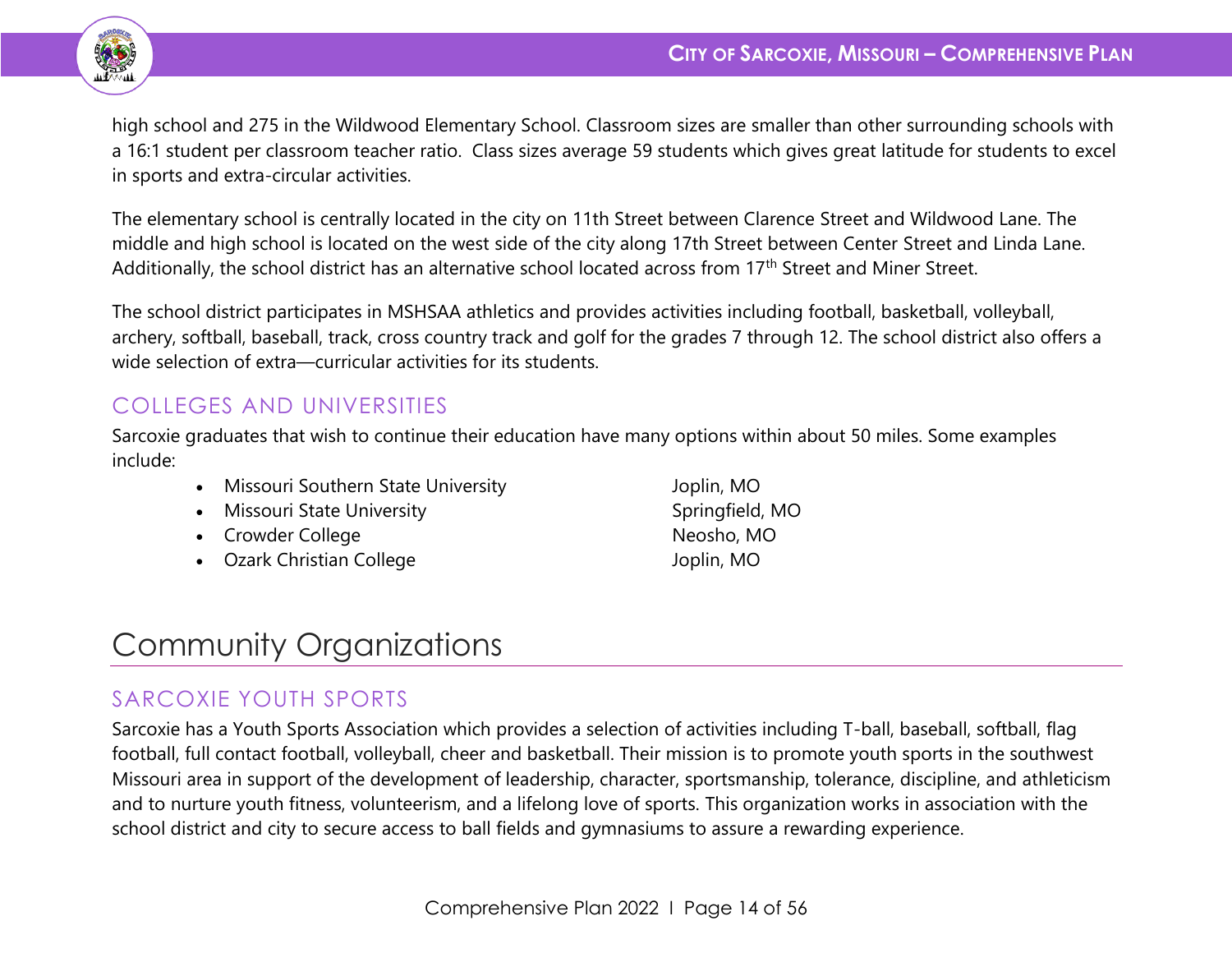

#### SARCOXIE SENIOR CENTER

Sarcoxie Senior Center located on the northwest corner of the Historical Sarcoxie Square officially opened in May 1994. It became a reality after several dedicated community citizens banded together and went door to door to raise money to start the Center, held several fundraisers, and sold name bricks to be displayed on the entry wall where they still remain on display today.

Currently, the Senior Center is providing well balanced, nutritious meals Tuesday through Friday, 11 a.m. – 1 p.m. All ages are welcome to have lunch. Meals are \$5.00 for anyone 65 and older and \$5.50 for 65 years and younger. For those who cannot come in to eat, carry out is offered. Delivery service provided by a local volunteer.

A monthly Chicken Dinner is held on the first Saturday of each month. Food is all homemade and price is \$12.50 per person, which includes dessert and drink.

#### SARCOXIE CHAMBER OF COMMERCE

The Sarcoxie Area Chamber of Commerce is a non-profit business partner for local small businesses. Their goal is to help further the interest of local small businesses, recognizing local educators and outstanding citizens, and supporting civic events held in the area. Activities range from hosting events such as the Chamber banquet, conducting an annual Christmas lighting contest, city-wide garage sale, etc. They also provide services for members such as marketing small business goods, services, and activities using social media. There are a little over 65 members from within the city limits to the surrounding community. Member dues are reasonable compared to surrounding chamber organizations and fund all Chamber programs, activities, and events.

#### LIONS CLUB

Sarcoxie has a Lions Club whose mission is to empower volunteers to serve their communities, meet humanitarian needs, encourage peace and improve the health and well-being of members within their community. 100% of their funding is raised by the community and distributed to help fund community needs such as glasses for children, hearing aids and cataract surgeries for elderly members. The Lions meet once a month at the Senior Center to discuss upcoming events and determine new service projects. They participate in annual events such as Chief Sarcoxie Days, Christmas on the Square, and the setup of the nativity scene just northeast of Center Creek which is viewable from High Street. The Lions Club always welcomes new members interested in serving their community.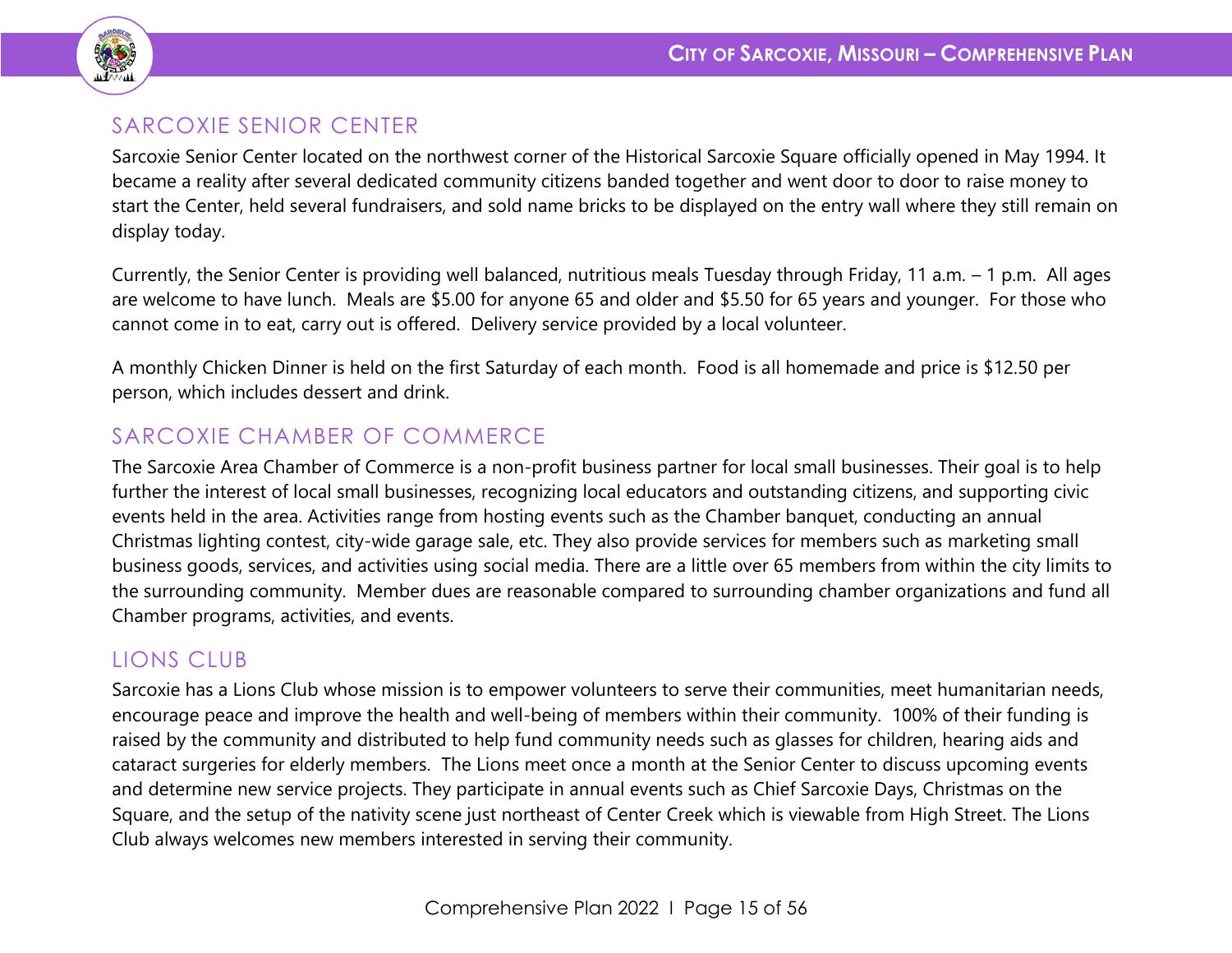

#### YOUTH ADVISORY COUNCIL

The Youth Advisory Council was developed by the City in 2018 to encourage civic engagement for area youth. This council consists of members between the grades of 7th through 12th and was established to plan and execute ideas and projects to benefit future generations of Sarcoxie. This organization participates in many community events such as Chief Sarcoxie Days, Trunk or Treat, and Christmas on the Square.

Some of their projects or events have included renovating the old Sarcoxie Calaboose, hosting a Parent's Night Out, several themed dances, movie nights, and other activities geared towards the youth of Sarcoxie. The YACS are attempting to host more recruitment events in order to add members and provide succession for graduating members.

# <span id="page-15-0"></span>Local Points of Interest

#### SARCOXIE CHAMBER HISTORICAL CENTER

The Sarcoxie Chamber Historical Center, originally the Gene Taylor Library and Museum was given ownership by the Taylor heirs to the Sarcoxie Chamber of Commerce. The building now serves as the Sarcoxie Chamber Office maintaining and preserving Sarcoxie's rich history. There are numerous collections of artifacts, photos and data housed and displayed in the Historical Center dating from c. 1880s to present day. Included in the collections are photos of Sarcoxie's century old buildings, pioneer founding fathers and entrepreneurs that introduced prosperity to the city. The three main economical influences that provided for the financial growth of the town are on display. Many young men and women from Sarcoxie served in the military and are proudly displayed in a section designated for the military. Graduating classes from 1897- 1970s are featured. A replica of Congressman Gene Taylor's office in Washington D.C. is featured with items from that office.

The goal of the Historical Center is to provide a location where Sarcoxie's history can be viewed and information can be shared with visitors and school groups. The Chamber Historical Museum provides a place where Sarcoxie's local community can become educated regarding past history and celebrate our city's unique history.

The Chamber meets monthly on the 3rd Tuesday. Visitors are always welcome. Requests to hold civic meetings are encouraged.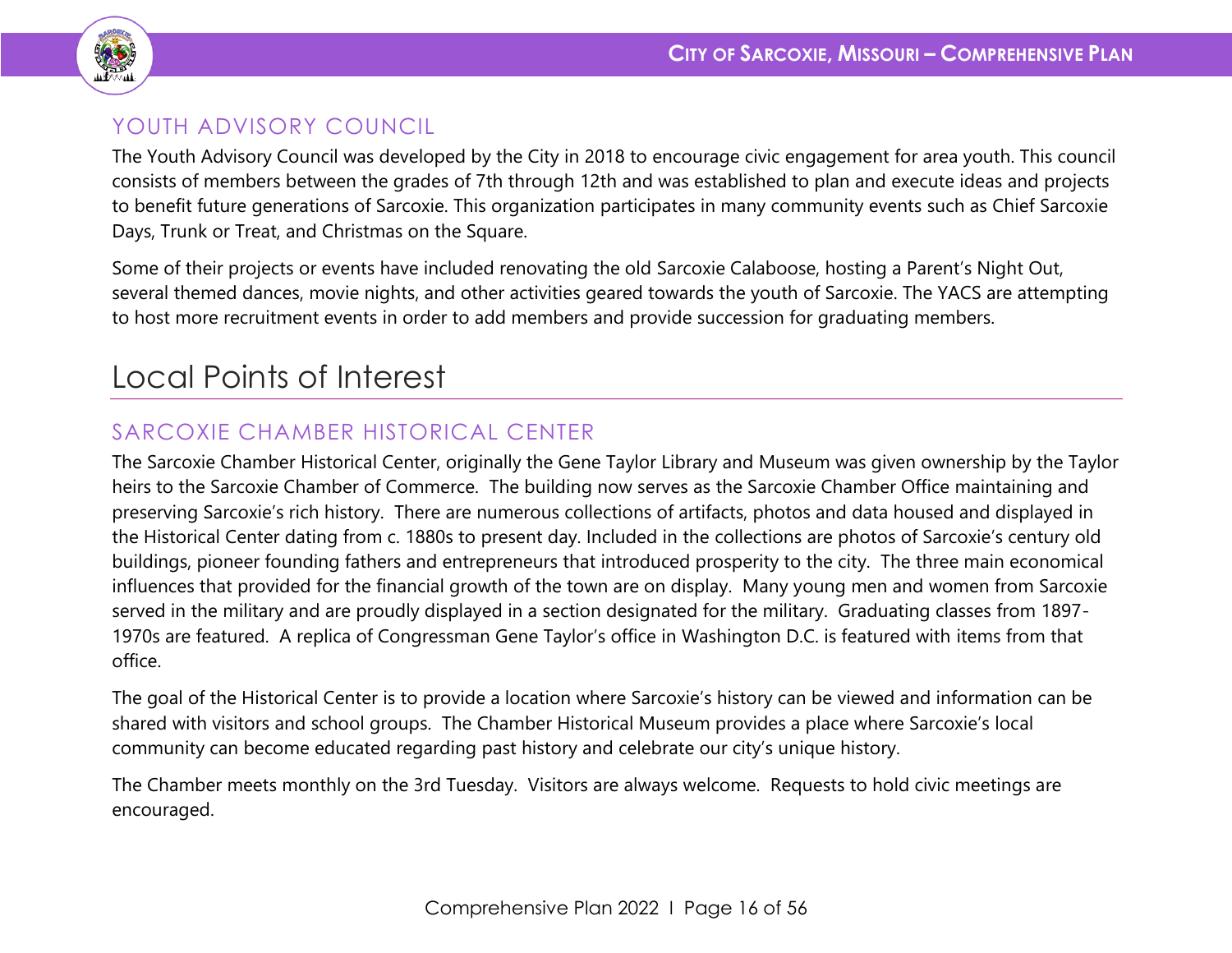

#### CENTER CREEK COUNTRY CLUB

About 4 miles northwest of Sarcoxie, just north of Exit 26 from I-44, lies a small 9-hole golf course. While it may be smaller than other courses, this challenging course is a frequent destination for local golfers and golfers of neighboring cities. It continues to host many tournaments throughout the year and the green fees and membership fees are comparable to or better than surrounding courses.

#### CAVE SPRINGS SCHOOL

About 9 miles northeast of Sarcoxie, this historical schoolhouse near Cave Springs was used for 128 years. The one-room, brick Cave Spring School was built in the early 1840s to educate children of the Cave Spring community. During the Civil War, it served as a federal militia garrison and after the war, it was the seat of county government after the Jasper County Courthouse was burned down. It is on the National Register of Historic Places.

# <span id="page-16-0"></span>Surrounding Attractions

Sarcoxie is within 2-hours of many nationally recognized attractions ranging from zoos & aquariums, theme parks, outdoor trails, etc. Some examples include:

- Wildcat Glades Conservation & Audubon Center Glames Moplin, MO
- George Washington Carver National Monument Carver Diamond, MO
- **Product Dickerson Park Zoo** Springfield, MO
- Wonders of Wildlife National Museum & Aquarium Springfield, MO
- Silver Dollar City Attractions **Branson**, MO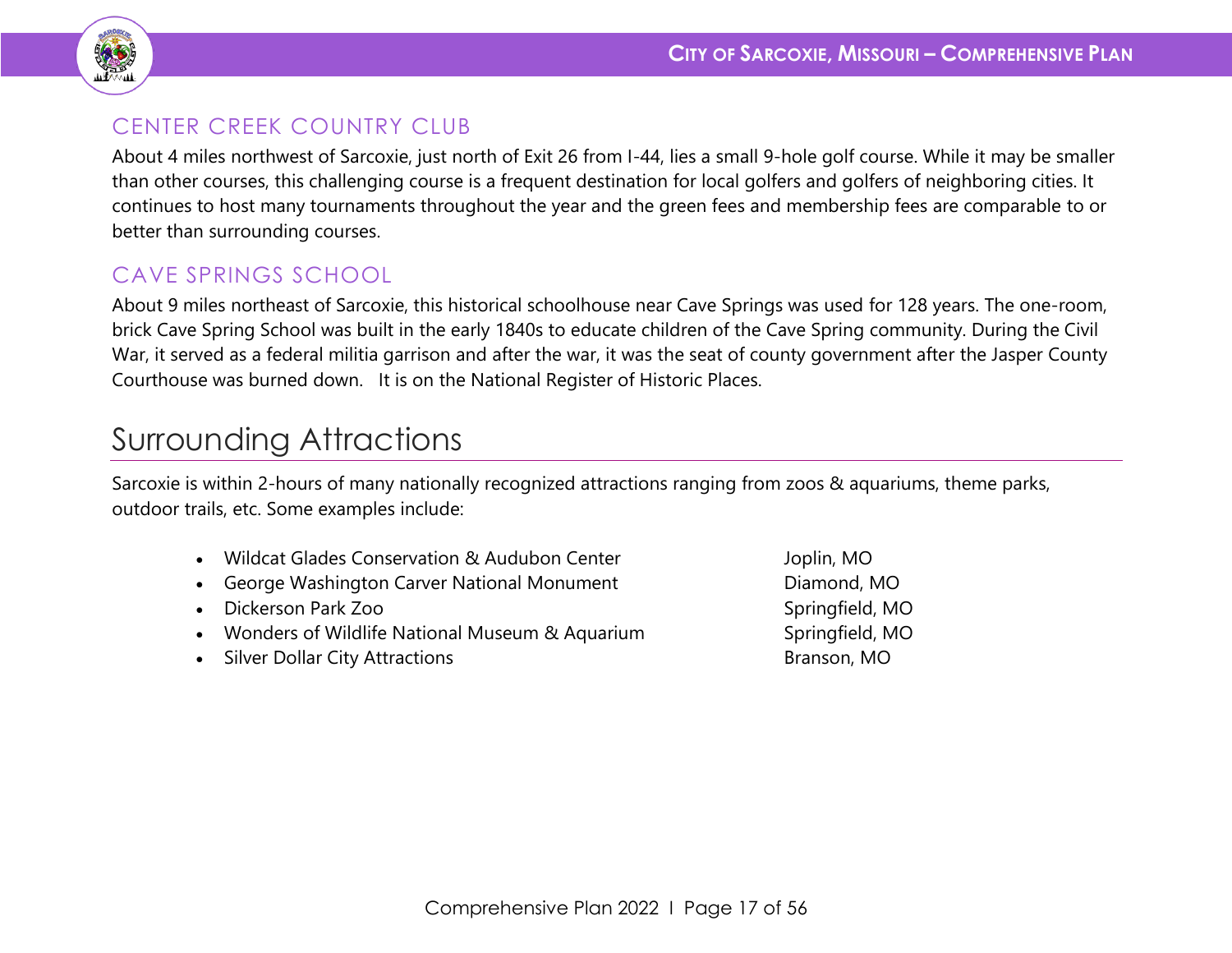

# <span id="page-17-0"></span>Chapter 3: Citizen Services & Community **Facilities**

Comprehensive Plan 2022 I Page 18 of 56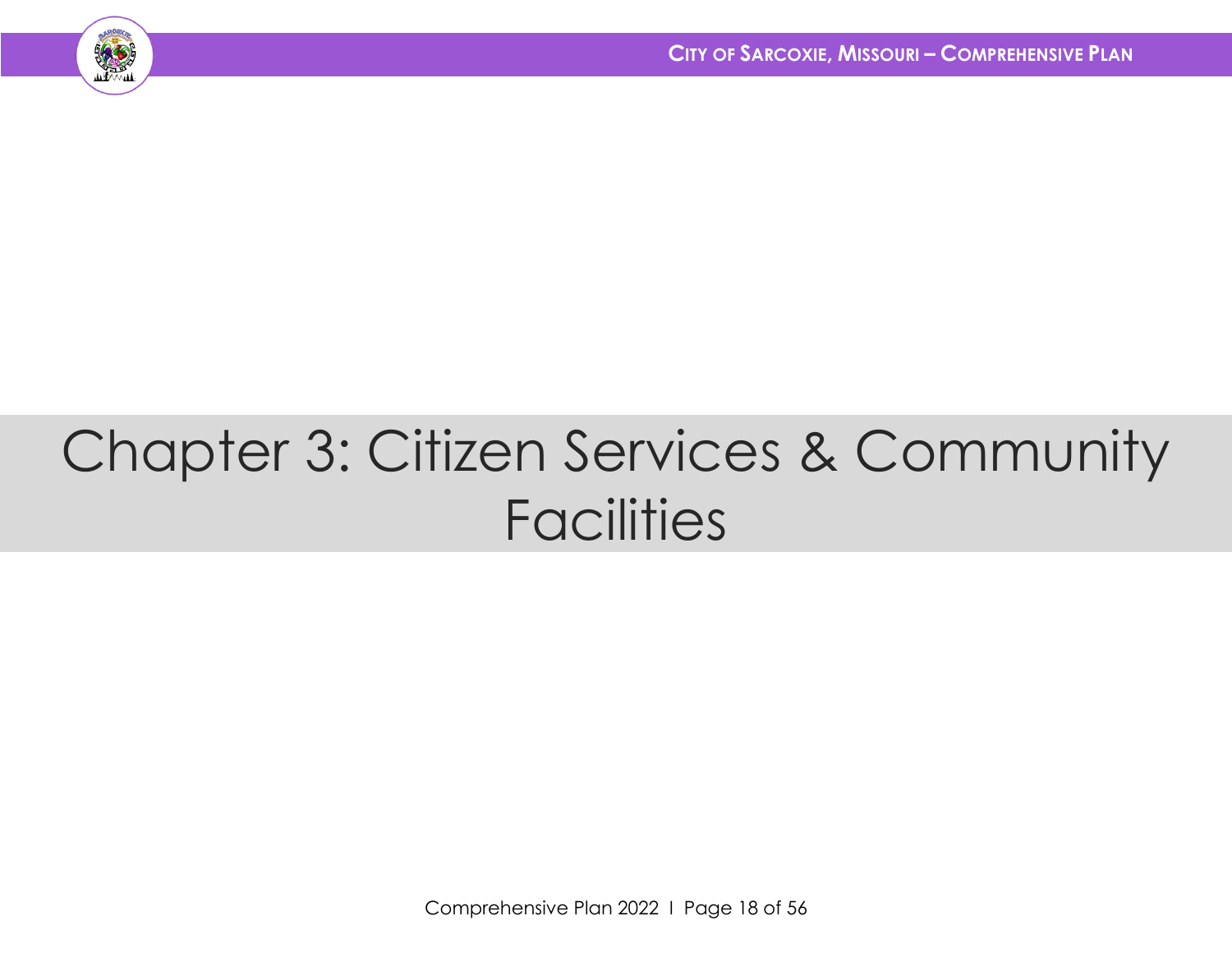

## <span id="page-18-0"></span>**Overview**

Community facilities are buildings or places owned or operated by the local government designated to engage in, or conduct, a range of community, recreational, social or health related activities that enhance community wellbeing. Community facilities are essential for the health, social wellbeing and economic prosperity of communities.

Citizen services are functions of local government that directly interact with the public for specific purposes. These services play a vital function in our goal to make Sarcoxie the best hometown possible.

All community facilities and citizen services are overseen by the mayor and board of aldermen. The mayor serves as the chief executive officer of the city and oversees daily operations of the city government.

Detailed below are community facilities and services that directly impact residents. Functions not noted below (i.e., City Clerk, Collector, Public Works, etc.) play crucial roles in keeping everything running and available but operate more in the background.

# <span id="page-18-1"></span>Public Safety Services

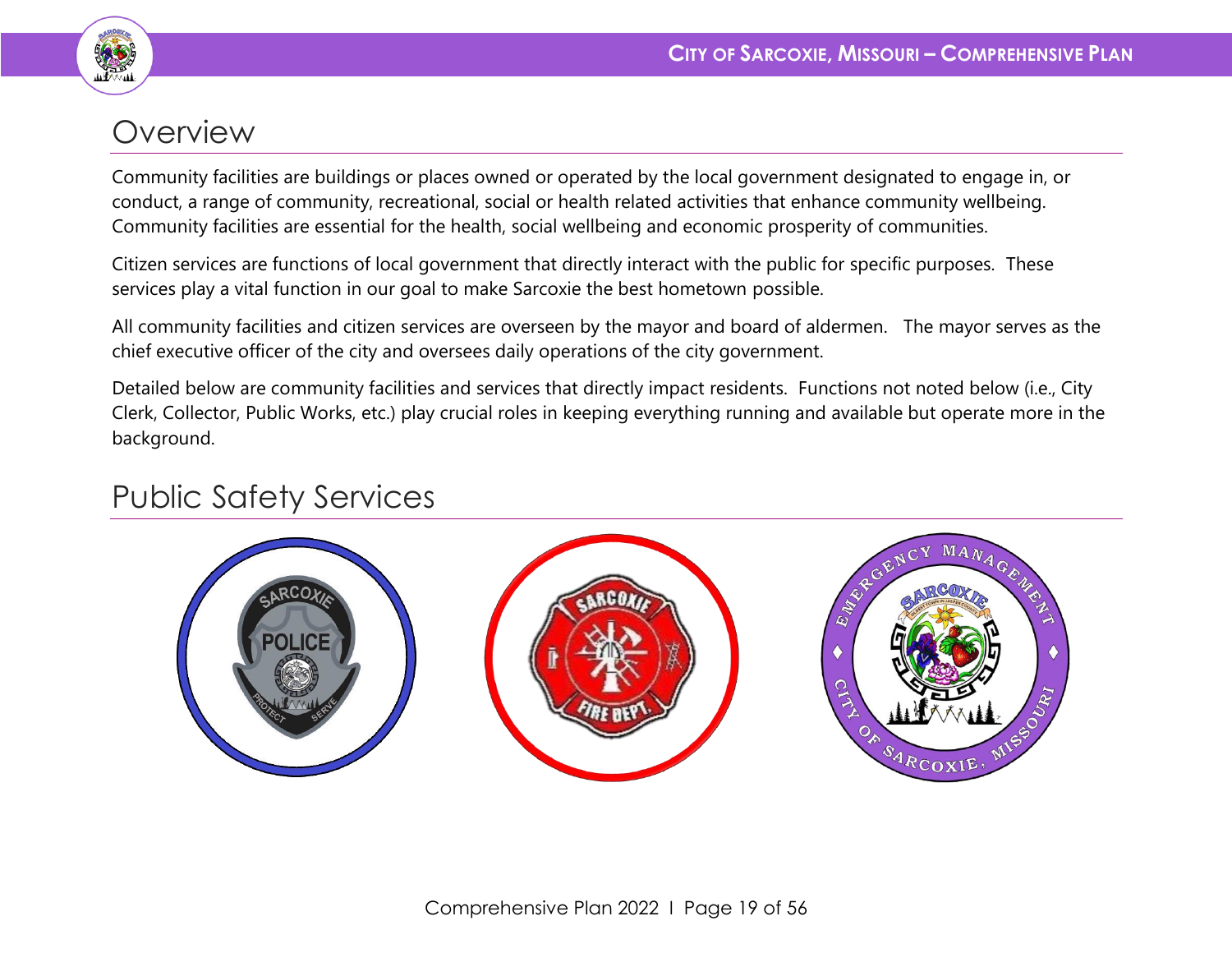



#### REALITY 2022 **VISION 2032**

The Sarcoxie Police Department is staffed with a police chief, two full time officers, and multiple part time and reserve officers. In addition to general patrol and responding to calls for assistance, the department provides traffic and nuisance enforcement as well as emergency medical assistance. Because of the size of the department, the City is unable to provide 24/7 coverage. The department's pay scale is below the average of comparative or larger departments in the Jasper, Newton and Lawrence County area. This has an adverse impact on recruitment and retention. As such, today's typical active-duty officer has less than five years of experience. Elected officials recently worked with police command staff to develop guiding principles on the conduct and operations of the department in a manner consistent with the values of the community.

The Sarcoxie Police Department will be made up of five full time officers as well as reserve and part time officers. This staffing level ensures an officer is on duty 24 /7. The pay scale for the department will be at or above the average pay scale of the Jasper, Newton and Lawrence County Sheriff's Offices. The average experience level will be ten years. The guiding principles introduced in 2022 will have evolved in to a deeply embedded culture. While still a small department, it takes full advantage of technology and citizen goodwill to leverage their level and quality of service provided.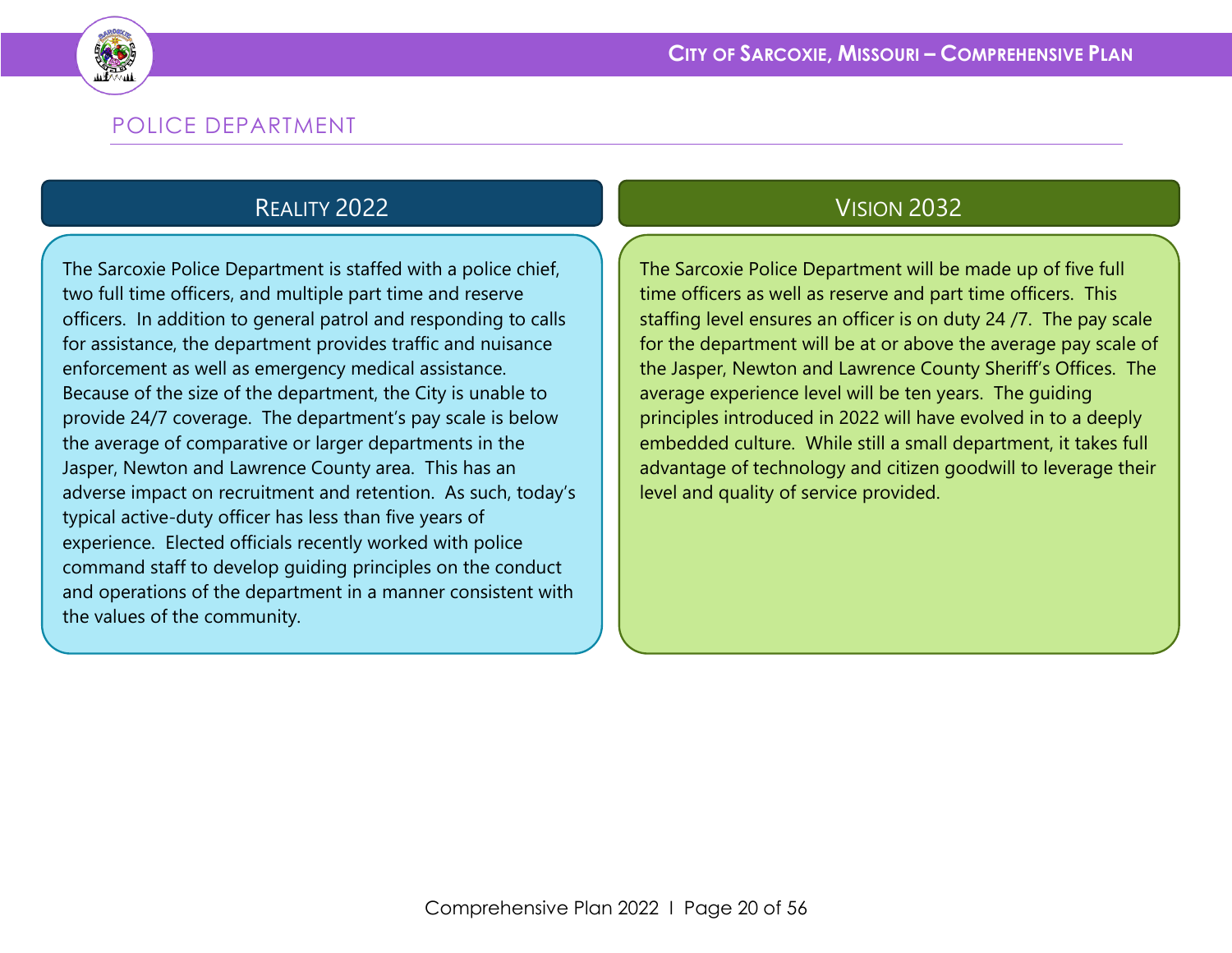



#### FIRE DEPARTMENT

#### REALITY 2022 **VISION 2032**

The Sarcoxie Fire Department is an all-volunteer department that, prior to 2015, operated as a combined department with a neighboring department. Since separating, the department has acquired new equipment, renovated the station, established operating procedures and preparing for long term growth and improvement. Voluntary ISO audits in 2016 and 2020 have improved the city's ISO rating from a 7 to a 5 demonstrating improved fire protection and resulting in reduced property insurance premiums for city residents.

In late 2021, the City entered into an agreement with Mercy to maintain part-time ambulance service in and around the city. This has resulted in significantly improved response times for medical calls. This agreement was expanded in 2022 to include 24/7 coverage.

A major concern is volunteer recruitment and retention. A lack of active volunteers directly effects the department's ability to respond to 100% of all calls for service. To improve this, the City has reserved funds for retention and recruitment initiatives in 2022.

In 2032, the department will be made up of 20 active volunteers led by a paid full time Fire Chief. The department will respond to 100% of all calls in the city. The department will have identified key requirements to achieve an ISO rating of 4 and will be working to achieve it. Citizen goodwill towards the department will have been enhanced through competent service and public events.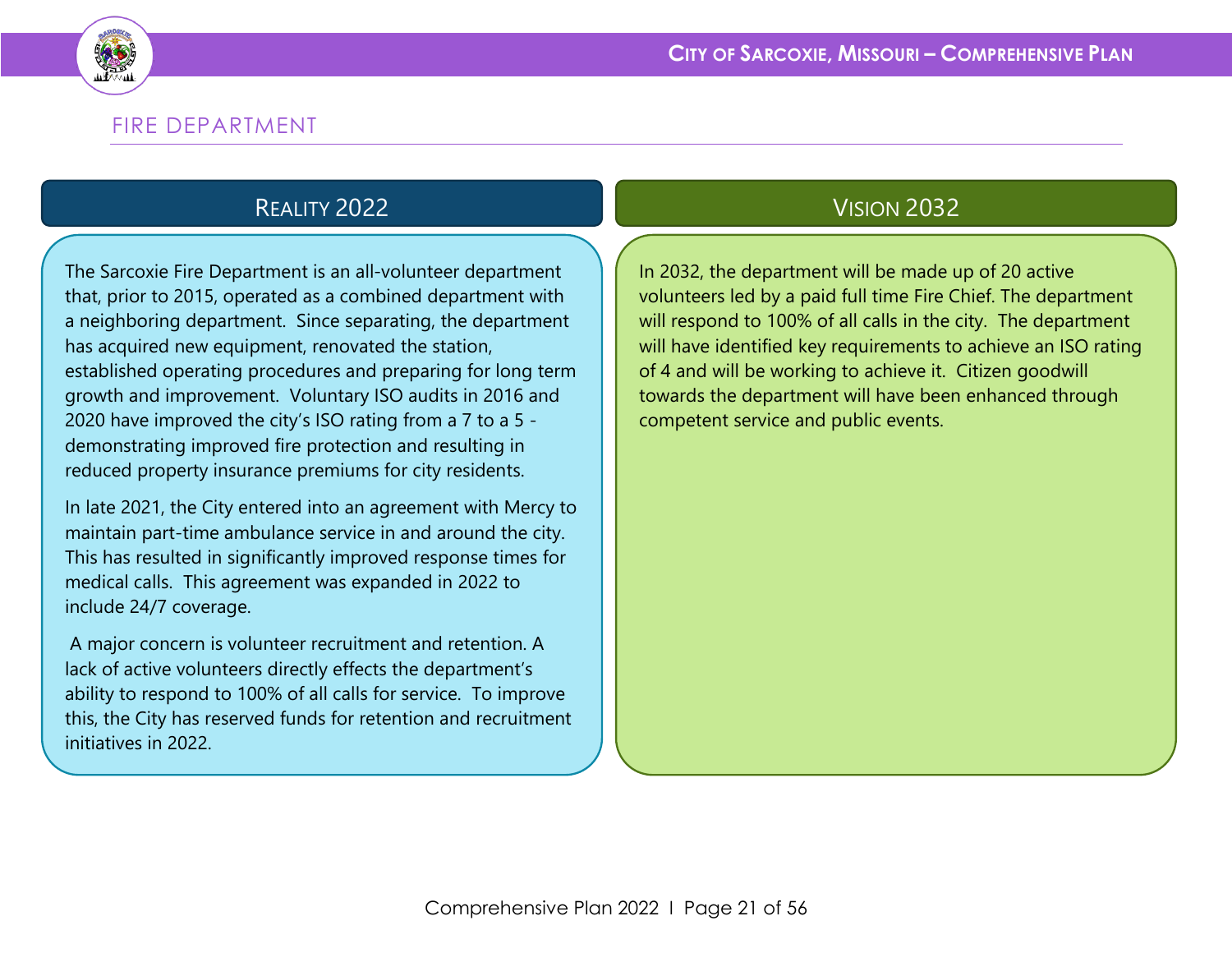



#### REALITY 2022 **CONTROLLER IN THE CONTROLLER IN THE VISION 2032**

The City is creating an emergency management department and has appointed an Emergency Management Director. The primary responsibility of emergency management is to prepare for critical incidents larger than is normally handled by any single department. Emergency Management coordinates and oversees the City's response to such emergencies and assists with large community events. The director is currently working to codify the department and create operating procedures.

Emergency Management will be fully funded and established as a department on par with the police and fire departments. All emergency plans and procedures are documented, reviewed and tested annually. The department also has a small but welltrained group of volunteers who assist in emergency operations.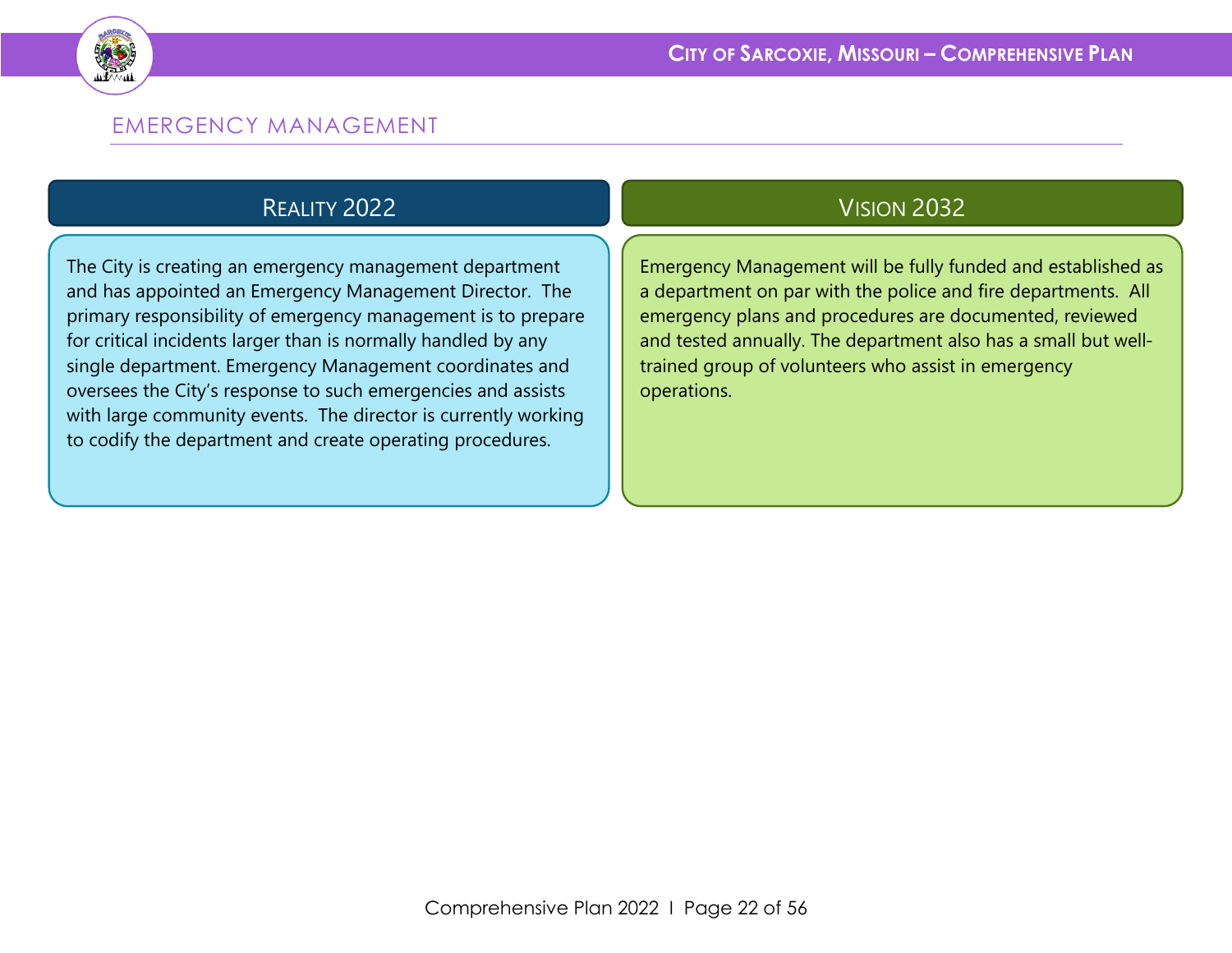



## <span id="page-22-0"></span>Residential Services & Community Facilities

### RESIDENTIAL TRASH SERVICE

### REALITY 2022 **VISION 2032**

The City contracts with outside vendors to provide weekly residential trash pickup in provided poly carts. The City also provides access to a roll off dumpster for large items and the occasional large volume of residential trash as well as a disposal site for lawn debris, needles, unused prescription medications as well as recyclables such as cardboard and plastic. There has been limited success with scrap metal recyclables.

The City has improved its recyclable program so that citizens have an easy and consistent means to dispose of such items. There is a new site for lawn debris and a better location for the public access roll off dumpster.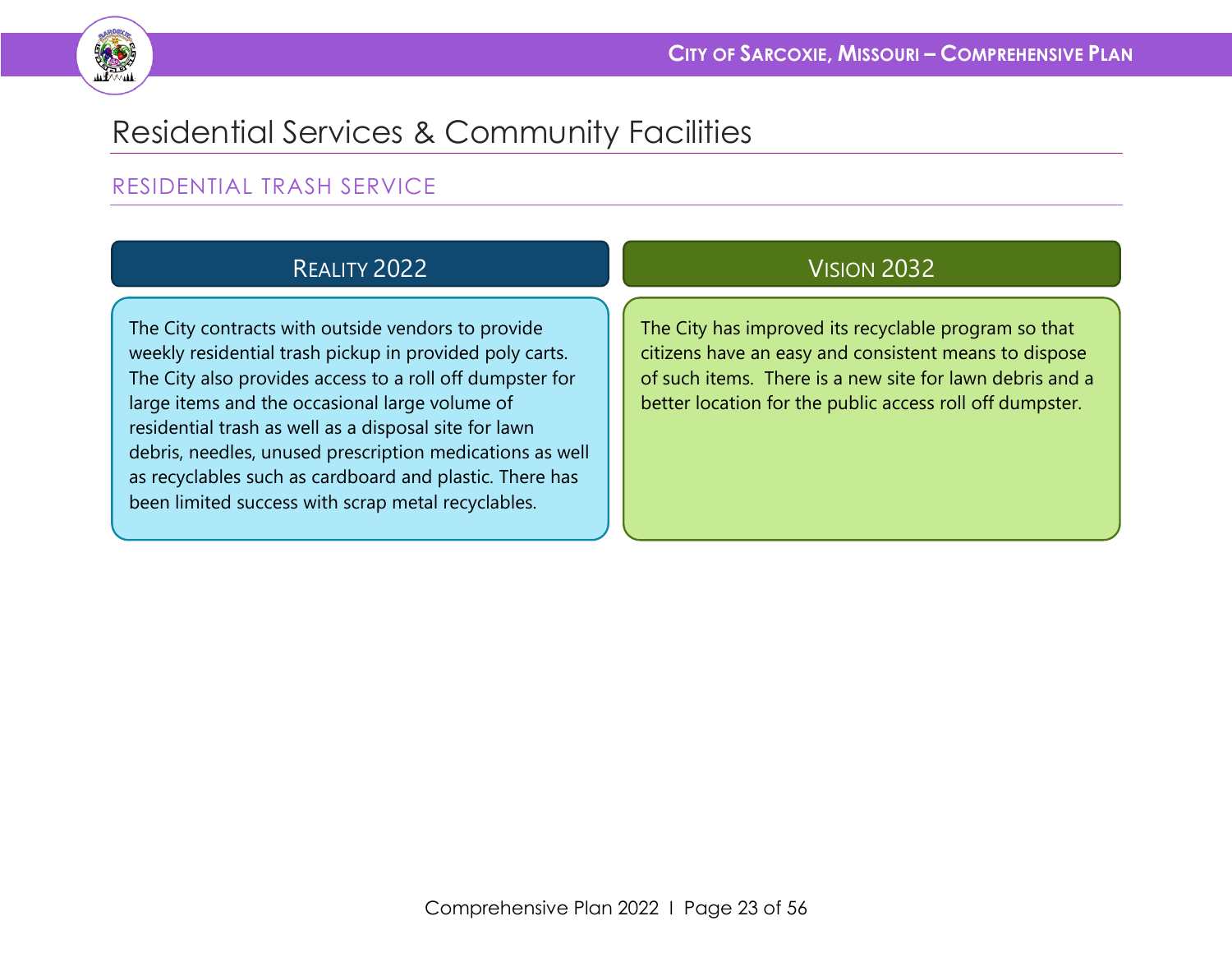

#### REALITY 2022 **VISION 2032**

The Sarcoxie Public Library is located on the south side of the city square in a 4,500 square foot building. Originally built as the Red Front Mercantile, it has served as the site of the city library since 1993. Today's library has a collection of over 14,000 items available to the public as well as public access computers and free Wi-Fi for patrons. It offers services such as book clubs, summer reading programs, and special programs for pre-school aged children and seniors. Historically, the library has explored additional public service roles such as workforce development training, public training seminars and other services that have not been as well received by the public as was hoped. Following national trends, the library has also seen a steady shrinkage of use over the past decade despite offering improved amenities and completing major repairs / improvements to the building. As such, it struggles financially due to a lack of public use and the expense of conducting operations in a building that is too big for its volume.

Sarcoxie's public library will and should always be an important city resource. To protect its long-term viability, the library has been temporarily closed so the building is currently going through major renovations that should be completed by June of 2022. When finished, the library will be part of a bigger facility called The Red Front. In addition to the library, the refreshed facility will also hold the Sarcoxie License Office and a coffee shop.

The Red Front will be a significant contributor to the overall vibe of the downtown area. With expanded hours of operation, the library and coffee shop will be a regular destination for locals as well as a complimentary service for out-of-town guests. The additional services offered in the Red Front will attract new patrons to the library and bring about an increase in circulation as well as inspire additional services to the public.

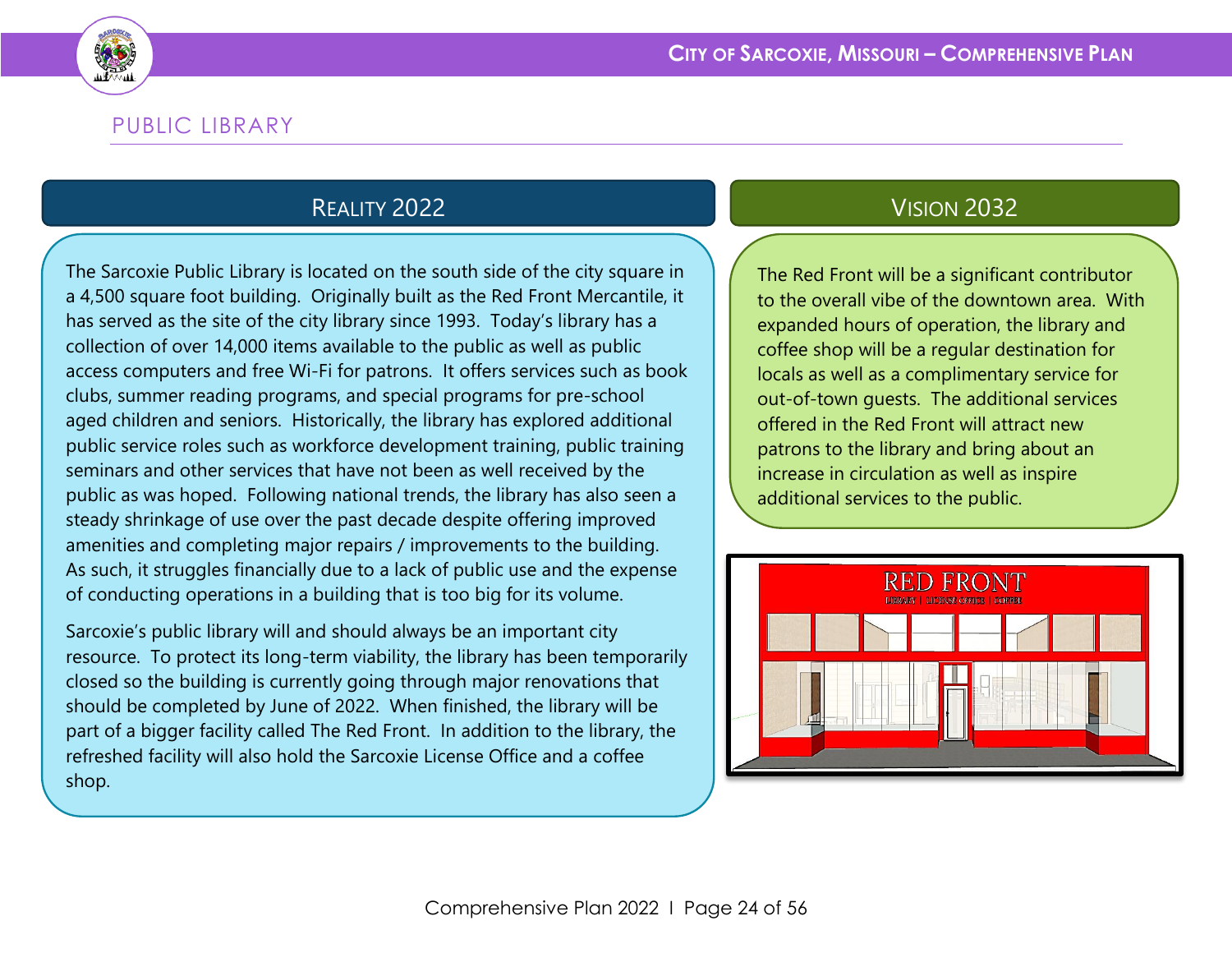

### LICENSE OFFICE

#### REALITY 2022 **CONTROLLER IN THE SECOND VISION 2032**

The license office on the downtown square provides local access to state vehicle title and registration services locally to citizens and surrounding area customers. The license office operates under a contract between the City and the Missouri Department of Revenue and has a reputation for quick, friendly service resulting in a dramatic increase in customers from surrounding cities. In its current operation, the office is staffed by a full-time manager and two part-time clerks. The license office operates 41.5 hours a week and averages 100 transactions a day. In early 2022, the license office will be relocated to a newly renovated facility to provide customers with more spacious and comfortable seating and waiting area.

The license office will continue to grow its customer base requiring staffing levels to increase to two full time and three part time clerks. It continues to be noted for fast and friendly small-town service.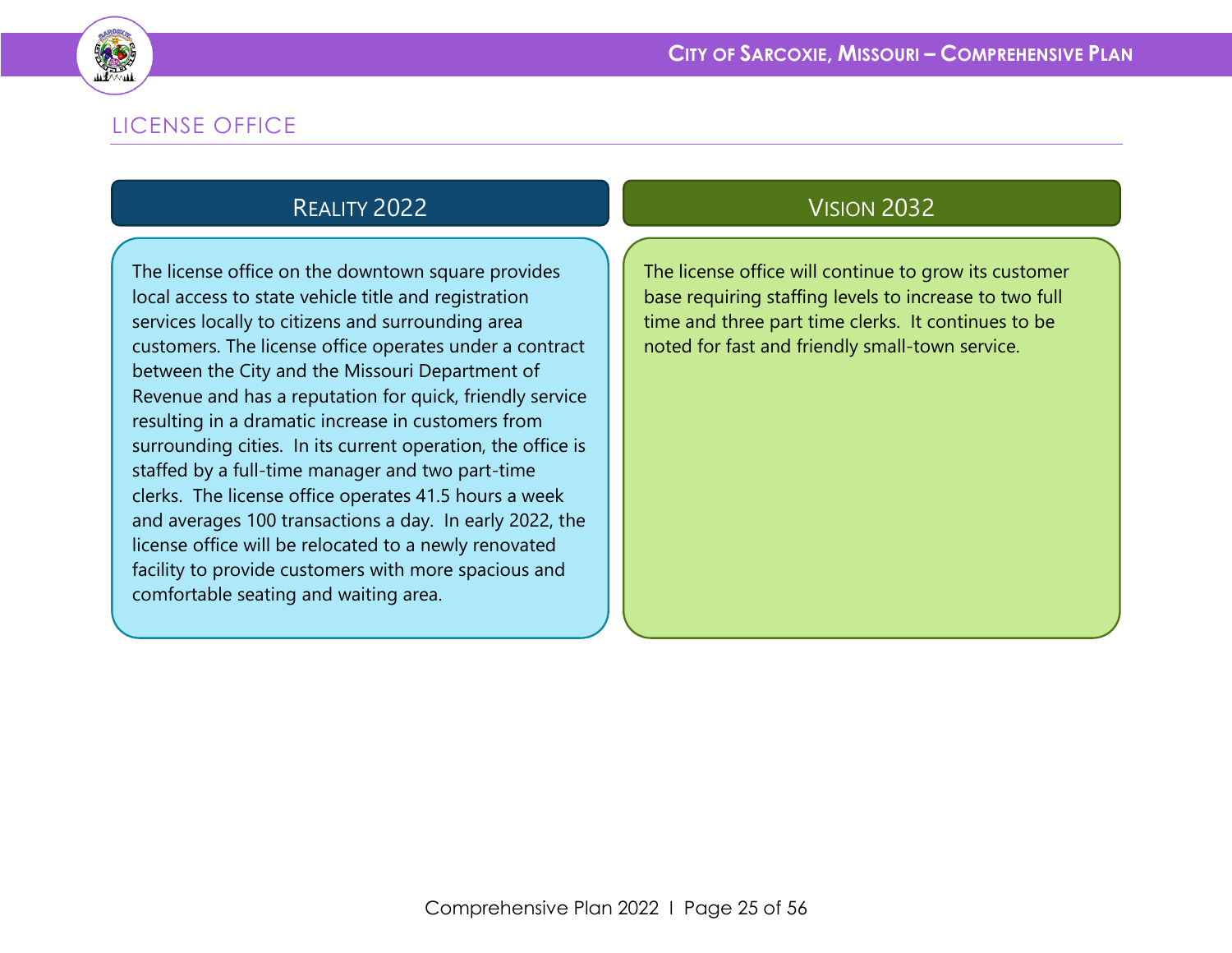



#### COMMUNITY BUILDING

#### REALITY 2022 **VISION 2032**

The Gene Taylor Community Building is located at 5th and High Street. Its location is at a gateway to the downtown area. Designated as a park asset, the community building is available for public events and can be rented as a venue for private events. The Park Board makes continuous improvements and modernizations to the facility and operates under a documented long term improvement plan.

The community building will be fully modernized and aesthetically contributing to the downtown area. The parking lot will be expanded and redesigned to allow for at least 10% more parking for events at the building and overflow for larger events in the downtown area.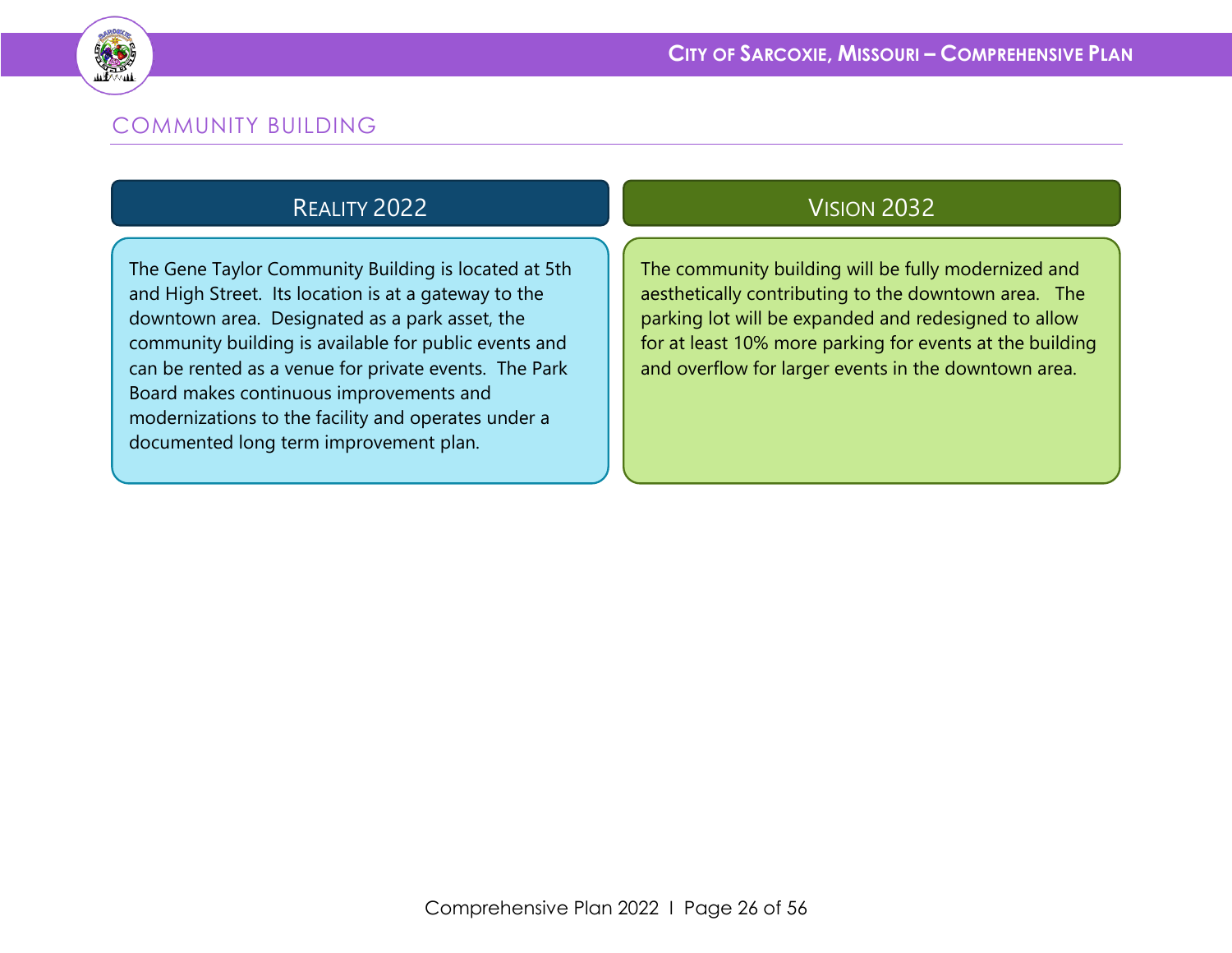

### REALITY 2022

Stebbins Memorial Park is the city's main park. It encompasses one city block and includes swimming pools (detailed separately), playground equipment, public restrooms, covered pavilions and a baseball field. The Park Board has been operating with an improvement plan for the park over the past four years. This has involved renovating physical structures and replacing potentially dangerous playground equipment. In the spring of 2022, the public restroom and the swing sets are being replaced with modern amenities and ADA compliance. Other playground equipment has already been purchased or refurbished and will be installed as well.

A current issue is whether to maintain the ball field given the school district's building of additional ballfields to support the area youth sports organization. If the need for this ball field continues to shrink, the community will have to decide if there is a better public use for this area.



### VISION 2032

Stebbins Park has been fully modernized and is a primary recreational area for the public. All electric lines in the park are buried and streetlights adequately light the general area with an emphasis on attractions. All recreational offerings at the park will be fully utilized with no stagnant assets.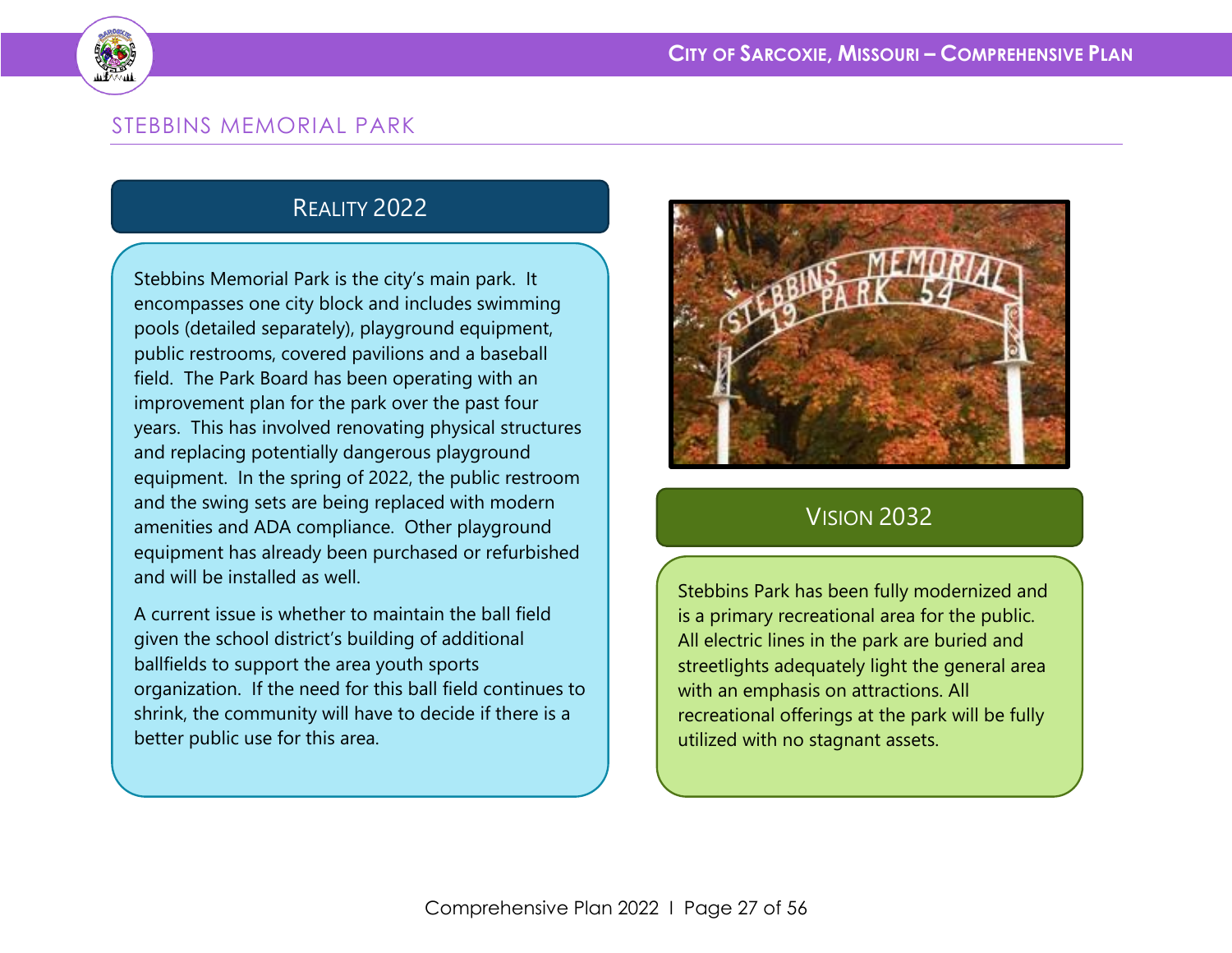

### SARCOXIE CITY POOLS

#### REALITY 2022

Located in the southeast corner of Stebbins Park, the current three pool complex began operation in 2004. Historically, a public swimming pool has always been popular for Sarcoxie residents. Unfortunately, this type of activity has seen a steady decline in attendance and revenue that helps cover costs. At the same time, costs have continued to steadily increase. In 2019, the smallest of the pools was permanently shut down due to mechanical failure and a lack of use. Sarcoxie will need to decide what the future holds for this resource. While there should always be some sort of water recreation, there may be more effective alternatives that is a more responsible use of tax dollars. To see a well-attended pool or water attraction



#### VISION 2032

that helps to either raise the revenue or reduce the expenses to operate the system.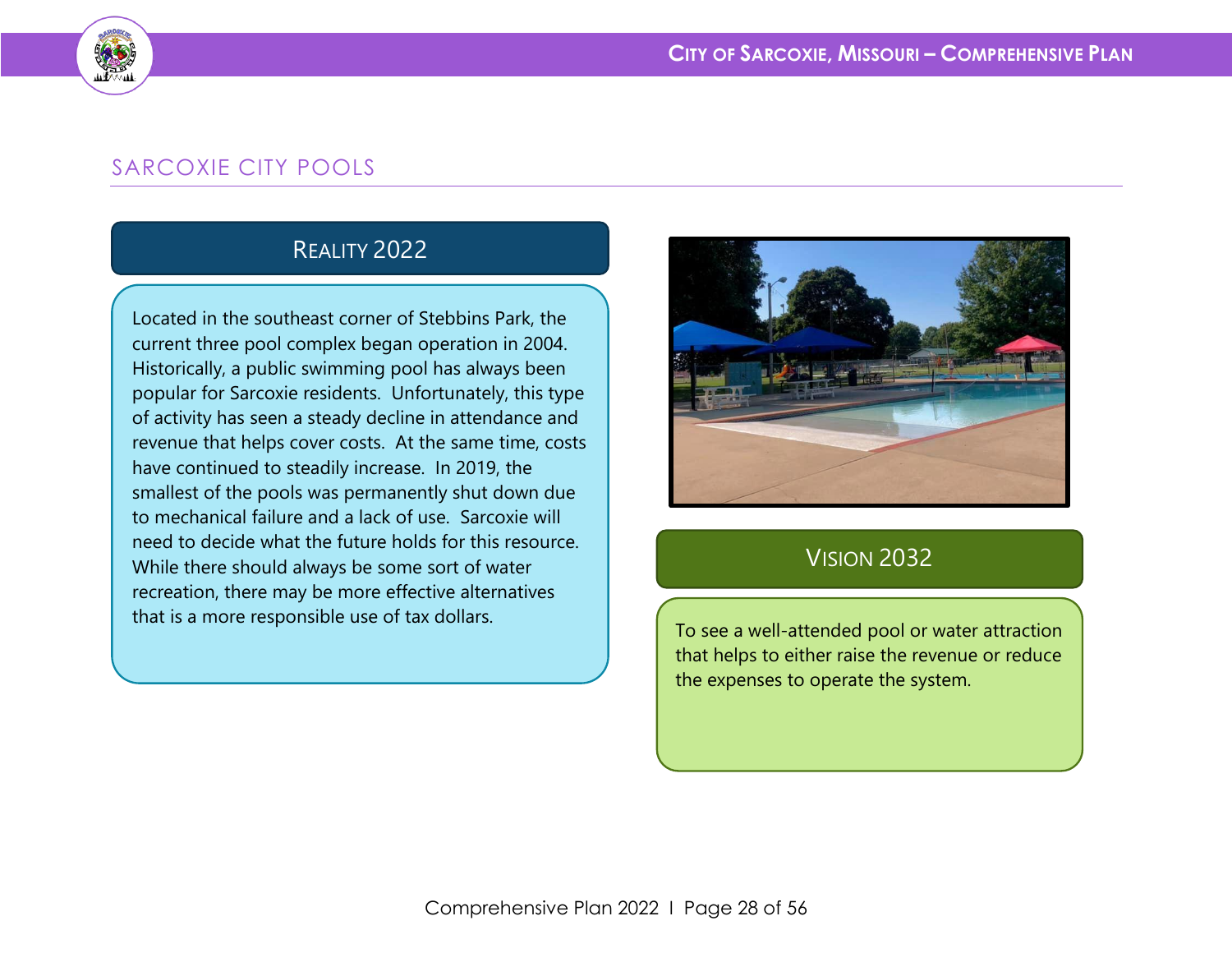

### REALITY 2022 **CONTROLLER IN THE SECOND VISION 2032**

The city square and downtown area has seen significant improvements since the 2008 comprehensive plan. One of the most significant developments has been getting the square federally registered as a historic district in 2014. Since then, steady improvements have been achieved. Streetlights have been renovated with banners added, the front facades of most buildings have been renovated, inactive buildings have been transitioned to more active owners, the historic city bell and gazebo have been renovated, most power lines have been buried, public restrooms built, a new digital sign installed, and roughly 25% of sidewalks have been rebuilt. In 2019 a new veteran's memorial was added to the southeast corner of the square.

In 2022, at least four properties on or close to the square are on target to go through or finish major renovations with new ventures operating out of them. The City is also working with the Sarcoxie Alliance to develop a venue on a grass lot at 5th and Center. This site will help support farmer's markets, craft shows, and other activities that help draw crowds to the square.

The city square has become an active and vibrant hub of Sarcoxie. All buildings are occupied, well maintained and compliment the ambiance. Soft area music, plenty of seating and improved lighting helps create a pleasant environment to hang out with friends and family. There are at least 4 options for restaurants, coffee shops and bars. At least once a month there are big events happening with live music or entertainment. Just off the square is a natural area to wander around.

A short walk north of the square is the city's historic calaboose. Economic improvement is possible because the impact of Swifty Creek as a flood source has been eliminated. Additional parking has been created to accommodate larger crowds. The entire downtown area has free Wi-Fi. The area is covered with security cameras to help create a very safe environment. The area is decorated for various holidays to be a destination. All sidewalks have been replaced.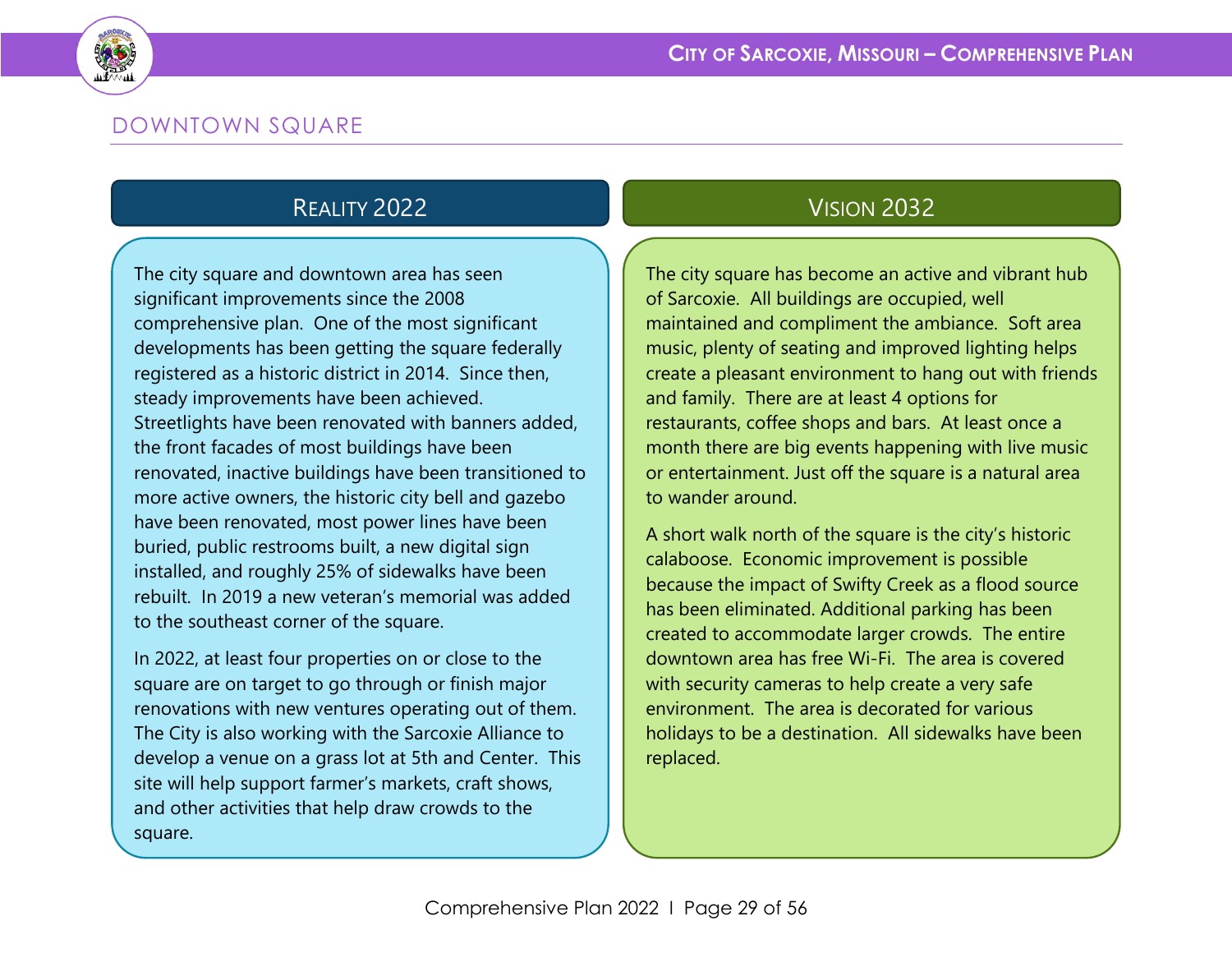

### OLT SOFT PARK / CARNIVAL GROUNDS

#### REALITY 2022 **CONTROLLER IN THE SECOND VISION 2032**

The Ozark Land Trust's "Sarcoxie Cave and Spring Preserve" is a 3-acre tract of land located just west of the city square. Nestled between wooded hills and an inactive railroad tract, it includes a cave, spring and pond in a meadow that feels separated from the rest of the world. The cave harbors the federally endangered Ozark cavefish and the rare Arkansas darter has been found in the spring.

In 2016, the City entered in to an agreement with the OLT to develop the OLT property in to a soft park. Over the past few years, a dam has been rebuilt to maintain the pond depth, a bridge across the stream has been replaced and much work has been done to clean up the property.

The carnival grounds are a roughly 4-acre tract of land located between the OLT land and Swifty Creek. Its open area is well suited for larger city events. It is easily accessible from the square over a small concrete bridge over Swifty.

The combined soft park and carnival grounds will be an active hub for walkers and people just wanting to get out into the wilderness – in a small-scale sort of way. The carnival grounds will have a free fishing pond for area youth as well as multiple picnic areas where small gatherings can have a small campfire and relax in an open-air environment. Visitors of the downtown area will be able to walk through an arched gateway and cross the bridge on to a grassy plain with the entryway to the soft park just a few steps further away.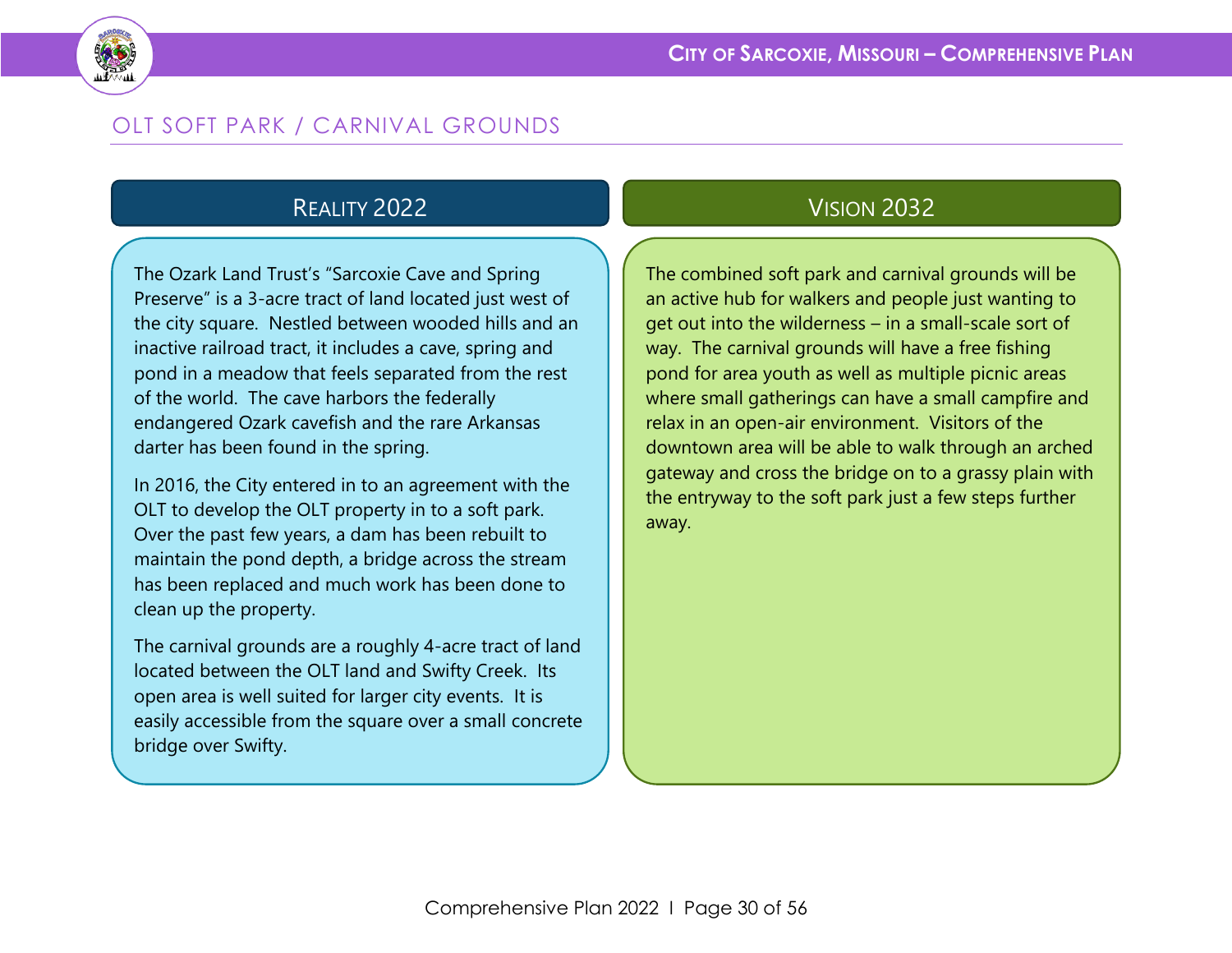

#### ARENA & SHOW BARN

### REALITY 2022 **CONTROLLER IN THE SECOND VISION 2032**

Located a block east of the city square, the arena is a roughly 1-acre pipe fenced enclosure well suited to equestrian and livestock activities. It includes a small concession stand and an elevated press box. Directly adjacent to the arena is an open sided barn that has historically been used for the livestock show during the annual Chief Sarcoxie Days Festival.

Today, these properties have challenges. The arena is prone to flooding and the show barn is showing its age. The lack of usage of these properties has made spending money to upgrade them undesirable. At present they are only used during the Chief Sarcoxie Days event.

A new more functional show barn will replace the existing structure. The City will have found more events or usage for these facilities.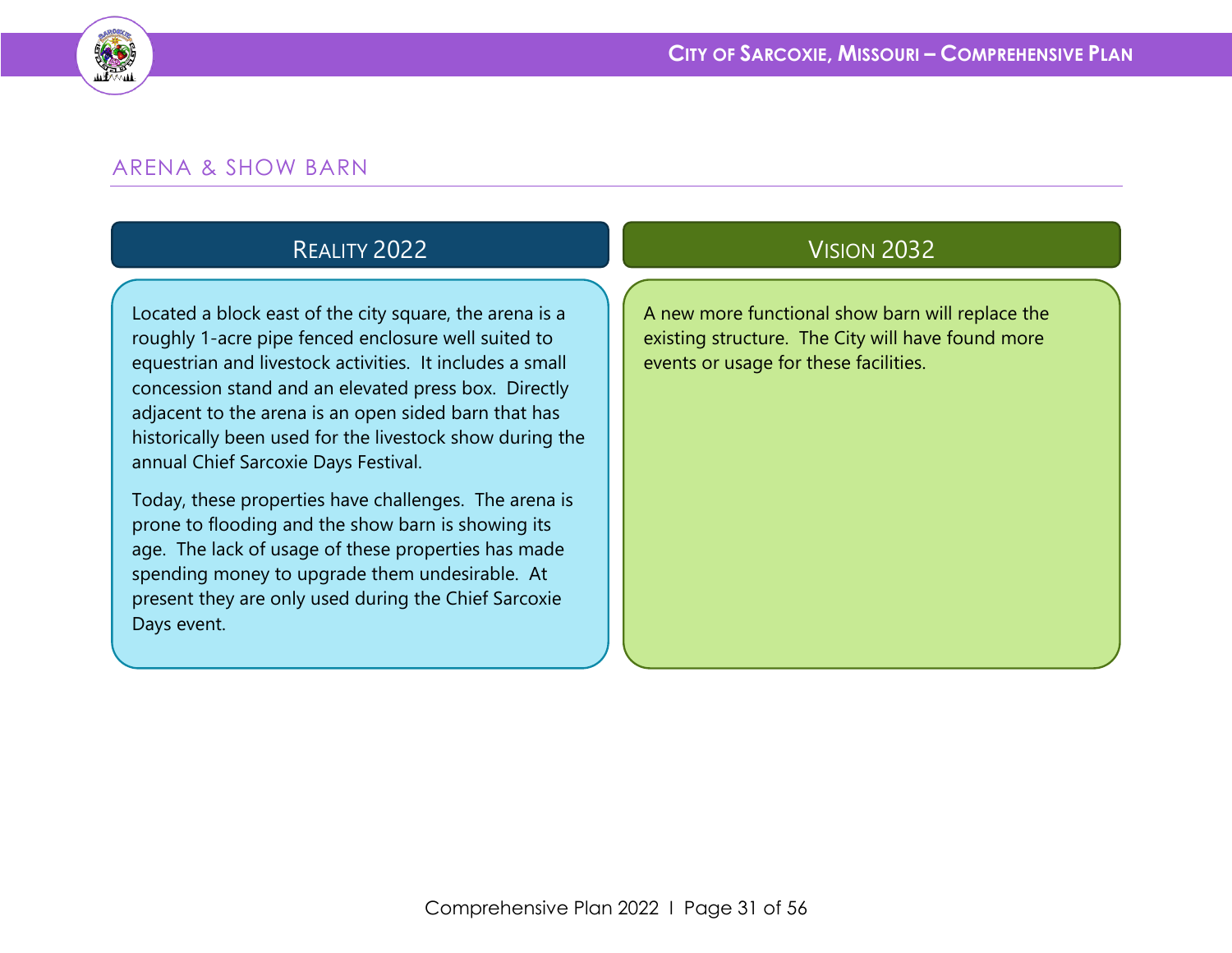

### CALABOOSE

### REALITY 2022 **VISION 2032**

Until 2019, the old city jail was just a dilapidated concrete storage shed. That changed when the current owners donated it to the City to be converted to a museum. The task of cleaning it out and getting it renovated was taken on by the Youth Advisory Council of Sarcoxie (YACS).

Today the building has been cleaned out, the main door has been rebuilt in a historically accurate manner and the original jail doors have been recovered and stored on site. Over the next year, the jail will be completed with era accurate furniture installed, focused lighting, and informational signage installed.

The Calaboose will have been fully restored and maintained in a manner that makes it easy for the curious to explore.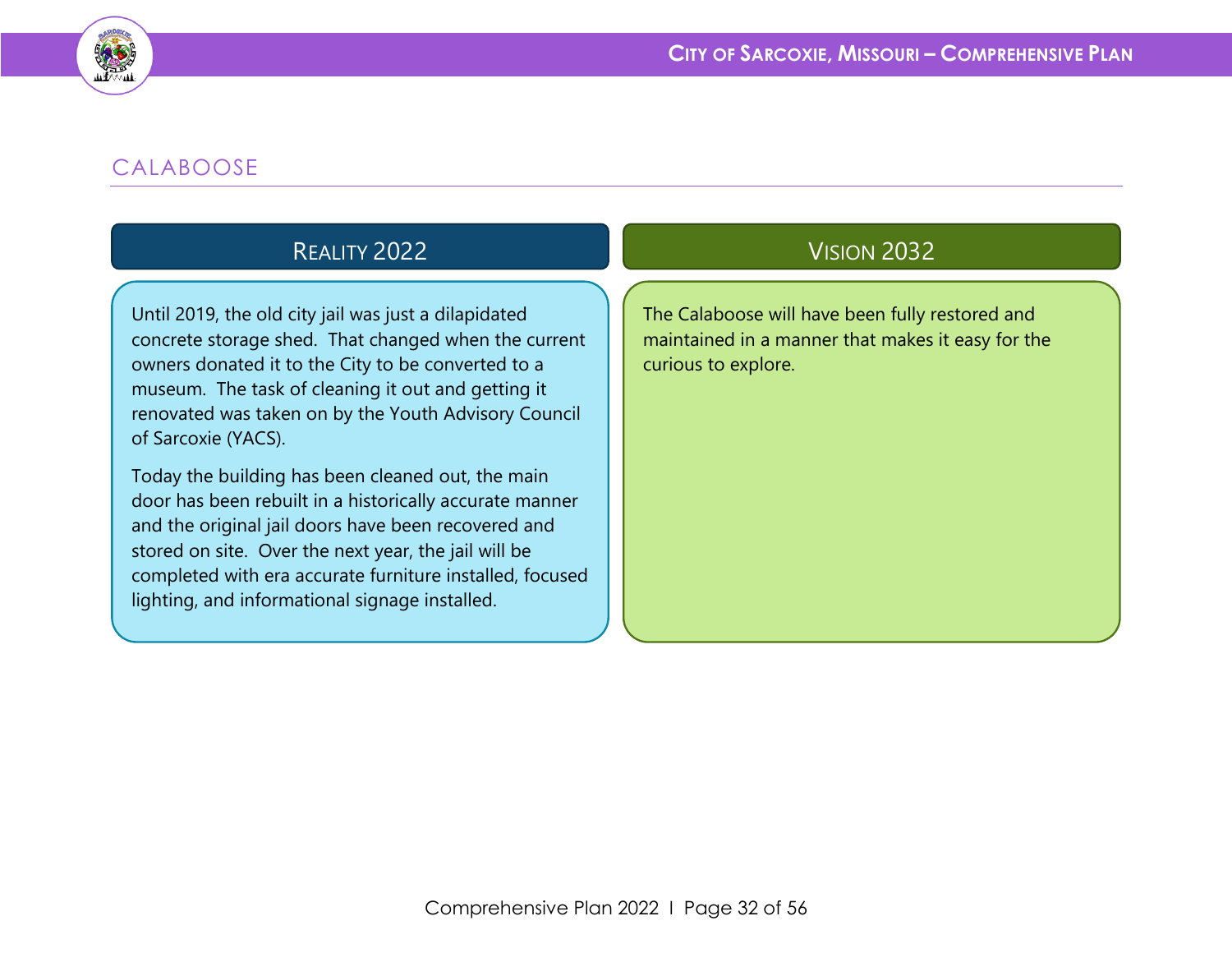

# <span id="page-32-0"></span>Chapter 4: Infrastructure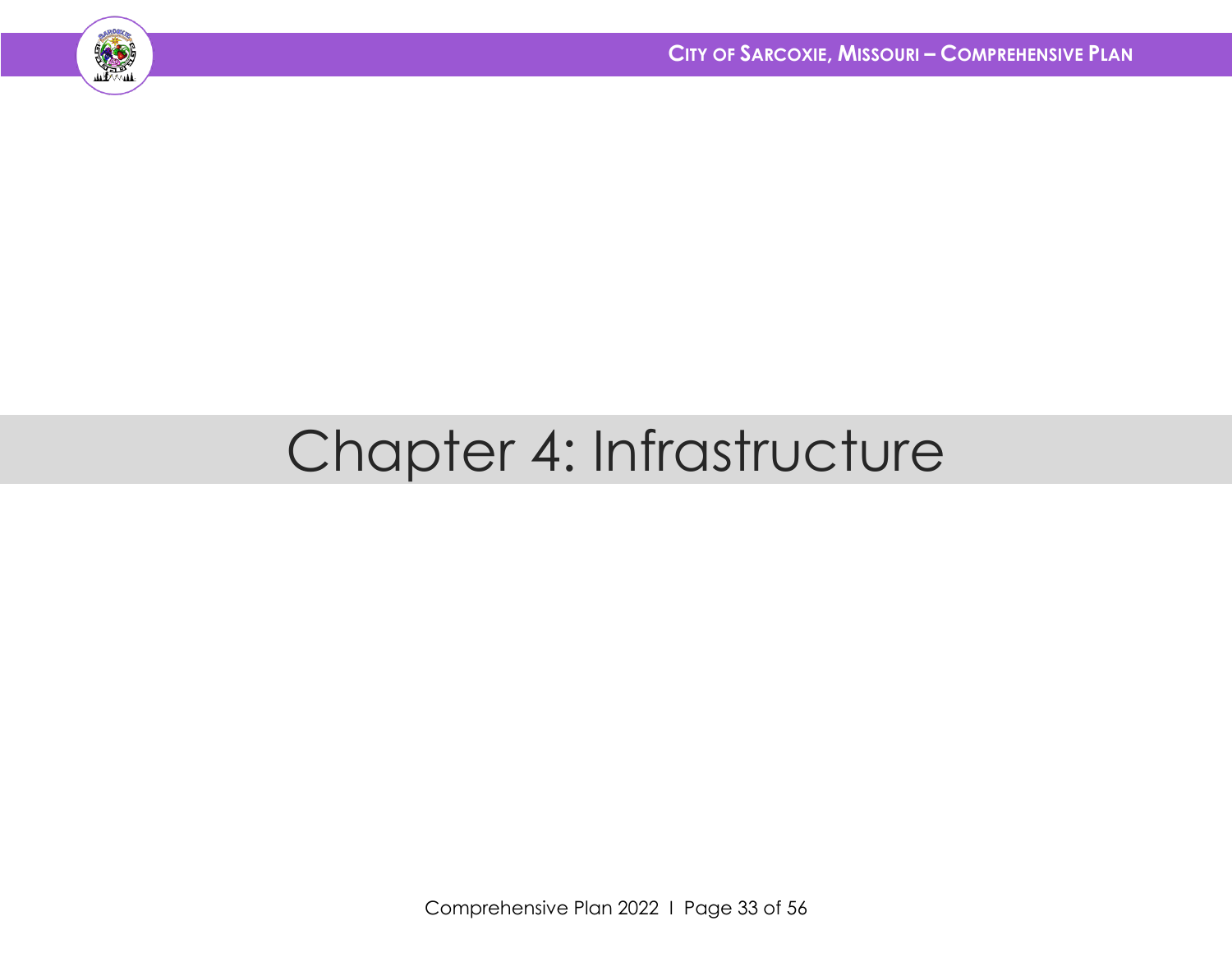

# <span id="page-33-0"></span>**Overview**

The City of Sarcoxie's infrastructure are critical systems for the residents that live within our community. These systems necessarily continue to grow and evolve with many envisioned improvements and foreseen additions to the city.

# <span id="page-33-1"></span>Water System

The City's water system is made up of two wells each with chemical treatment systems, two elevated water storage tanks, an estimated 10 miles of distribution pipes ranging from 3/4 inch to 10 inches and water meters at each service connection. A 2021 analysis by MoDNR determined the water system had adequate pumping capacity for anticipated growth through 2032. The City also has a DNR approved 20 year water improvement plan that was approved in 2019.

The water system has multiple challenges that will have to be addressed through the next 10 years.

- Less than 80% of all water pumped from wells is accounted for through individual meters. A contributing factor is that most water meters are several years past their rated life expectancy which reduces their accuracy. New "smart" meters will be installed in mid-2022. The City also contracts with a vendor to conduct annual leak detections.
- According to DNR, the City does not have enough water storage capacity for expected growth through 2032. The only way to improve this is to add an additional storage tank.
- The water distribution system is not sufficient to ensure "looping" or redundant supplies of water to various sections of the city. This results in unpopular water pressures and non-uniform pressures throughout the city. It also can cause pressure drops in sections of the city when there is heavy water usage in other parts of the city. Improving this will require increasing the size of existing water supply lines and adding additional lines to ensure water circulates and comes from multiple directions.
- A majority of the water distribution system is very old some is even the original pipes. To address this, the DNR approved water improvement plan includes creating a new 10" loop around the city. This loop will dramatically improve the average fire flow available and eventually be the primary water main for the entire water system.

In early 2022, the city acquired new technology to provide automated communication to public works to advise when the system is at risk of failing. This is vastly superior to previous technology and will result in preventing city-wide lowpressure incidents.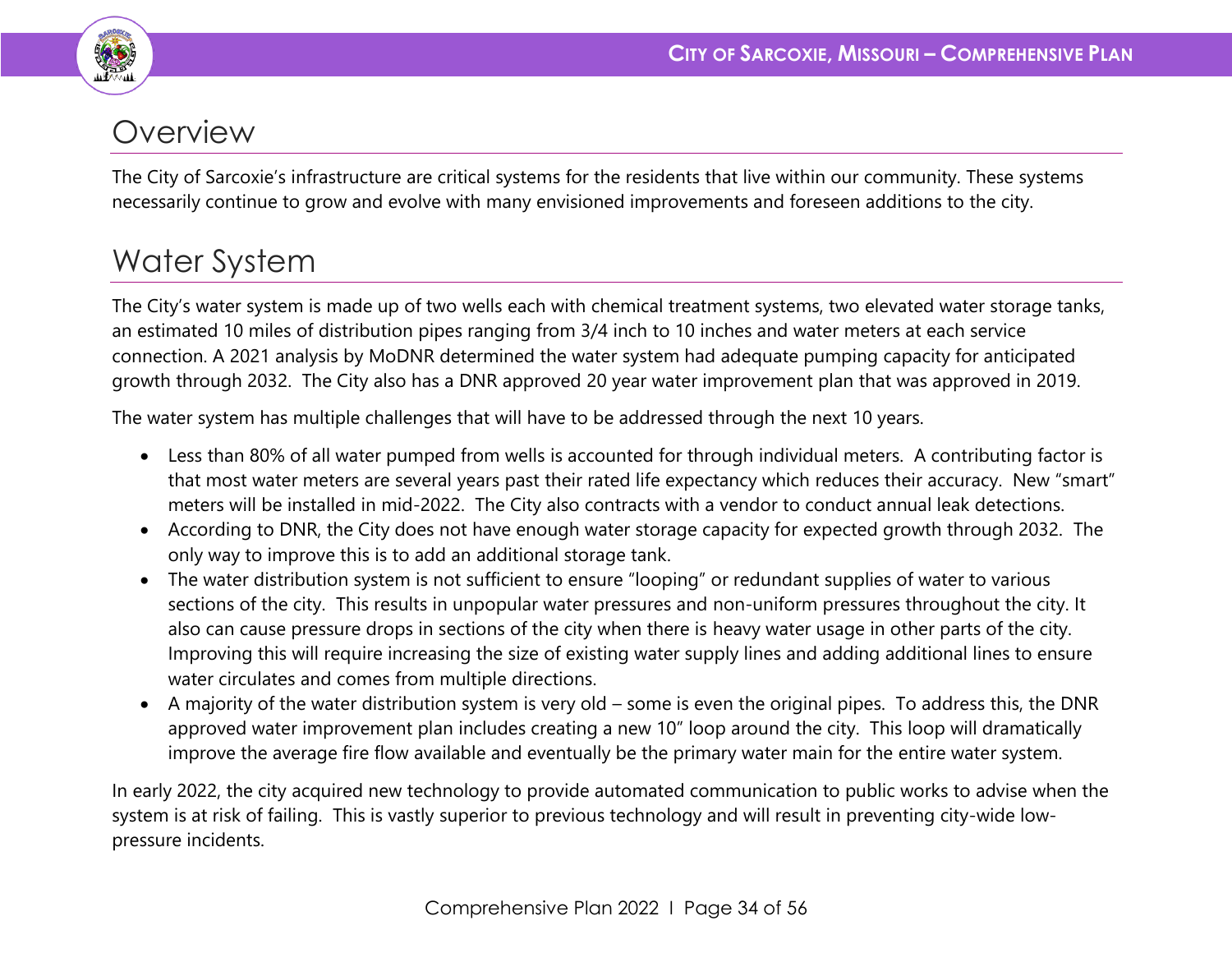

### VISION 2032

The issues with the inconsistent or low pressure have been largely eliminated due to additional storage and larger and additional supply lines. The new water meters and leak detection have dramatically improved water accountability to at least 90%. At least 25% of the 10" loop around the city has been complete with a set plan and timeline in place to complete the remaining 75% of the work. As part of the additional upgrades that have taken place, the city has prepared for future developments by extending water to the outer edges of city limits. The city also has a willingness to embrace new technology to improve efficiency and ensure a robust system.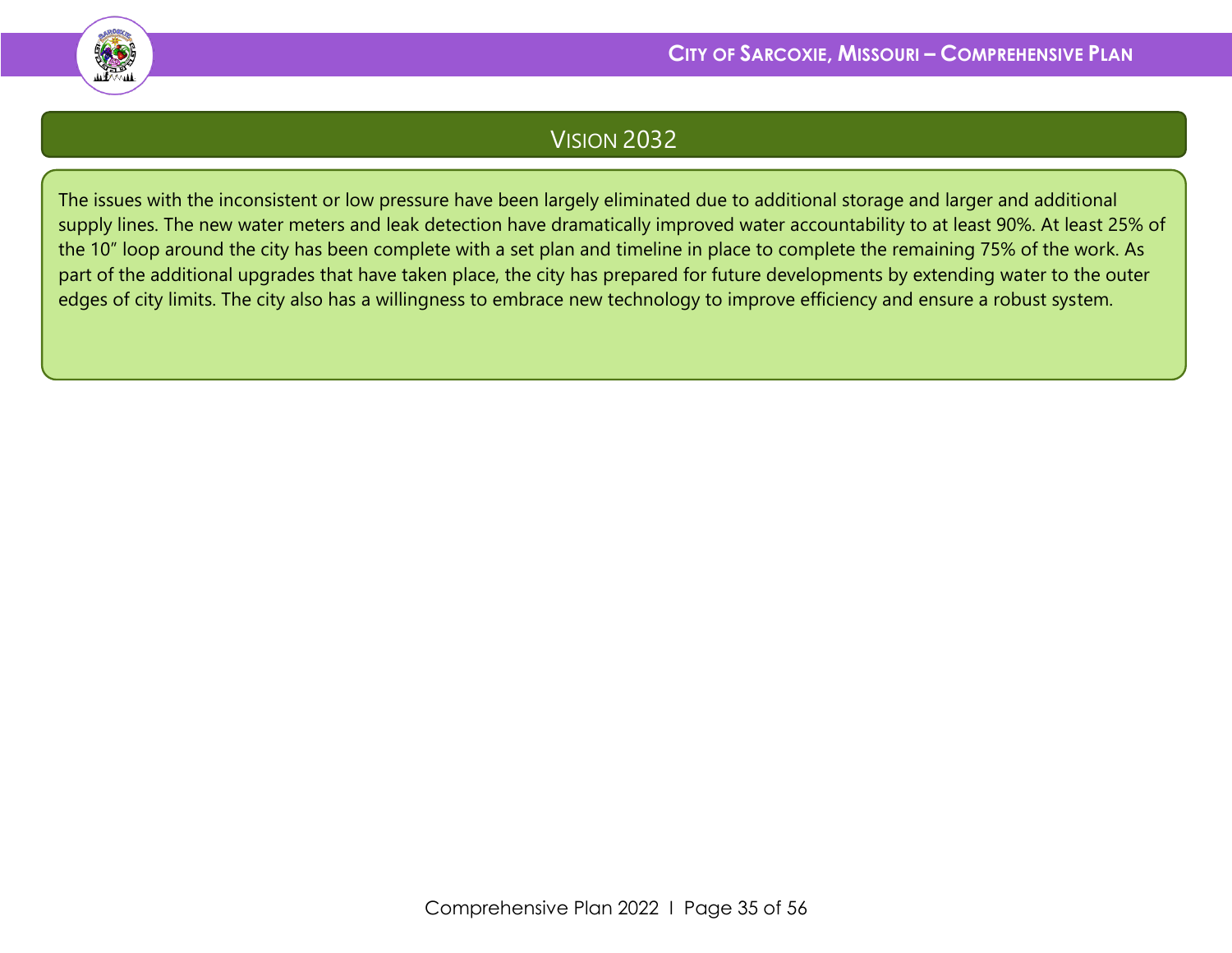



## <span id="page-35-0"></span>Sewer System

The City's sewer system is made up of roughly 10 miles of sewer mains, three strategically located lift stations, and a 3-cell lagoon treatment system. The system is currently going through a grand funded engineering evaluation with the final report expected in 2023. The evaluation will also help with planning DNR mandated improvements to the lagoon treatment system.

There are two pressing issues with the sewer system that will have to be addressed over the next 10 years.

- Inflow and infiltration (I&I) in to the sewer mains is a significant issue. Stormwater getting in to the sewer distribution system can overwhelm the treatment system, cause bypasses out of manholes, and cause residents to see slow or no flows of discharge water. In worst case scenarios, this can even cause sewer to backflow in to service lines and low elevation drains. This can be caused by illegal transfer of stormwater in to sewers by residents, broken and aged sewer lines, and a lack of proper drainage of stormwater throughout the city.
- Another issue is sewer mains that become full or partially blocked. This can be caused by tree roots, collapsed mains and obstructions caused by residents placing improper items in to the sewer system.

Addressing these issues is labor intensive and never ending. A large component of this involves a consistent program of cleaning, smoke testing and camera inspecting sewer mains. Identifying and fixing these issues can include replacing sections of sewer main or lining them to restore rated flows.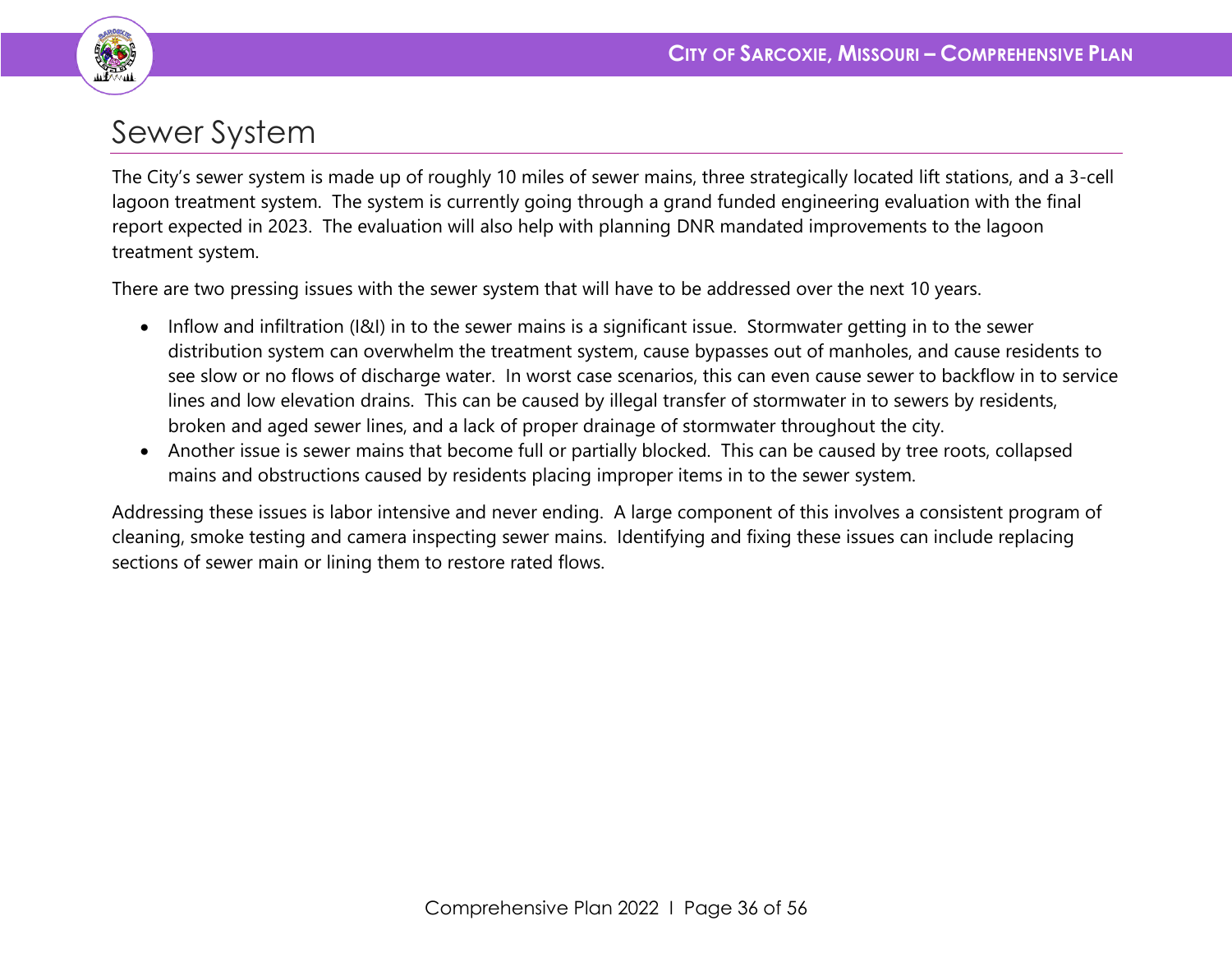

## VISION 2032

In 2032, the city has made a lot of headway on the sewer system. The lagoon system has been converted to partial land application and is fully compliant with MoDNR. Major improvements have been made to the distribution lines in which **X** number of feet has been lined or replaced. Additionally, the city has cleaned and inspected the lines and has setup a system to regular maintenance lines from debris and blockage. All sewer bypasses will have eliminated with the exception of extreme weather events.

Check valves in all qualified services lines will have been installed to prevent backflows. This will happen in part through new enforceable city code as well as the inspection of service lines to ensure users are not illegally discharging to the sewers which cause the backflows.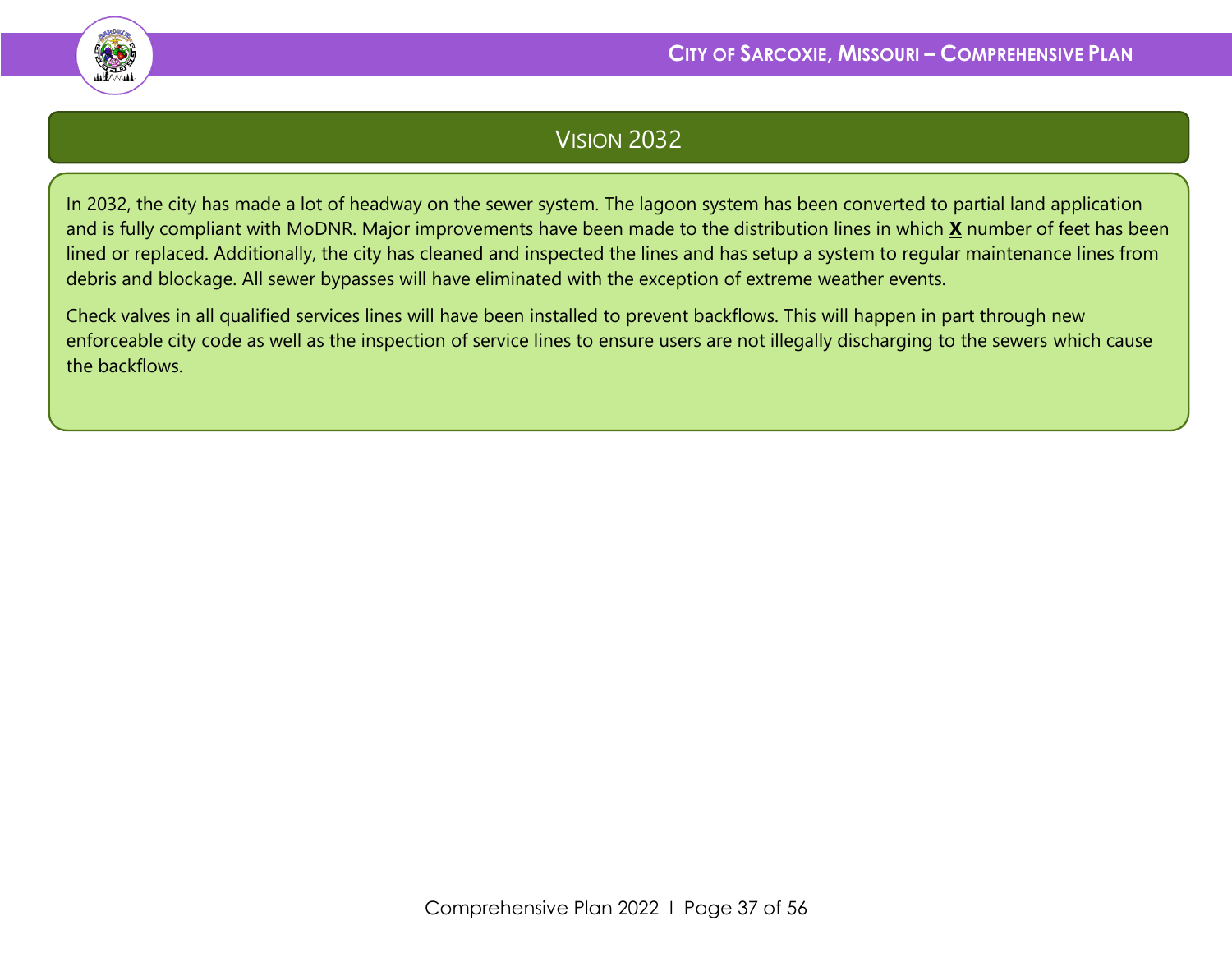

# <span id="page-37-0"></span>Stormwater Management

The effective movement of stormwater through the city is an important feature that can have broad effects on the sewer system, protection of personal property and safe movement through the city.

The City's stormwater transportation system is primarily made up of ditches and culverts as well as some streets having curbs and guttering. Unfortunately, decades of neglect and a lack of maintenance and government oversight has resulted in many of these systems becoming less efficient or not working at all.

Starting in 2021, in conjunction with city engineers, public works began a program of mapping and improving stormwater flow through the ditches. This will be a significant and time consuming process that will take several years to fully implement.

### VISION 2032

By 2032, all neighborhoods have had ditches trenched, additional curbing has been added to major streets improving the flow of stormwater. Main culverts have been replaced and expanded to allow better flow, and a there is an effective maintenance program to ensure the system stays at optimum effectiveness.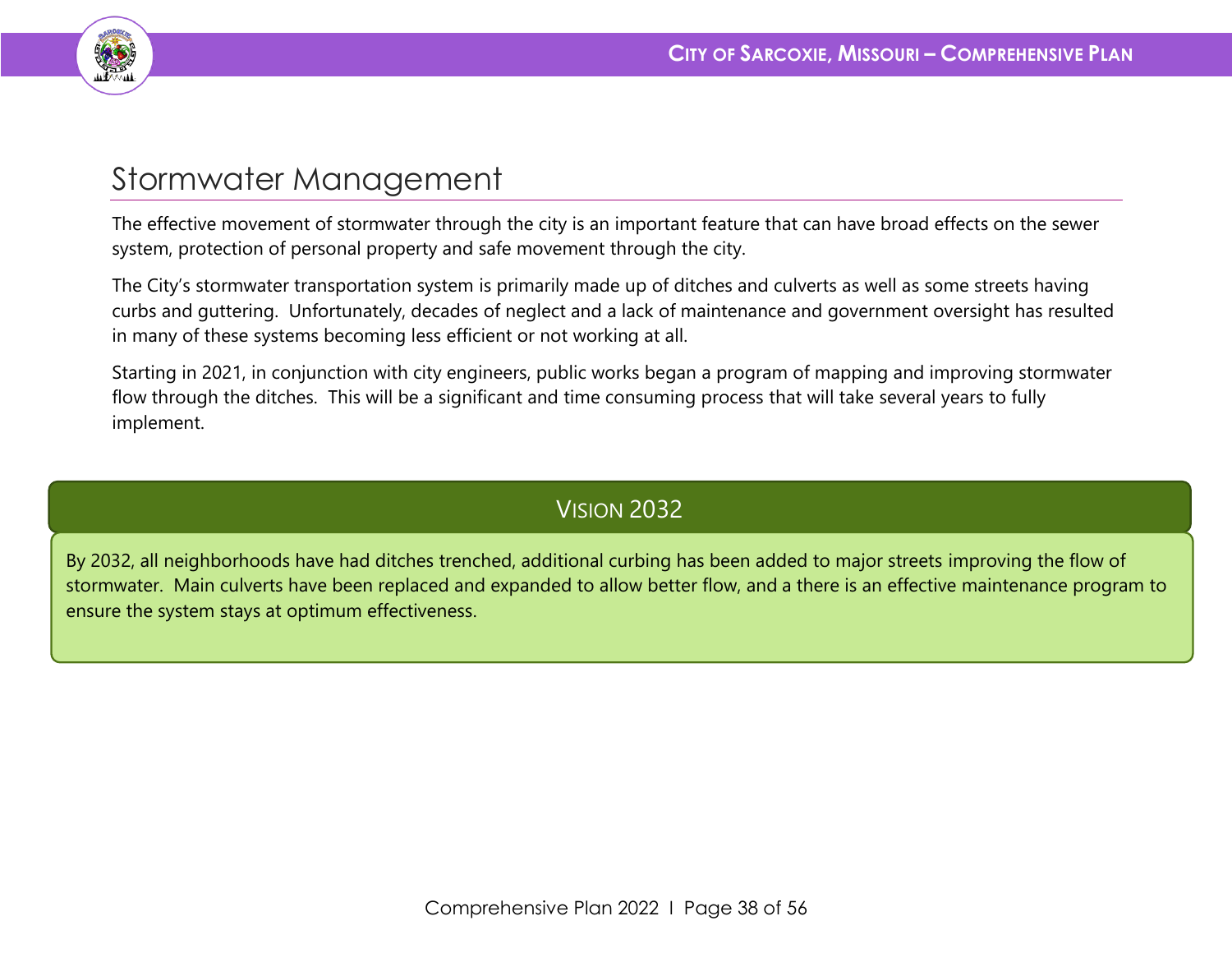

# <span id="page-38-0"></span>Chapter 5: Transportation

Comprehensive Plan 2022 I Page 39 of 56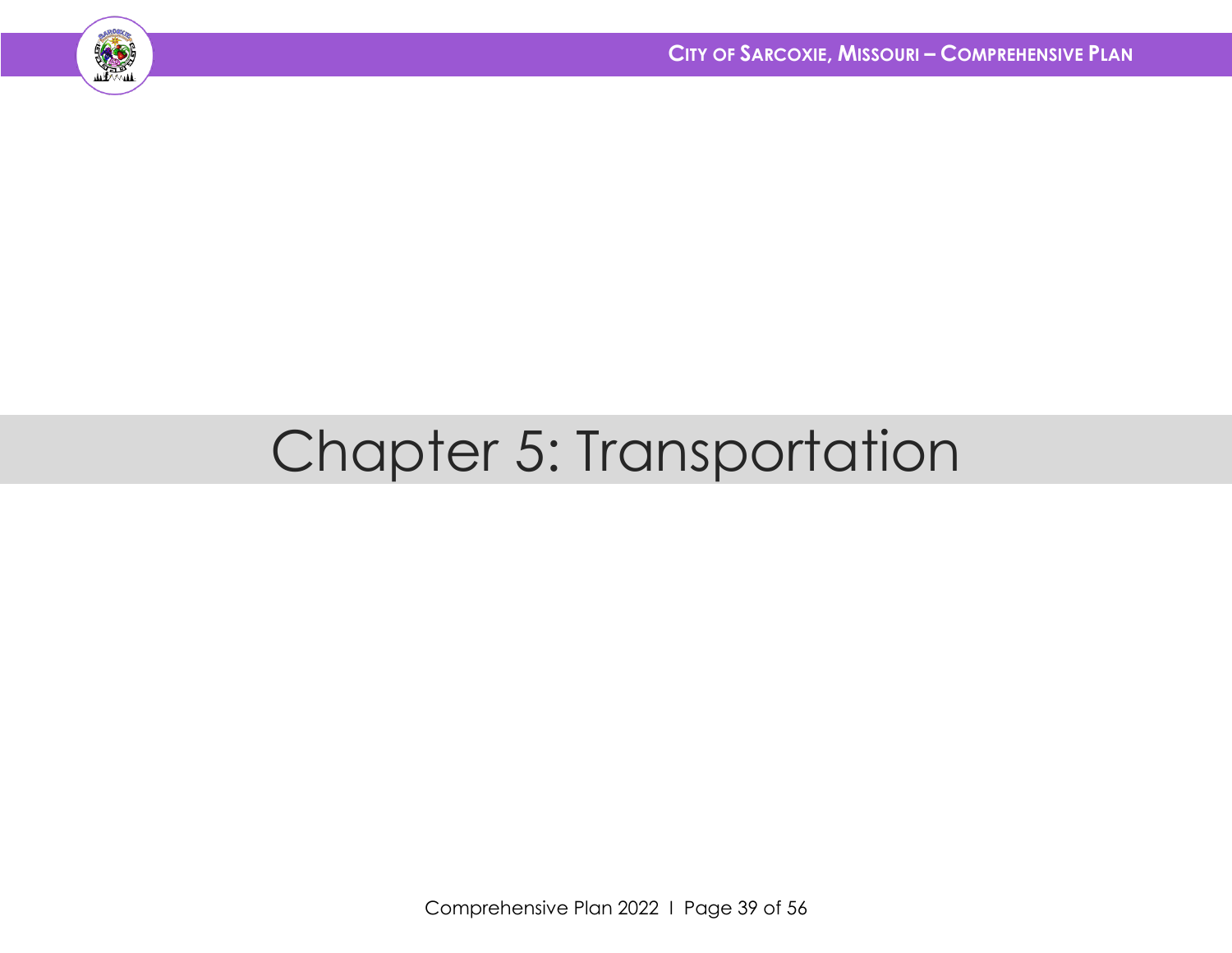

# <span id="page-39-0"></span>Overview:

Sarcoxie is served primarily by Interstate 44, a major East – West route in the Midwest providing an efficient route from the Will Rogers Turnpike in Oklahoma to Saint Louis, MO. The city is centrally located between two exits of I-44 that are approximately 3 miles apart.

The city is also served by 37 Highway which runs directly through the city. This is a principal highway running North – South that provides access to Interstate 44, the city of Monet, MO, tourist destinations in the Ozarks, a scenic route into Northwest Arkansas and access to US Highway 60.

The city is located approximately 15 miles from US 71, a major North – South route in the Midwest connecting Kansas City, MO to the Northwest corner of Arkansas and on to the southern portions of Louisiana.

Commercial and private air service is provided by a number of airports that are all located within reasonable distances. The following are the primary airports utilized by the local area:

| • Joplin Regional Airport              | Joplin, MO      | 31 miles  |
|----------------------------------------|-----------------|-----------|
| • Springfield-Branson National Airport | Springfield, MO | 48 miles  |
| • Northwest Arkansas National Airport  | Bentonville, AR | 83 miles  |
| • Tulsa International Airport          | Tulsa, OK       | 129 miles |
| • Kansas City International Airport    | Kansas City, MO | 191 miles |

The city has a currently unused rail system that runs right through the downtown area. This line, currently owned by Burlington Northern (BNSF) runs from Carthage, MO through Sarcoxie and on south to Monet, MO.

## <span id="page-39-1"></span>**Streets**

Sarcoxie has a total of 15 miles of paved roads within the city which can be classified into multiple groups.

**Freeways** are multi-lane highways that provide access between cities and other freeways. Access points are highly controlled by a very limited number of intersections, a median, and access restrictions along the sides. These highways are maintained by the State and designed for heavy traffic of all types at high rates of speed.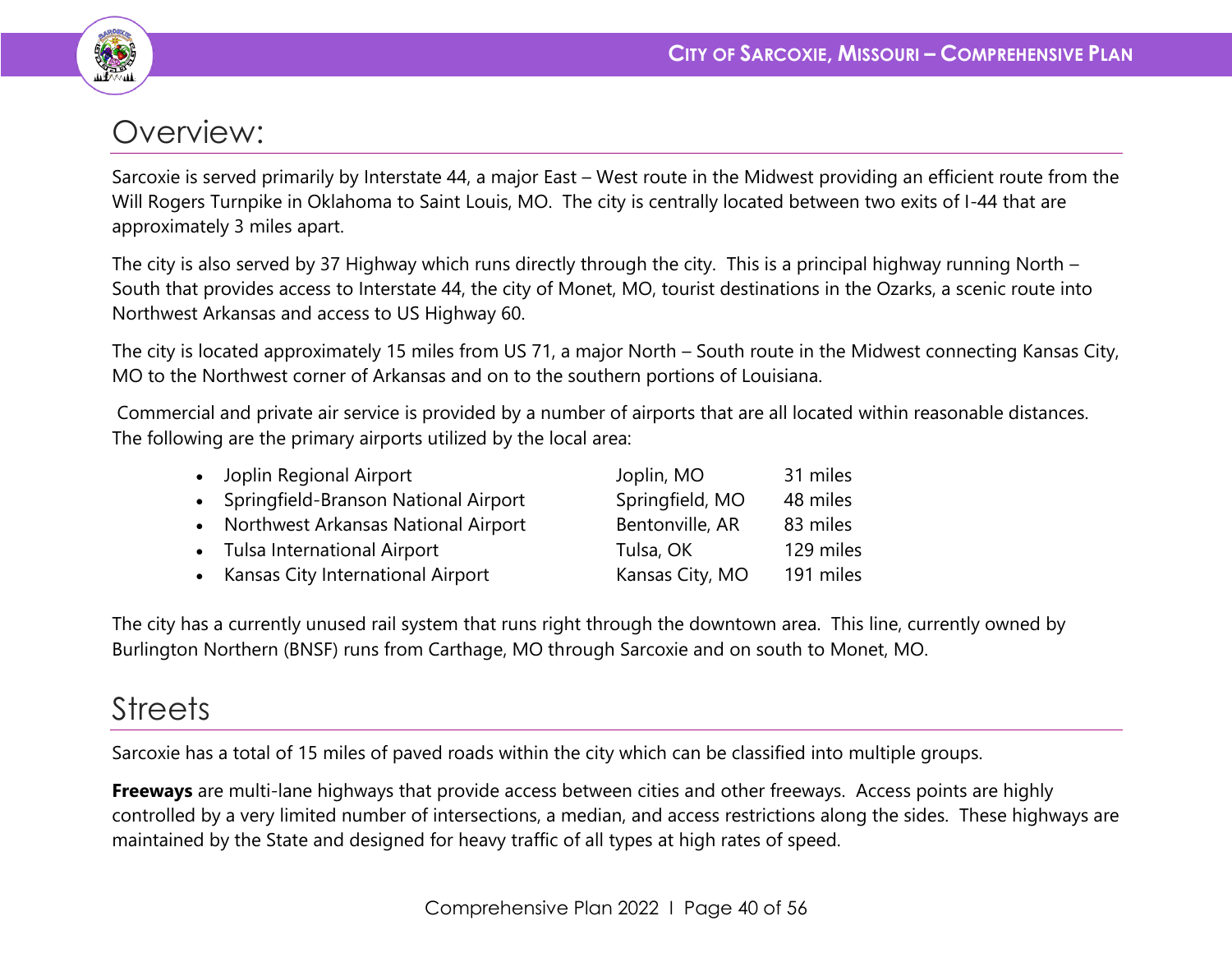

• Interstate 44 is the only freeway that has direct connections to the city with a freeway entrance / exit point on both the east (Exit 26) and west side (Exit 29) of the city.

**Major Arterial Roads** move traffic across or through the city. Access to major arterial roads can be subject to controlled access from collector streets and properties that front the road. Major arterial roads intersect with collector streets and freeways but not local streets. These roads are maintained by the State and intended for heavier traffic flows and commercial traffic with slow to medium rates of speed. Sarcoxie has two major arterial roads:

- Business Loop I44 is the primary east west route through the city. Alias' include High Street, Blackberry Road, and from 14th Street west to County Road 60, it is also called 37 Highway.
- 37 Highway is the primary north south route through the city from High Street south to the Jasper/Newton County line. It is also called 14th Street.

**Collector Streets** channel traffic between local streets as well as to major arterial streets. Collector streets intersect with local streets, other collector streets, and major arterial roads. These streets are maintained by the City and intended for slow speeds and heavier traffic flows and limited commercial traffic. As a matter of City policy, collector streets receive preferential treatment on maintenance, snow clearing, sidewalks, etc. Sarcoxie collector streets include:

- 5th Street
- 11th Street
- 17th Street
- Center Street
- Joplin Street
- City square

**Local Streets** allow access to residential properties and are intended to serve local traffic only. Local streets intersect with collector streets, other local streets and in some circumstances major arterial roads. These streets are maintained by the City and not intended for commercial use or high traffic flows. The majority of streets within the city limits are local streets.

The City primarily relies on signage and police presence to control the flow of traffic and behavior of drivers. In some instances, the city has successfully used enhanced traffic calming mechanisms such as speed tables in areas where signage and police presence were not enough.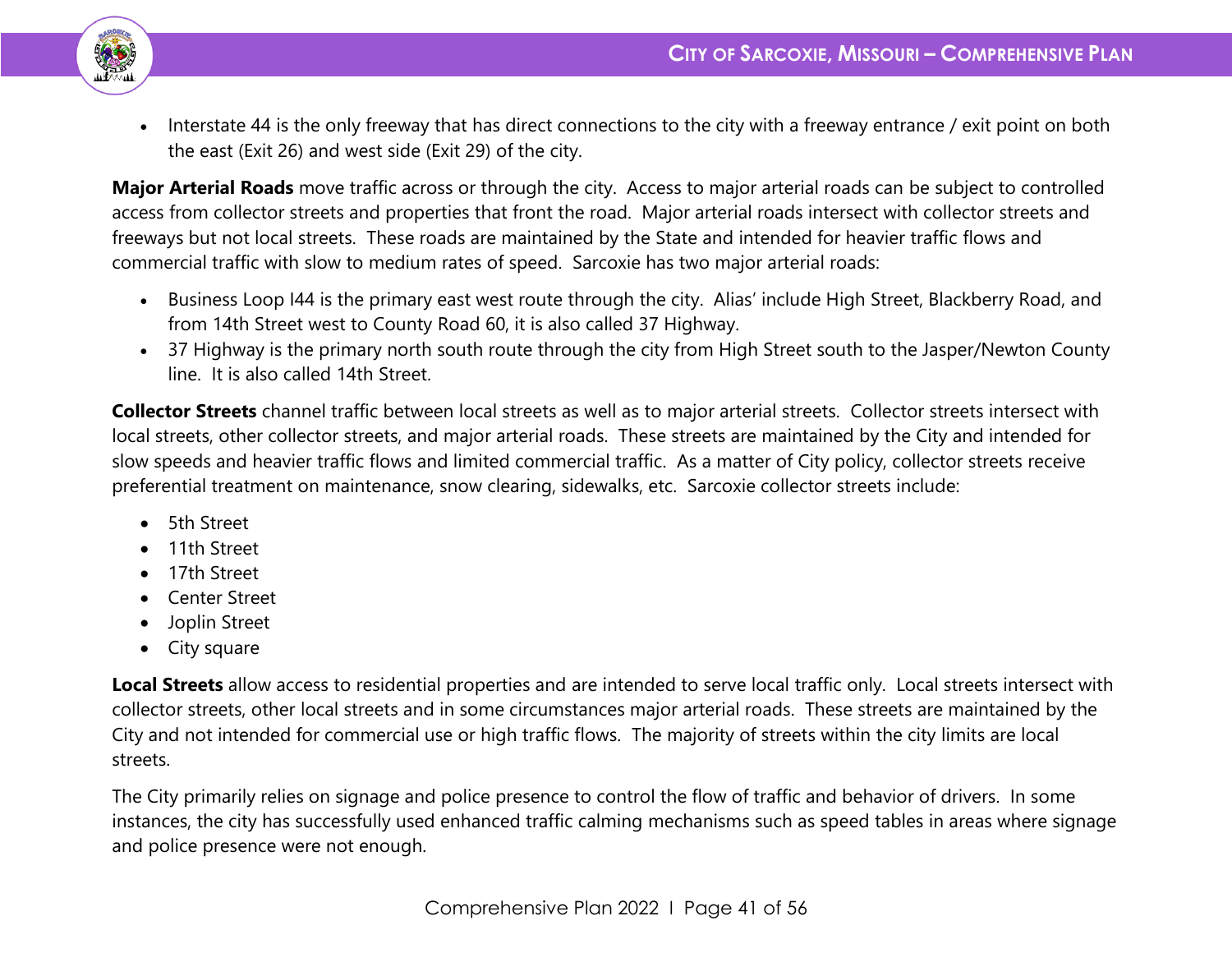

Due to the expense of asphalt, the City's current priorities of street maintenance/repair include maintaining existing streets by crack sealing and concrete patching. High traffic roads are starting to show severe deterioration and replacement of the non-existent road base is highly needed.

Funding for street maintenance is primarily from motor fuel taxes and based on the gallons of fuel sold in the city and the population. As population and number of gas stations grow, as well as the state mandated fuel-tax increase, the city expects to see an improvement in available funding.

# <span id="page-41-0"></span>**Sidewalks**

The city has roughly 4 ½ miles of sidewalks. A 2018 study by the Harry S Truman Coordinating Council indicated less than 10% were in good condition while almost 81% were in poor condition. Sidewalks are maintained by the City and individual property owners.

Beginning about 5 years ago, the City has been working to replace sidewalks in the downtown area. Unfortunately, due to the loss of the local concrete plant, this plan project has been delayed. The City intends on restarting this project in the Spring.

## VISION 2032

In 2032, as a result of the noted increase in funding, the City has made significant improvements to collector streets and has improved a minimum of 20 blocks of streets. Where applicable, curbing has been repaired or replaced. The City will have continued coating existing streets to minimize deterioration. Street signage will have been standardized and is fully compliant with MoDOT requirements. Narrow sections of collector streets have been evaluated and, if feasible, widened to alleviate bottlenecking of traffic.

Sidewalks on collector streets will have been significantly improved. If feasible, additional sidewalks have been added to create a loop around the city along collector streets. The City has partnered with the school district to determine cross-walk locations, signage, and other components of a safe school route.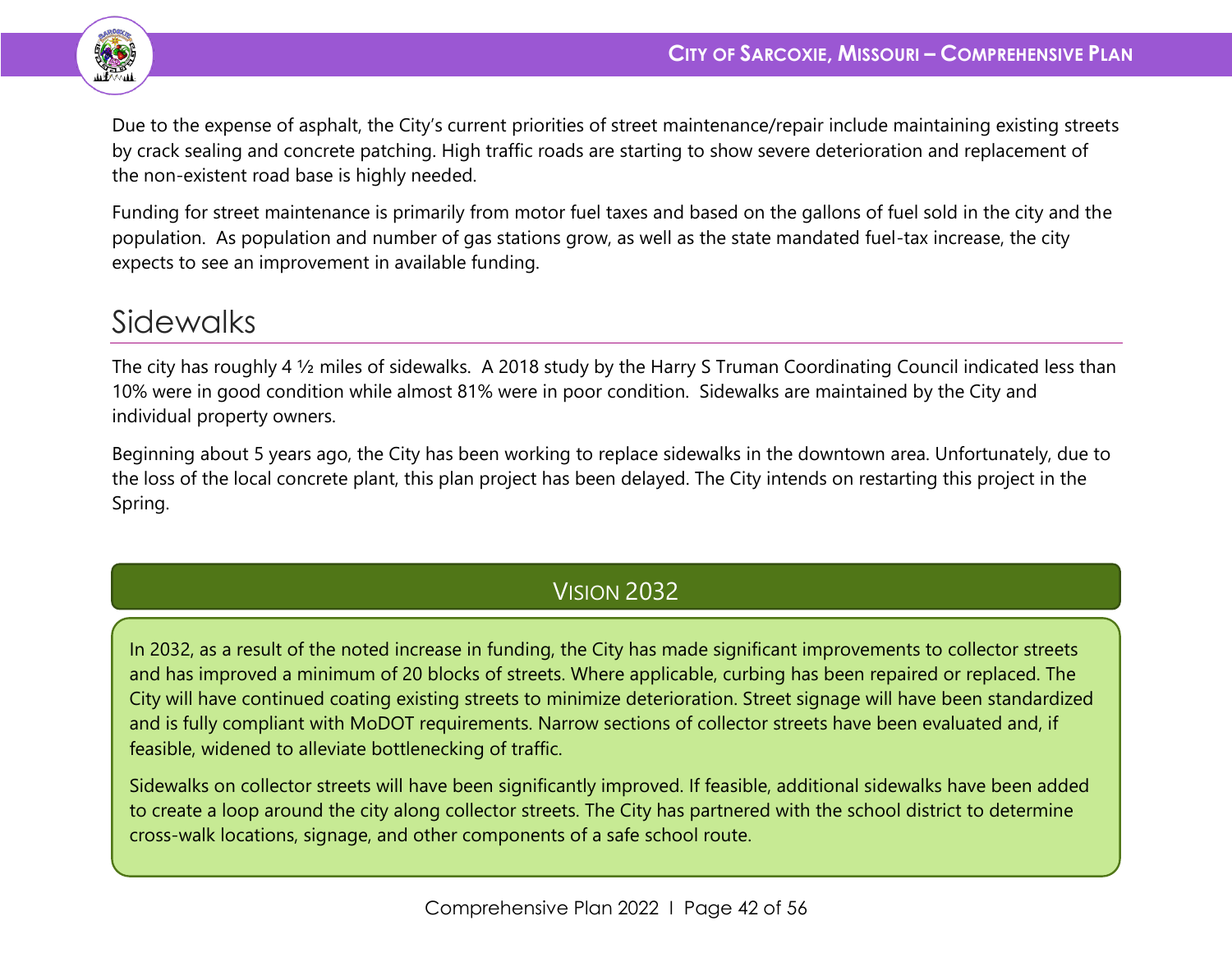

# <span id="page-42-0"></span>Chapter 6: Land Use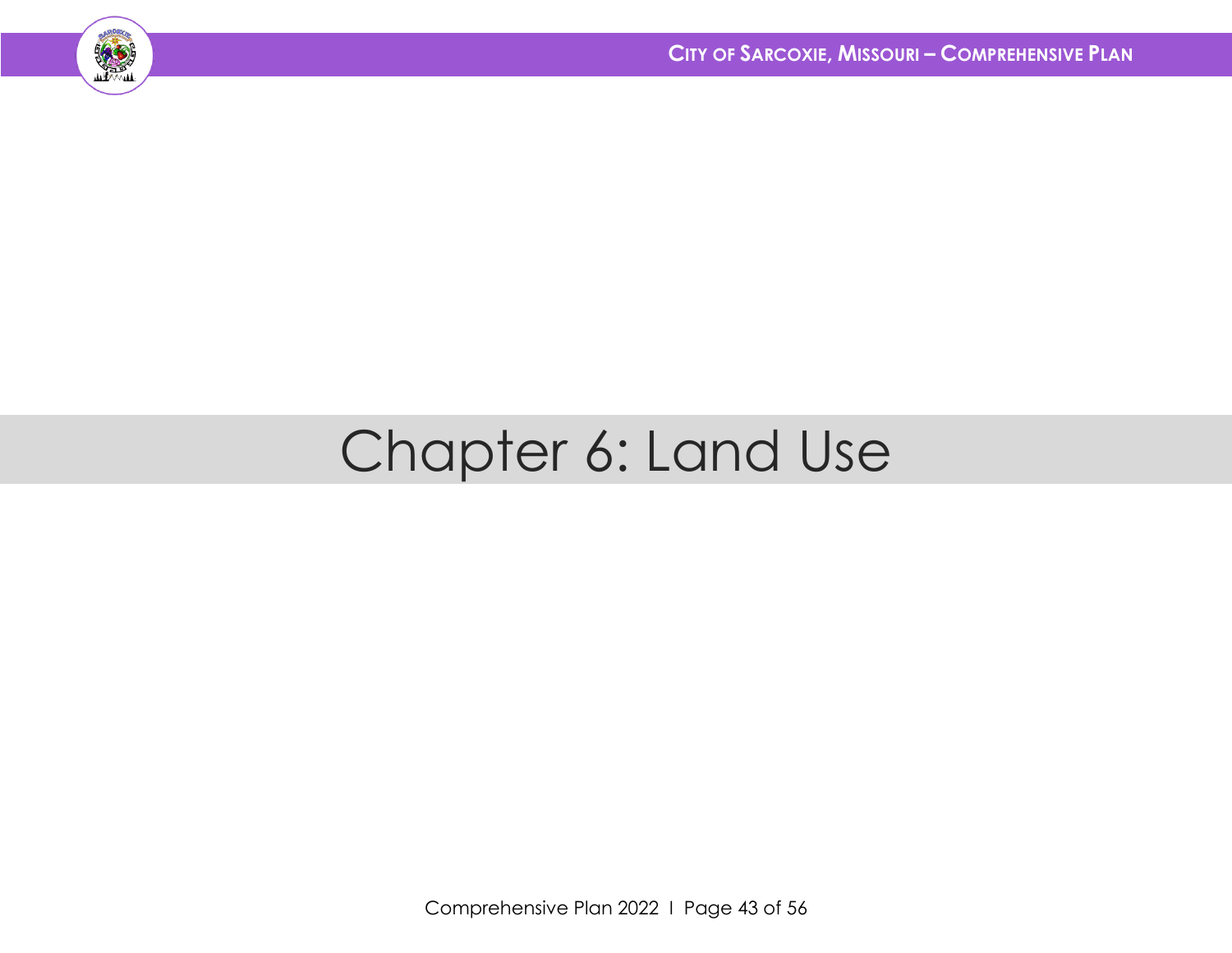

# <span id="page-43-0"></span>Land Use

Land Use refers to the current or planned future use of specific tracts of land. The location and relationship of one landuse type to another directly influences land values, public service requirements, transportation and infrastructure needs. While a particular parcel of land may be suitable for a variety of uses, the relationship between its potential use and the use of surrounding land is very important to consider. Some uses are favorable to one another while other uses may be detrimental in the same location. Types of land use in Sarcoxie can be categorized as:

**Agriculture**: Land actively used for agricultural purposes including animal grazing or growing of crops or hay. This is different than vacant land due to it being actively used for a productive purpose.

**Commercial**: Property used as a business office, restaurant, or retail purpose. Parcels designated as commercial are generally lighter impact than industrial and manufacturing uses.

**Government/Institutional**: Government or institutional properties that don't pay taxes. This includes city or school facilities and special districts such as fire, churches, libraries or road districts.

**Industrial/Manufacturing**: Land identified as industrial or manufacturing facilities with heavier impacts on the community with respect to transportation, utility use, or stormwater runoff.

**Multi-Family Residential**: Residential properties with more than one unit are classified as multi-family. This includes duplexes, fourplexes, and apartments.

**Parks and Open Spaces**: City parks and land used as designated open space, either for water detention or buffered open space. These properties likely won't be developed or should not be developed in the future.

**Single Family Residential**: Properties containing a single-family residence and oftentimes a vacant adjacent parcel under the same ownership.

**Vacant**: Properties with no existing structures or in use as agriculture or parks, recreation, or open space are identified as vacant. These provide an opportunity for infill development.

**Mixed Use**: A mixed-use land use designation has been added for the future land use map. This use encourages a variety of uses on those parcels and is primarily located in the midtown area.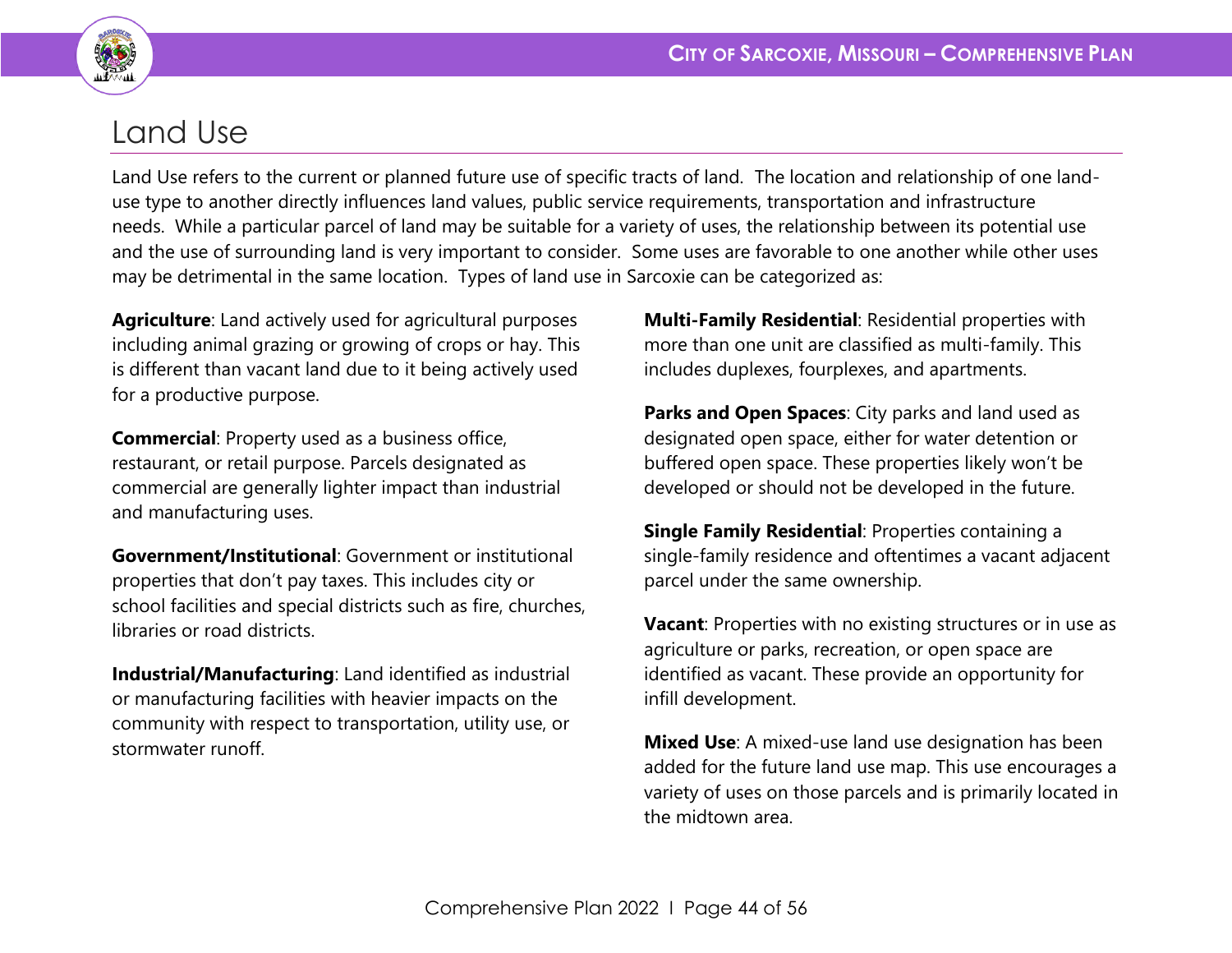



**Figure 1** shows a map of potential future land use of areas outside of but immediately adjacent to city limits shown in the gray outline. While Sarcoxie does not have direct control over land use of parcels outside of current boundaries, this map can help to identify those that might be appropriate for annexation and potential future use.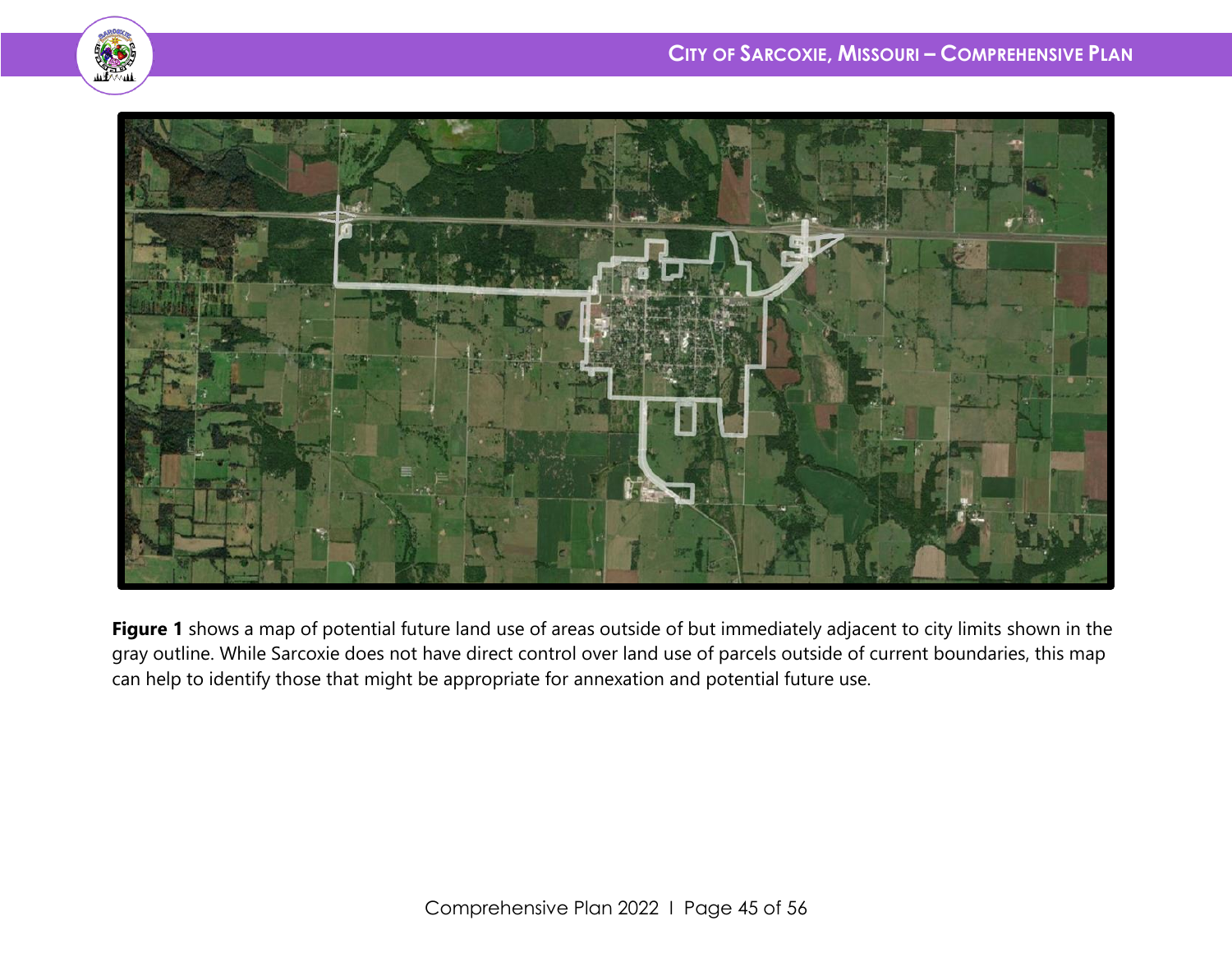

# <span id="page-45-0"></span>Zoning

Zoning is a significant land use planning tool that provides controls and standards for development within the community. Zoning tries to balance the amount of residential, commercial and industrial land within the community to best segregate those uses into enclaves that are of benefit to all. It provides a measure of protection to land owners ensuring a minimum of land use conflicts between types of uses. Zoning codes also provide standards that mitigate those conflicts to permit them to exist next to each other with the minimum amount of harm. The stated intent of zoning codes is "to promote the health, safety, quality of life, comfort and general welfare of the city; to preserve and protect property values throughout the city; to restrict and regulate the height, number of stories, and size of structures; the percentage of lot coverage; the size of yards, courts and other open spaces, and the density of population; to divide the City into zones and districts; and to regulate and restrict the location and use of structures and land within each district or zone." While sounding ominous, it is absolutely the intent of the code to enhance the quality of life through regulation.

The City of Sarcoxie does not have zoning and past efforts to establish zoning has proven to be extremely unpopular with residents. To date, the absence of zoning has not been significantly impactful on the city. Current land use show the majority of commercial and industrial development tends to be along the primary thoroughfare corridors and downtown area. This is a natural growth process that tends to place those commercial activities in a location that is most advantageous to its continued use and future growth. There is very little mixture of commercial and residential land uses within the community. It is believed that zoning will be more impactful as the city expands.

Absent zoning, there is little control to be had to protect neighborhoods from undesirable developments or land use detrimental to surrounding properties. The only other means the city government has to shape land use is to consider incentives for property owners to create deed restrictions on development and use of land. Such incentives could be used as leverage to ensure acceptable development of desirable land uses. Such undesirable developments could also put burdens on utilities and services the City could not support and ultimately deny.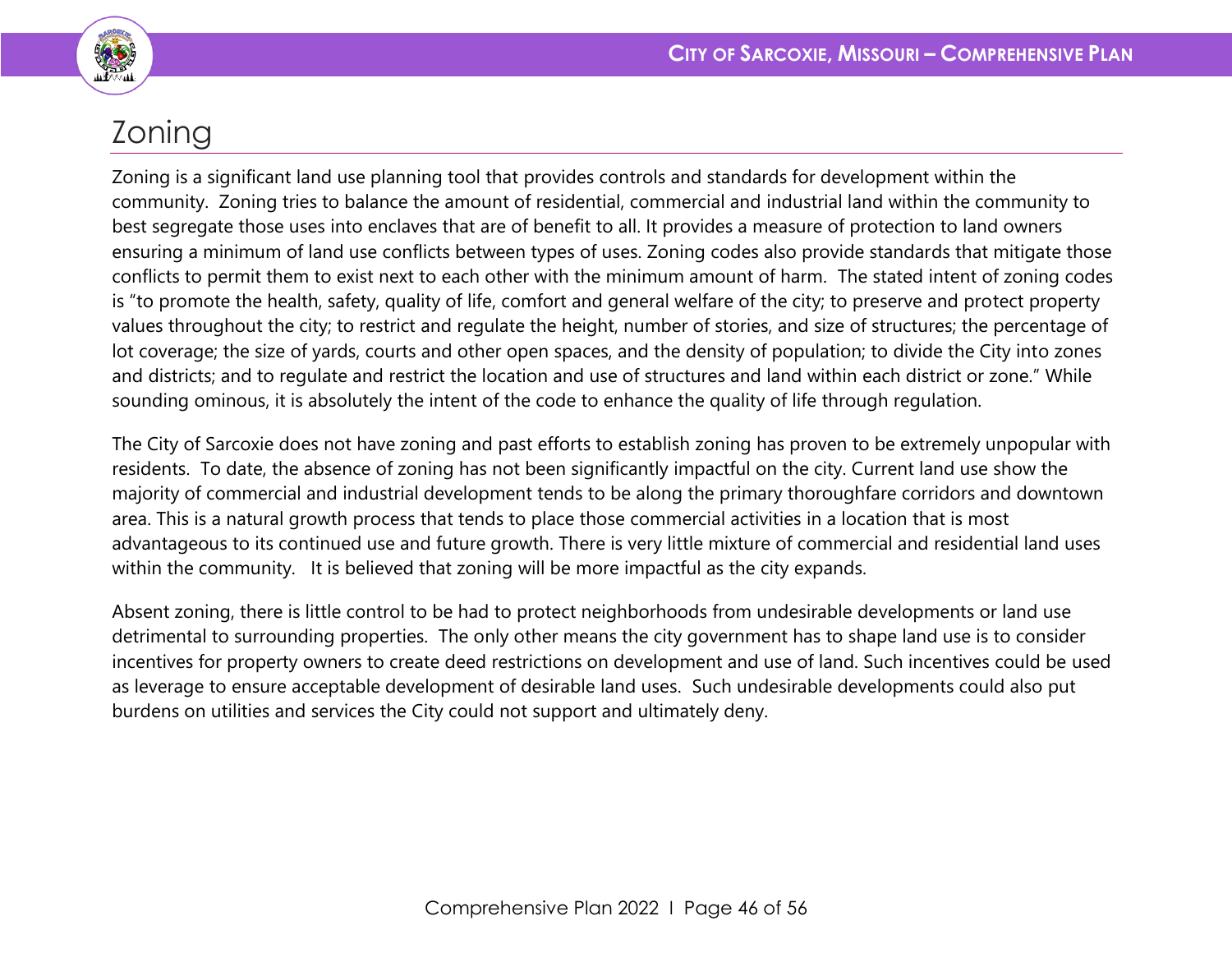

# <span id="page-46-0"></span>Annexation

Annexing unincorporated land is the exclusive means of adding land in to the city. The City's current policy is to only pursue voluntary annexation. At the same time, a voluntary annexation does not guarantee automatic access to city water and sewer. The city has annexed high way right of ways of 37 Highway south to the Jasper Newton County Line, Business Loop 44 west to exit 26 and east to Exit 29. This enables any property along these corridors to voluntarily annex in to the city.

# <span id="page-46-1"></span>Flood Zones

Portions of Sarcoxie, and the surrounding area are located within federally recognized flood zones. When reviewing future land use and construction Sarcoxie can review FEMA maps to determine if construction will be located in a flood plain. This will help determine development is desirable given the property's risk of flood damage in the future. Although, Sarcoxie does not flood as often as surrounding areas, portions of the city are located in a 100-year flood zone with Center Creek and Swifty Dry Branch as potential flood sources.

# <span id="page-46-2"></span>**Development**

Sarcoxie is currently seeing serious inquiries for development in the city ranging from potential housing developments to travel center at Exit 29 as well as others. With this ongoing interest in revitalization and development, the City must always ensure the hometown qualities are maintained. This will be particularly true for the historic downtown area. With new development or growth, the downtown area may experience pressure to redevelop. New investment would be beneficial, but the historic nature should be preserved.

The priority for possible new development should be to encourage it where infrastructure is already present. This reduces the amount of investment required from the City to expand infrastructure. Constructing new businesses or houses when infrastructure such as roads, water, sewer, gas, and electric are already provided lowers the costs for both the private property owner and required public investment.

There will be times when new development will need infrastructure to be installed or expanded. In this case, the City should work with the property owner to fund the infrastructure expansion. The full burden of cost in installing new infrastructure that will benefit a new development should not fall to the City. Rather, the property developer should fund the necessary improvements. It is also important to ensure any new development retains storm water runoff onsite so that adjacent or down watershed properties are not negatively impacted.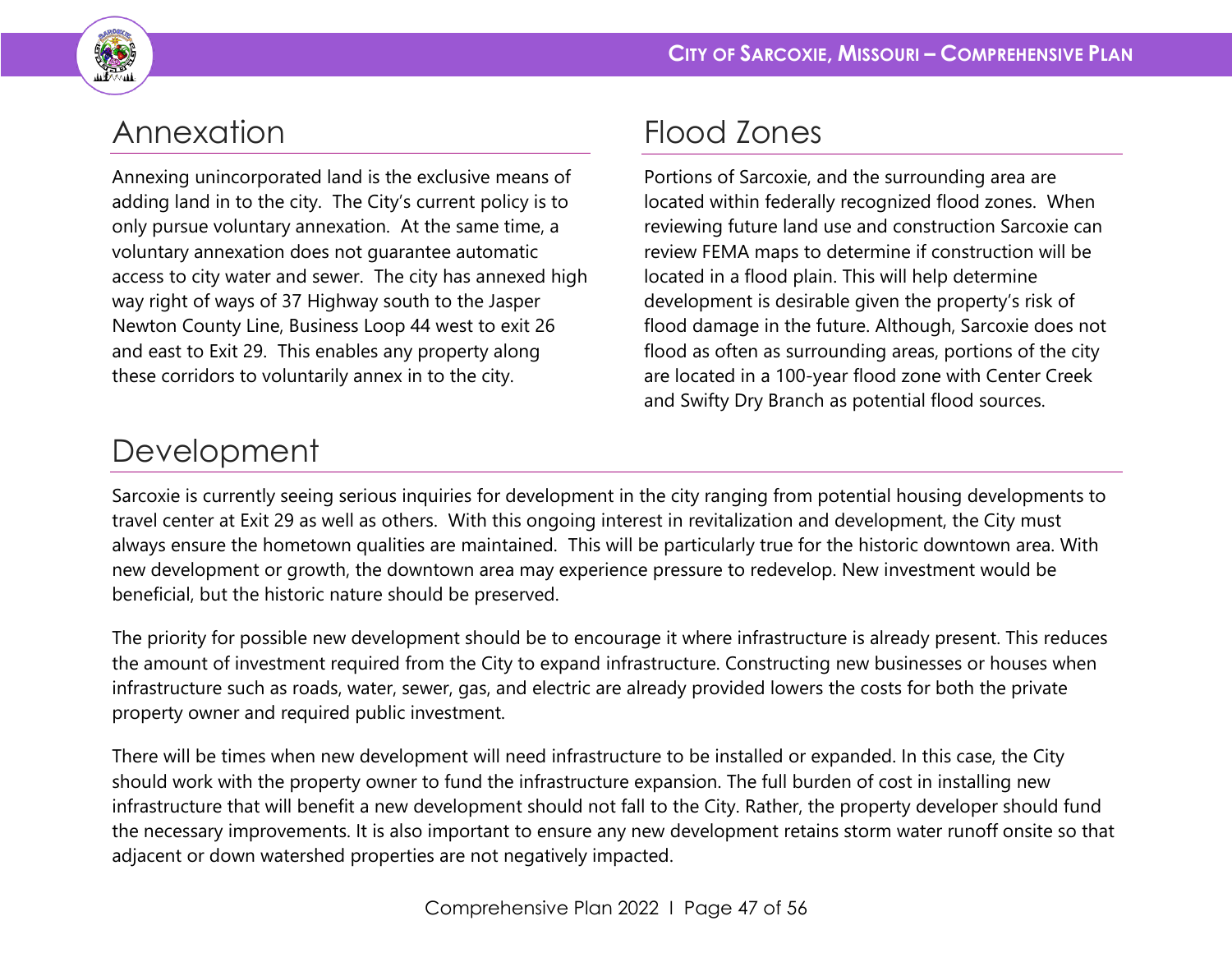

When reviewing future land use and construction Sarcoxie can review FEMA maps to determine if construction will be located in a flood plain. This will help determine if flooding will occur in the future. Although, Sarcoxie does not flood as often as surrounding areas, portions of the city is located in a 100 year flood zone with Center Creek and Swifty Dry Branch as potential flood sources.

### VISION 2032

In 2032, the City will have seen significant developments occur at Exits 26 and 29 as well as along High Street. The downtown area will have realized improvements in flood zones through investment in controlling Swifty. The City will have developed a 12-acre holding north of the city in to a light commercial park with at least two occupants. There will be at least one new subdivision located on previously unincorporated land. The City will be fielding a steady flow of inquiries for investment and development.

The anti-zoning sentiment will have shifted to acceptance of a reasonable and unobtrusive zoning laws that involve grandfathering existing uses and mostly impact future developments of currently unincorporated properties that choose to annex in to the city.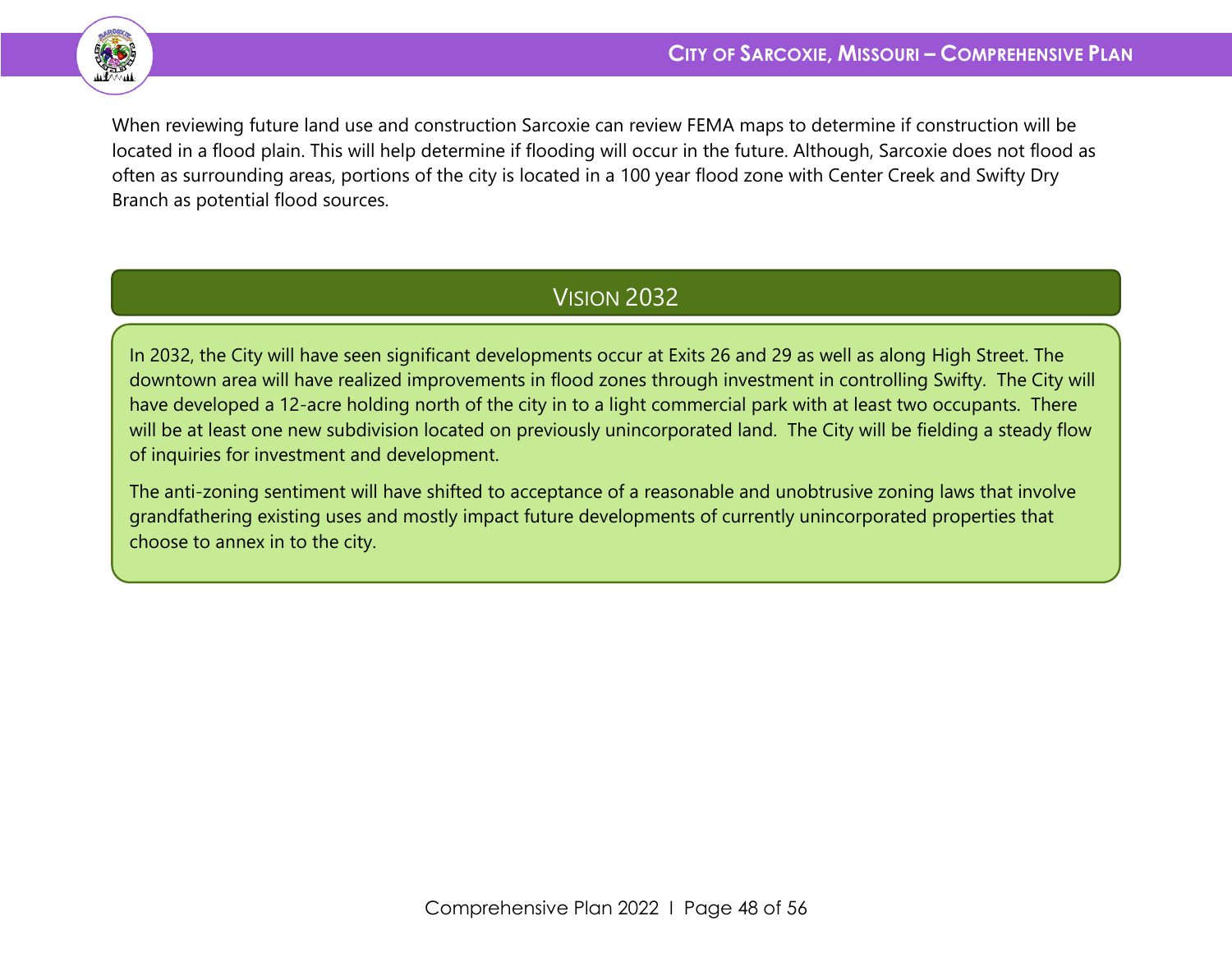

# <span id="page-48-0"></span>Chapter 7: Housing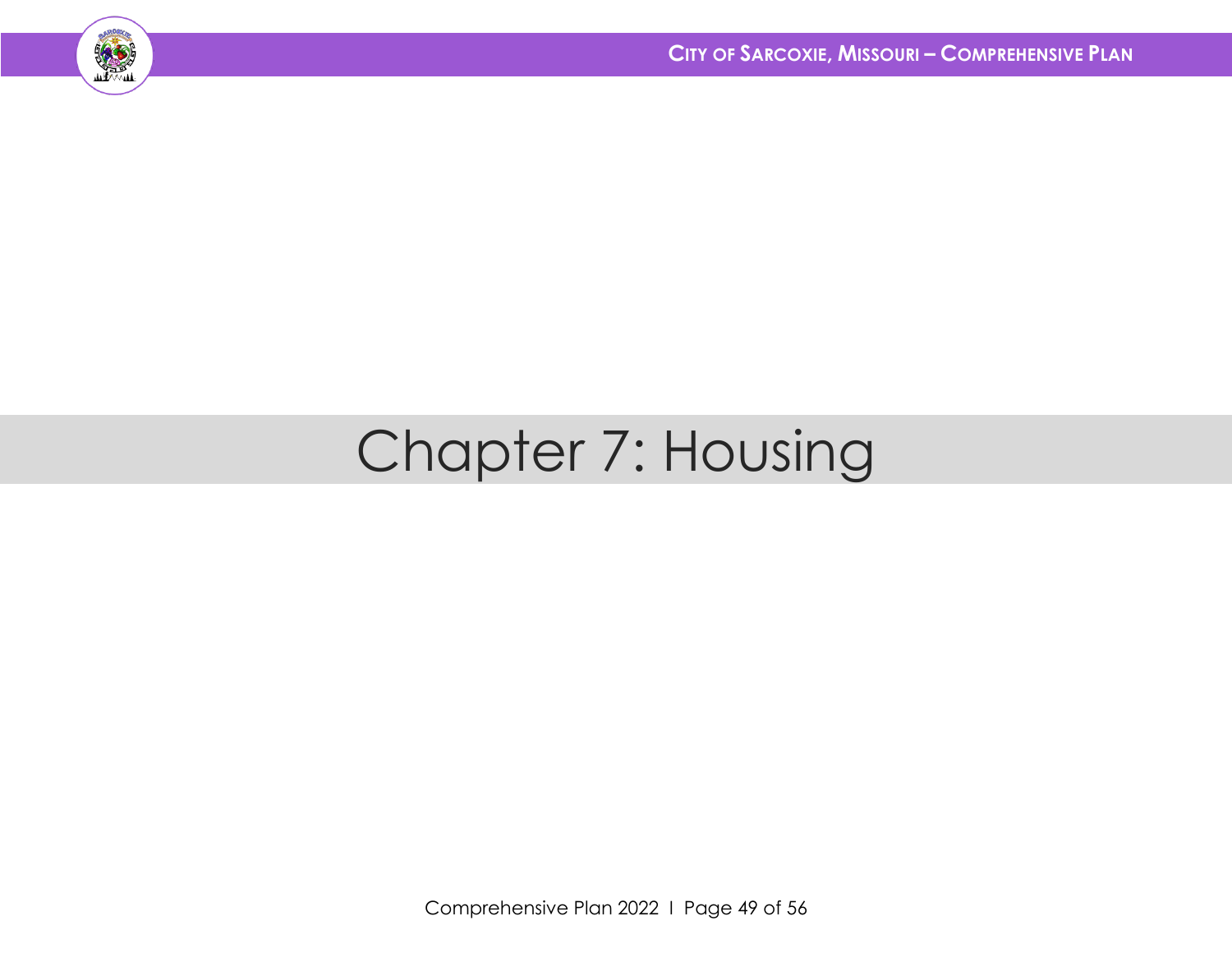

## <span id="page-49-0"></span>**Overview**

(To be included in final comprehensive planning draft)

### REALITY 2022 **VISION 2032**

The City has been working steadily to improve the housing inventory in Sarcoxie. The primary focus has been to improve the worst portions of the inventory which is primarily made up of abandoned and or dilapidated structures. These efforts have been through the enforcement of dangerous building laws and changing the economics of maintaining an empty house through proof of insurance requirements and registration of vacant and dangerous buildings. The City has also been more assertive in nuisance and weed enforcement.

Another major focus has been cleaning or removing dangerous and vacant houses in Sarcoxie to remove these eyesores from surrounding properties. The idea has been to find ways to protect residents from declining property values affected by a few poorly maintained properties.

The city has two main housing types; rental properties, and forever homes. Many of the houses were built prior to 1975 and dilapidated properties seem to need more work than the property's current value. Rental properties are typically full or filled quickly after advertising. With the lack of new housing, any house that enters the market is usually purchased quickly.

By 2032, the city will have at least one subdivision or the addition of at least 30 new residences. This is expected to result in the expansion of city limits through annexations of property currently outside of city limits. With the addition of these homes, the city will have new infrastructure and an attractive neighborhood for marketing to new homeowners from the surrounding areas. Additionally, we would see an increase in population of at least 100 residents.

The City has also continued its diligent but fair efforts to improve the worst houses in the inventory, created a method to track vacant properties as well as other key measurable, and established local ordinances referencing the International Building Code for development and new construction.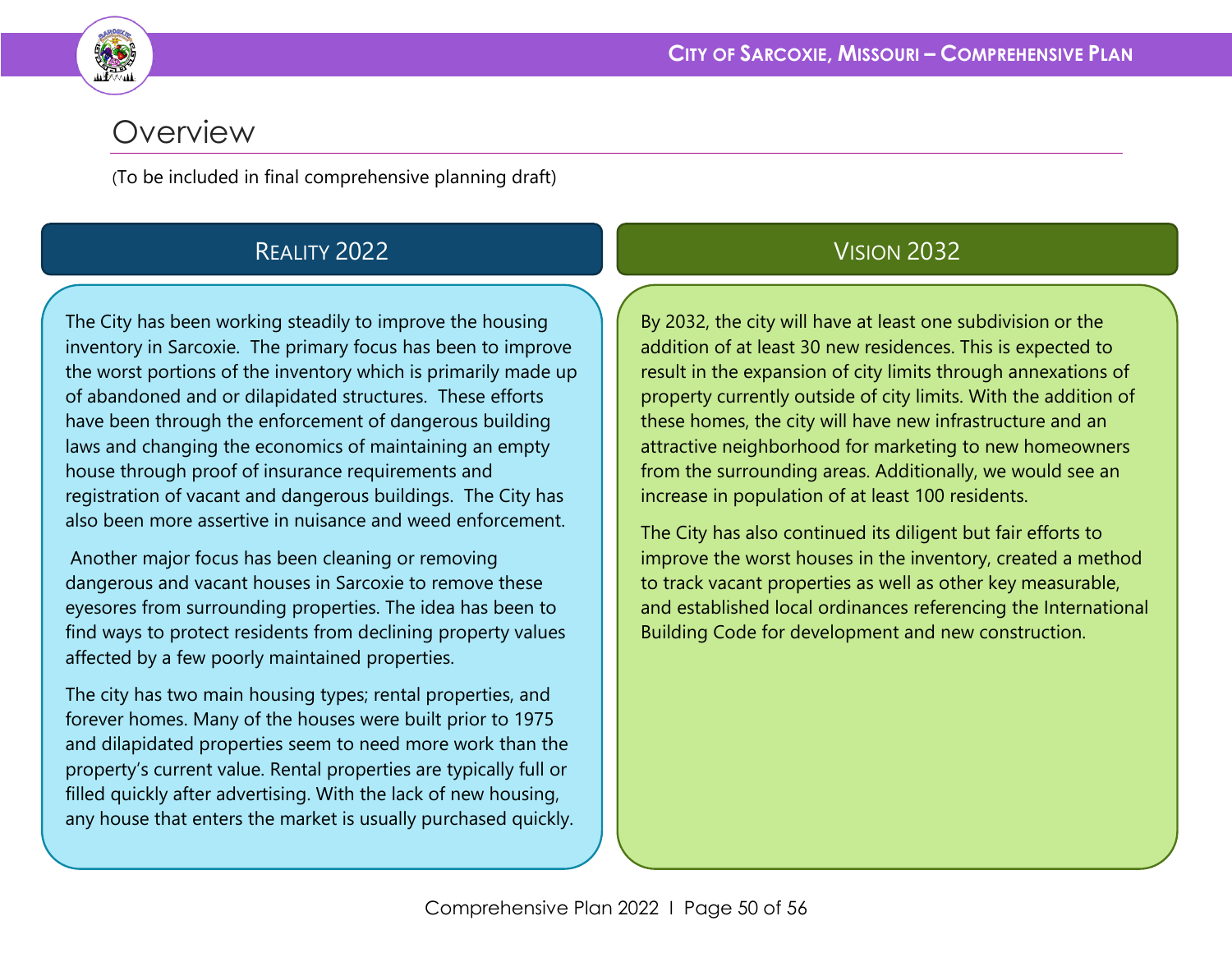

# <span id="page-50-0"></span>Chapter 8: Economic Development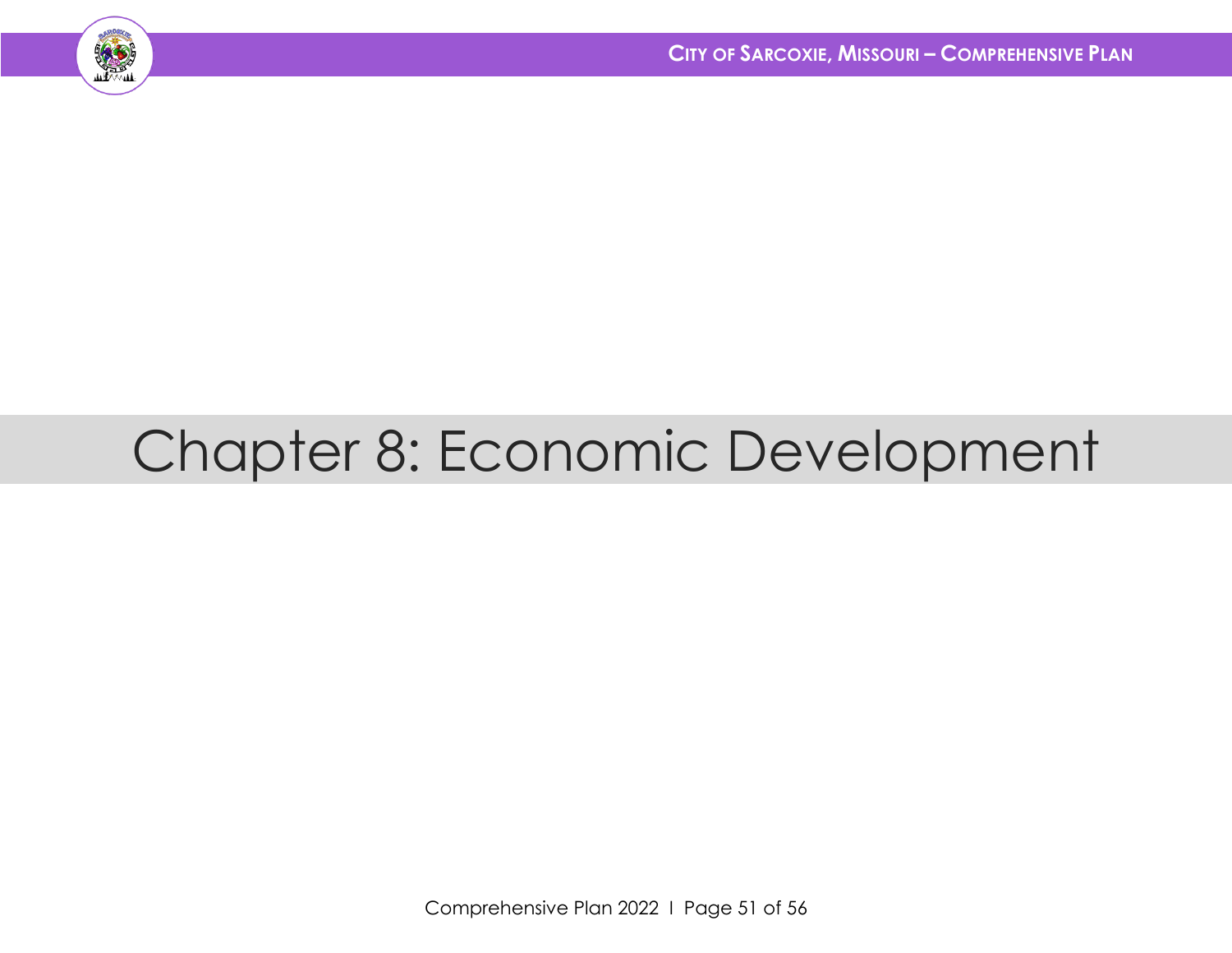

## <span id="page-51-0"></span>**Overview**

#### REALITY 2022 **CONTROLLER IN THE CONTROLLER IN THE VISION 2032**

Sarcoxie is a bedroom community with most local businesses supporting this environment. The city also enjoys additional retail services that market to interstate highway traffic at two exits.

The most frequent types of jobs in Sarcoxie can be classified as part time / secondary income type positions in retail or service industries.

The historic square and downtown area is currently a significant focus for development.

There are no significant manufacturing facilities within city limits. Sarcoxie is limited in its ability to support these types of industries because of the current sewer system.

Current economic development activities are primarily handled by the Mayor and CORE Team. There is currently not a dedicated Economic Development Director.

The City and Chamber of Commerce partnership has increased in which both entities play major roles in Sarcoxie's economic development.

Both Exit 29 and Exit 26 will have expanded industries that successfully target an increased traveler base bringing in tax revenue without overly impacting basic city services.

High Street has developed 5 new commercial facilities with room for additional developments.

The city square has continued to see economic growth on the city square.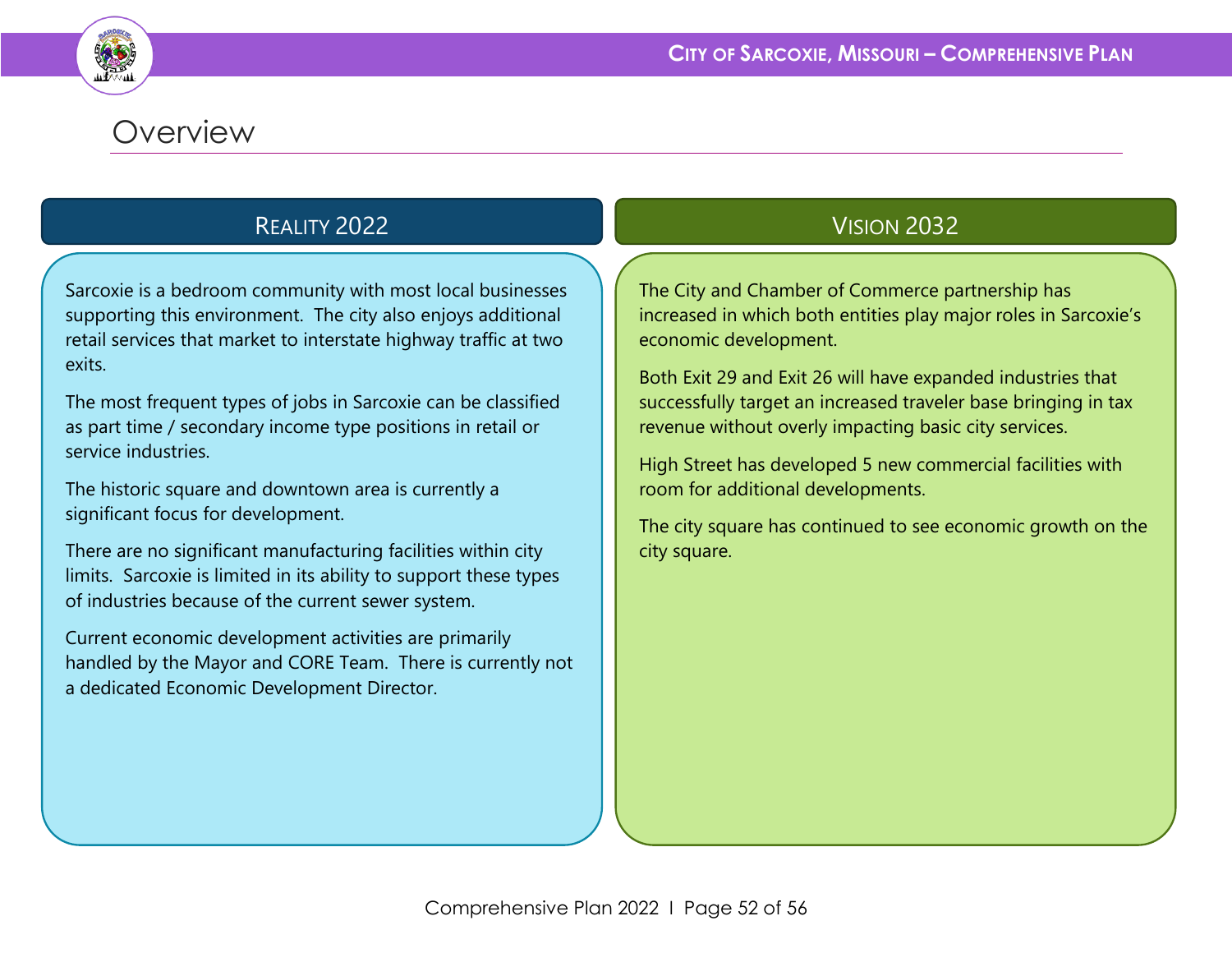

# <span id="page-52-0"></span>Additional Economic Development Considerations

To assist with economic development efforts there are a number of noteworthy resources and considerations that will impactful in

- The Sarcoxie Redevelopment Corporation provides startups and business expansions, in blighted areas, with potential 353 property tax abatements.
- Sarcoxie and the surrounding area was qualified as an Economic Enterprise Zone (EEZ) in 2010. This program has been incorporated in to the larger "Missouri Works" program. Because of the prior EEZ designation, the area enjoys expanded benefits in the newer program.
- The City hosts a Business Expo which promotes local business through an annual event where local entrepreneurs can network with citizens and other entrepreneurs in the area. The City continues to partner with the Chamber of Commerce to provide resources in an effort to increase development in Sarcoxie.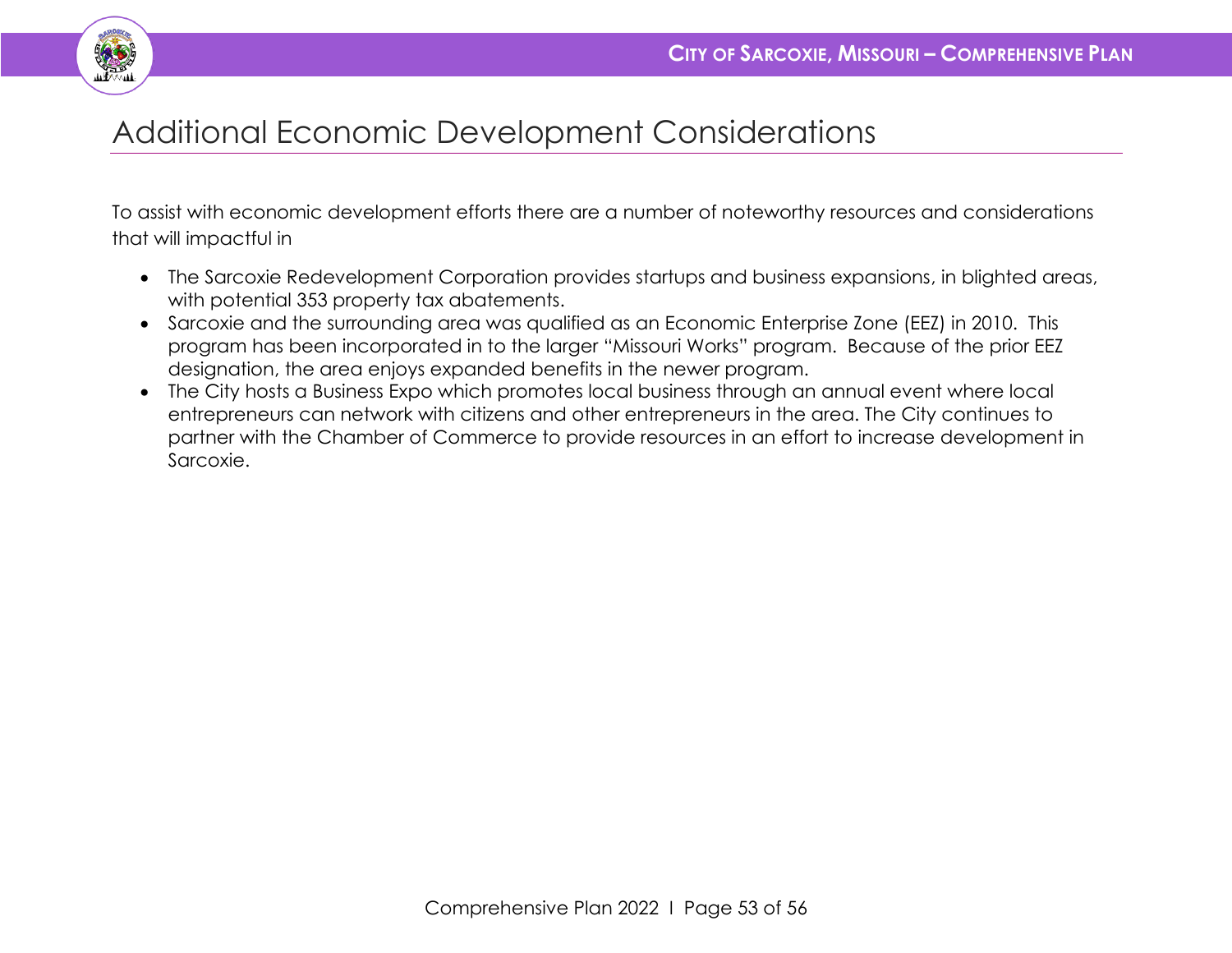

# <span id="page-53-0"></span>Chapter 9: Community Identity & Branding

Comprehensive Plan 2022 I Page 54 of 56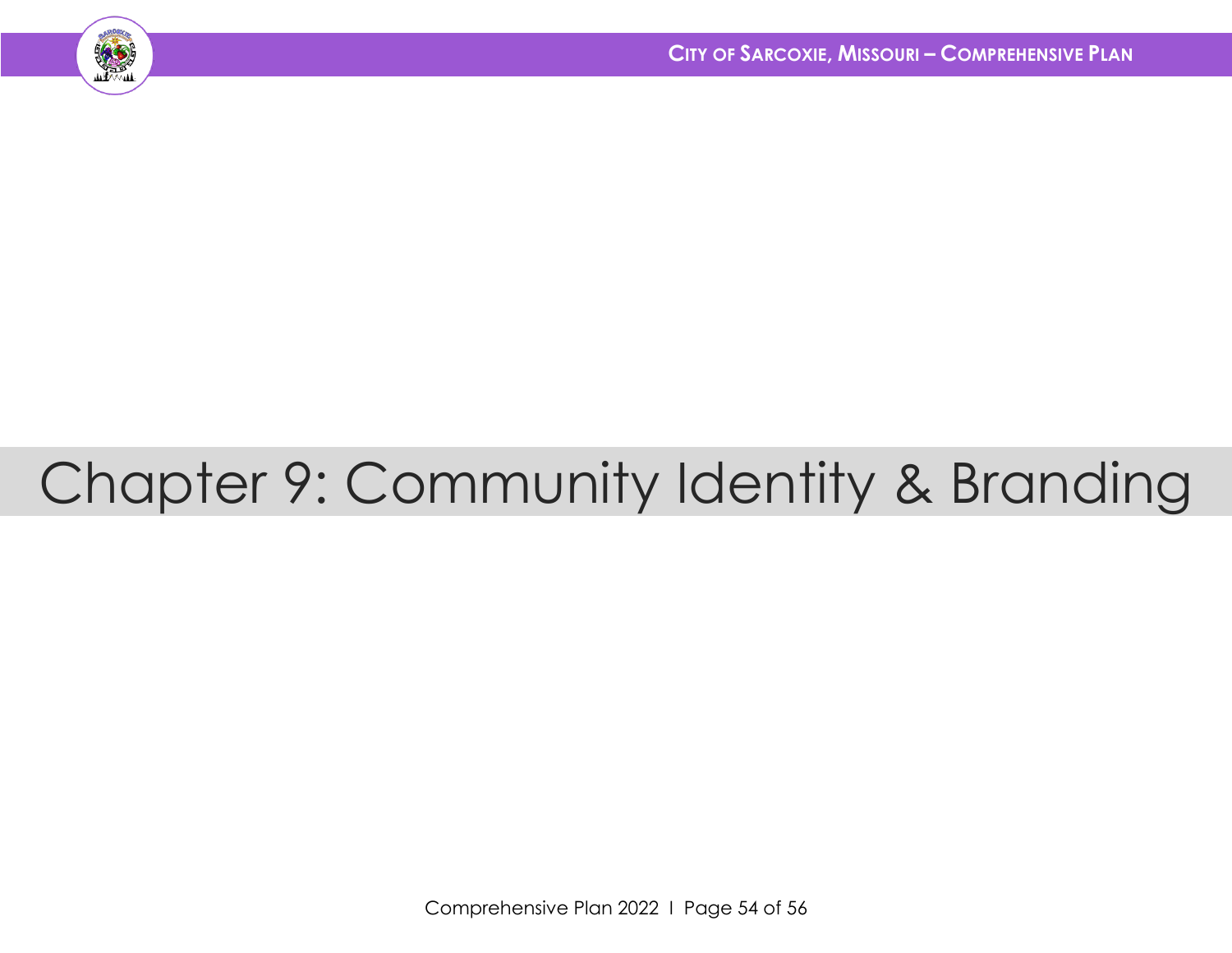

# <span id="page-54-0"></span>**Overview**

The community of Sarcoxie, having a comfortable population of approximately 1,406 residents, is a proud community striving to be the best hometown possible in the Sarcoxie way. This focus is achieved through a variety of avenues, including community engagement, official organization branding, and transparency.

# <span id="page-54-1"></span>Community Engagement

### REALITY 2022 **VISION 2032**

Community Engagement is led by the Core Team with a significant contribution from the Community Engagement Specialist, a paid parttime position within the City's organization. Our specialist currently plans and executes events, maintains a welcome program for new residents, and engages with the public through communication platforms.

Press releases are frequently published with quality information to the majority of local media outlets. Our social media platforms effectively reach all generations in a positive and professional manner. The City holds at least one public event per month.

The welcome program continues to provide helpful information to new residents. The use of photos and videos have also increased within the City organization through the areas of economic development, recruitment, event promotion, and many more.